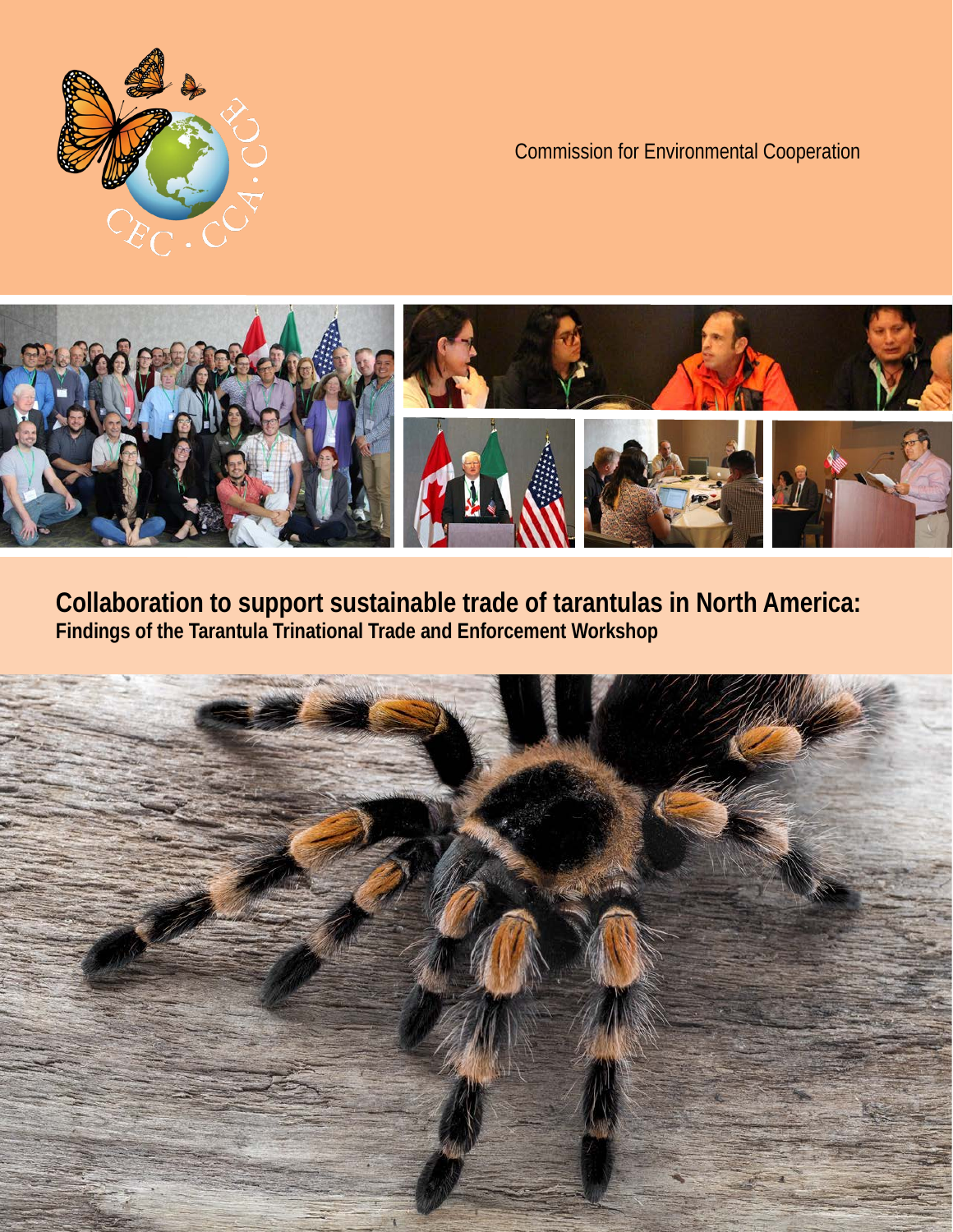Please cite as:

CEC. 2019. *Collaboration to support sustainable trade of tarantulas in North America: Findings of the Tarantula Trinational Trade and Enforcement Workshop.* Montreal, Canada: Commission for Environmental Cooperation. 27 pp.

This publication was prepared by Ernest W.T. Cooper, of E. Cooper Environmental Consulting, for the Secretariat of the Commission for Environmental Cooperation. The information contained herein [is the responsibility of the author and] does not necessarily reflect the views of [the CEC, or] the governments of Canada, Mexico or the United States of America.

Reproduction of this document in whole or in part and in any form for educational or non-profit purposes may be made without special permission from the CEC Secretariat, provided acknowledgment of the source is made. The CEC would appreciate receiving a copy of any publication or material that uses this document as a source.

Except where otherwise noted, this work is protected under a Creative Commons Attribution Noncommercial-NoDerivative Works License.



© Commission for Environmental Cooperation, 2019

ISBN: 978-2-89700-257-2

*Disponible en español –* ISBN: *978-2-89700-259-6* (versión electrónica)

*Disponible en français (sommaire de rapport)]*

Legal deposit – *Bibliothèque et Archives nationales du Québec*, 2019 Legal deposit – Library and Archives Canada, 2019

#### **Publication Details**

*Document category:* Project *Publication date: February, 2019 Original language*: English *Review and quality assurance procedures*: *Final Party review: February, 2019* QA 340

*Project:* 2017-2018/Supporting Sustainable Trade of CITES Species

Cover photo: Mexican orangeknee tarantula (*Brachypelma hamorii*) copyright Ernie Cooper 2018

For more information:

**Commission for Environmental Cooperation** 700 de la Gauchetière St. West, Suite 1620 Montreal (Quebec) H3B 5M2 Canada t 514.350.4300 f 514.350.4314 [info@cec.org](mailto:info@cec.org) / www.cec.org

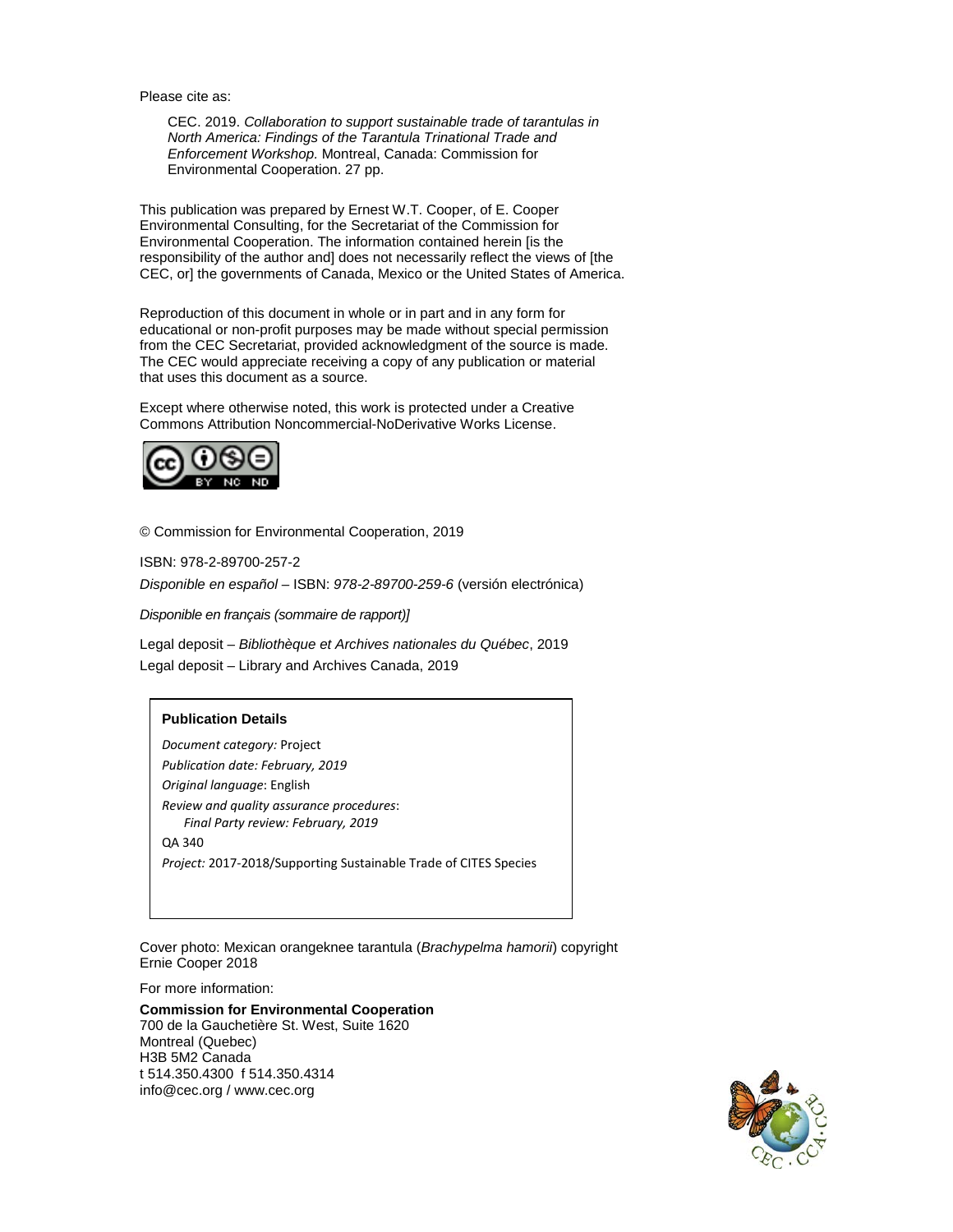# **Table of Contents**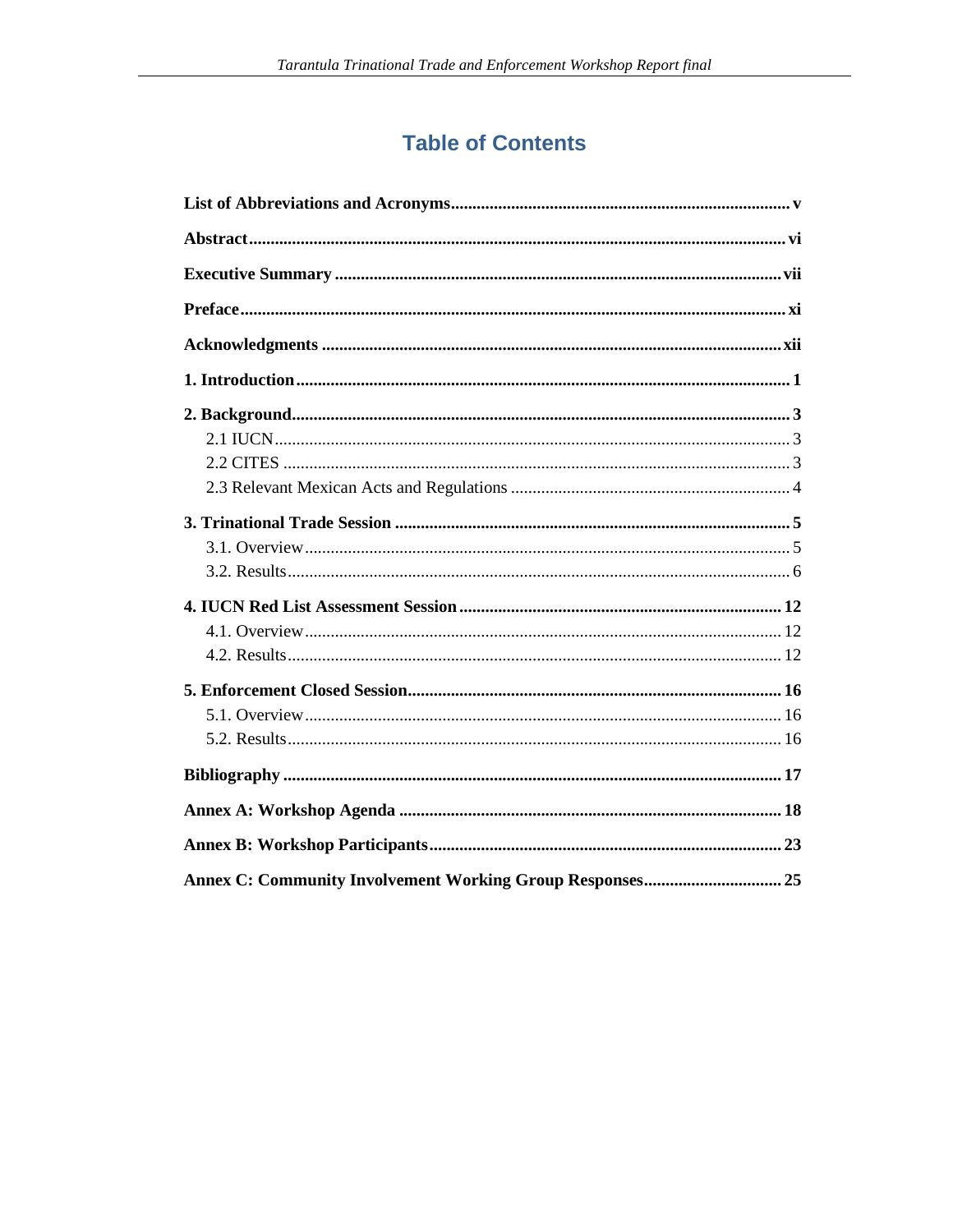# **List of Tables**

| Table 2. Participant comments on action plan outstanding recommendations 10          |  |
|--------------------------------------------------------------------------------------|--|
| Table 3. Preliminary results of IUCN assessment of CITES-listed tarantula species 12 |  |
|                                                                                      |  |
| Table 5. Draft goals and activities for a tarantula conservation strategy  15        |  |
|                                                                                      |  |
|                                                                                      |  |
|                                                                                      |  |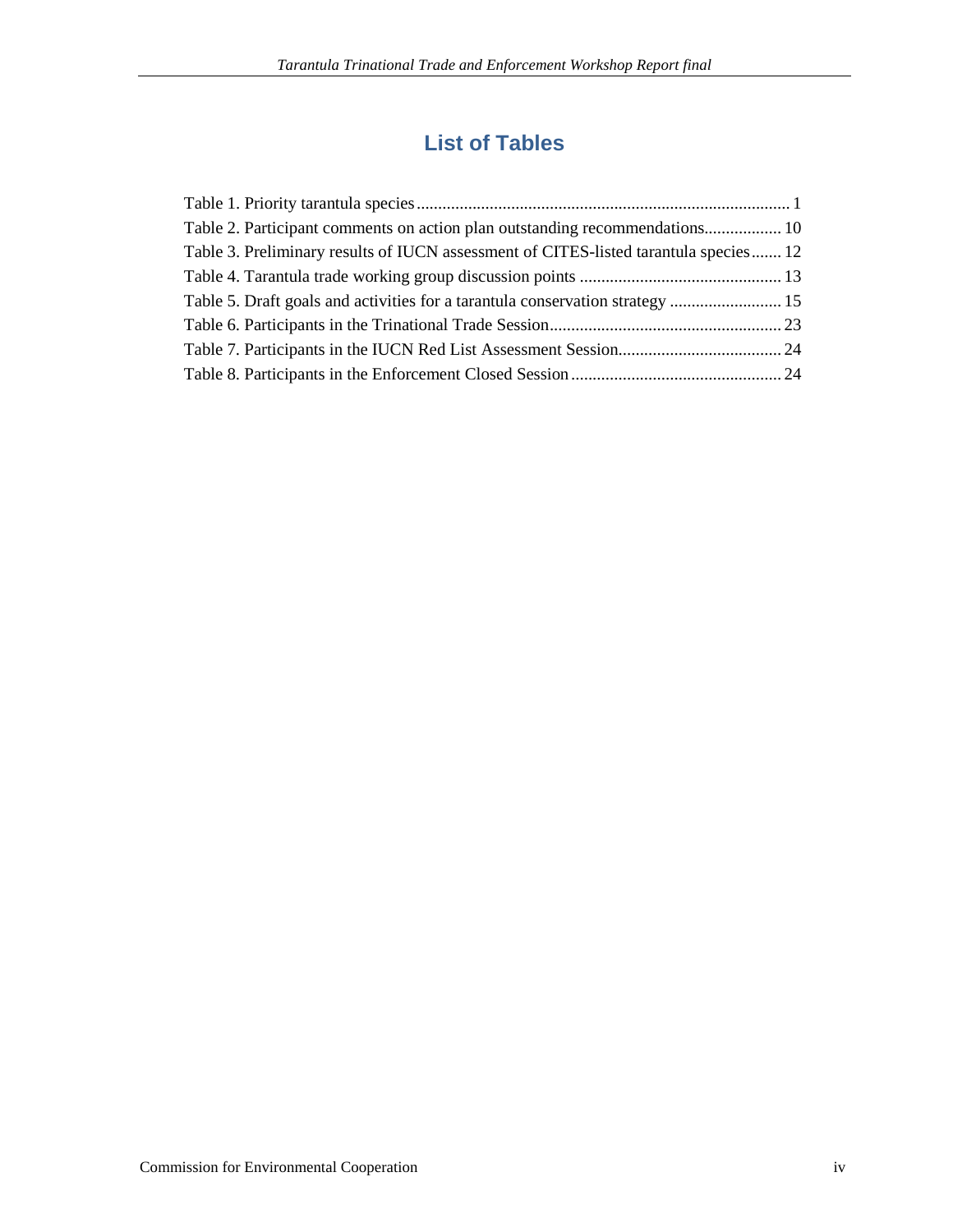# **List of Abbreviations and Acronyms**

| <b>CEC</b>       | <b>Commission for Environmental Cooperation</b>                                                                                                                                                        |
|------------------|--------------------------------------------------------------------------------------------------------------------------------------------------------------------------------------------------------|
| <b>CITES</b>     | Convention on International Trade in Endangered Species of Wild Fauna and Flora                                                                                                                        |
| Cluni            | Clave Única de Inscripción al Registro Federal de las Organizaciones de la<br>Sociedad Civil [Federal Register of Civil Society Organizations; Mexico]                                                 |
| Conabio          | Comisión Nacional para el Conocimiento y Uso de la Biodiversidad [National<br>Commission for the Knowledge and Use of Biodiversity; Mexico]                                                            |
| <b>DGVS</b>      | Dirección General de Vida Silvestre [General Directorate for Wildlife; Mexico]                                                                                                                         |
| <b>ECCC</b>      | Environment and Climate Change Canada                                                                                                                                                                  |
| <b>ECEC</b>      | E. Cooper Environmental Consulting                                                                                                                                                                     |
| Ecosur           | El Colegio de la Frontera Sur [The South Border College; Mexico]                                                                                                                                       |
| EU               | European Union                                                                                                                                                                                         |
| <b>INTERPOL</b>  | International Criminal Police Organization                                                                                                                                                             |
| <b>IUCN</b>      | International Union for Conservation of Nature                                                                                                                                                         |
| <b>LGVS</b>      | Ley General de Vida Silvestre [General Law of Wildlife; Mexico]                                                                                                                                        |
| <b>NGO</b>       | Non-governmental organization                                                                                                                                                                          |
| <b>NOM-059</b>   | Mexican Official Standard NOM059-SEMARNAT-2010 [Mexico]                                                                                                                                                |
| <b>PIJAC</b>     | Pet Industry Joint Advisory Council                                                                                                                                                                    |
| <b>PIMVS</b>     | Predios o Instalaciones que Manejan Vida Silvestre en forma confinada, fuera de<br>su hábitat natural [Property or Facility that Manages Wildlife in a confined way,<br>outside their natural habitat] |
| PNUD-Biofin      | Programa de Naciones Unidas para el Desarrollo- Iniciativa para la Financiación<br>de la Biodiversidad [United Nations Development Programme- Initiative for the<br>Financing of Biodiversity]         |
| Profepa          | Procuraduría Federal de Protección al Ambiente [Federal Attorney for<br><b>Environmental Protection; Mexico]</b>                                                                                       |
| Sagarpa          | Secretaría de Agricultura, Ganadería, Desarrollo Rural, Pesca y Alimentación<br>[Secretariat of Agriculture, Livestock, Rural Development, Fisheries and Food;<br>Mexico]                              |
| Semarnat         | Secretaría de Medio Ambiente y Recursos Naturales [Secretariat of Environment<br>and Natural Resources; Mexico]                                                                                        |
| Senasica         | Servicio Nacional de Sanidad, Inocuidad y Calidad Agroalimentaria [National<br>Service of Health, Safety and Agroalimentary Quality; Mexico]                                                           |
| <b>SHCP</b>      | Secretaría de Hacienda y Crédito Público [Ministry of Finance and Public Credit;<br>Mexico]                                                                                                            |
| <b>UMA</b>       | Unidad de Manejo para la Conservación de Vida Silvestre [Management Units for<br>the Conservation of Wildlife; Mexico]                                                                                 |
| <b>UNAM</b>      | Universidad Nacional Autónoma de México [National Autonomous University of<br>Mexico]                                                                                                                  |
| <b>UNEP-WCMC</b> | United Nations Environment Programme World Conservation Monitoring Centre                                                                                                                              |
| <b>USFWS</b>     | United States Fish and Wildlife Service                                                                                                                                                                |
| <b>WED</b>       | Wildlife Enforcement Directorate (of ECCC)                                                                                                                                                             |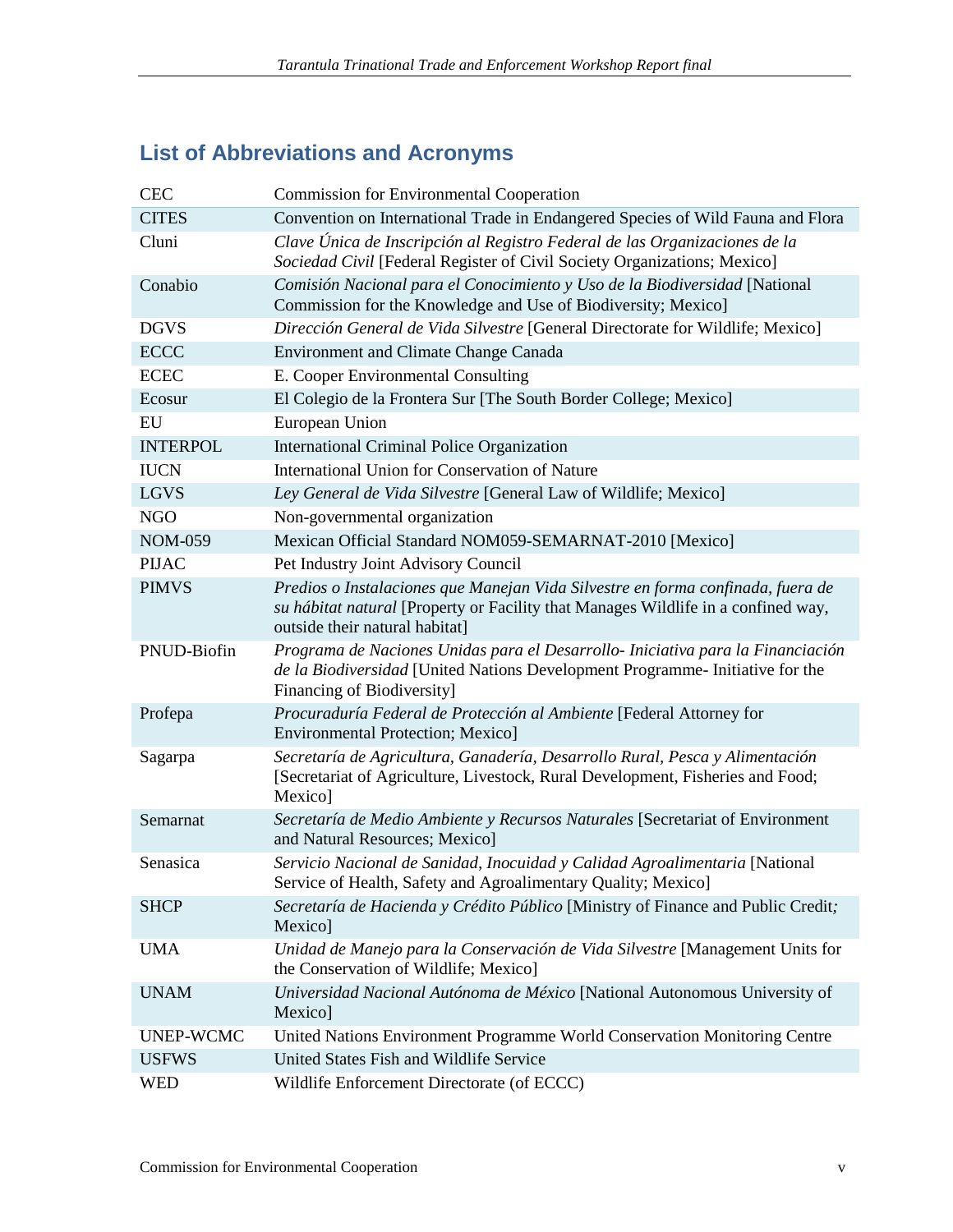## **Abstract**

The Tarantula Trinational Trade and Enforcement Workshop was organized by the Commission for Environmental Cooperation in response to the recommendations of the CEC publication *Sustainable Trade in Tarantulas: Action Plan for North America.* The workshop was held in Guadalajara, Jalisco, Mexico, from 27 February to 2 March 2018. The workshop was organized into three separate sessions. The first two days of the workshop consisted of the Trinational Trade Session. The following two days included two concurrent meetings: a Law Enforcement Closed Session, and an IUCN Red List Assessment Session. The Trinational Trade Session included 16 presentations in nine topics related to the conservation and sustainable trade in North American species of tarantulas that are included in Appendix II of the Convention on International Trade in Endangered Species of Wild Fauna and Flora. In addition, group discussions were held on the challenges and opportunities for promoting legal, sustainable and traceable trade in tarantulas through local community involvement, and on implementing the outstanding recommendations from the tarantula action plan. The workshop participants also visited the Management Unit for the Conservation of Wildlife (UMA) *Tarántulas de México*. The IUCN Red List Assessment Session was held to generate expert feedback for a new assessment of the tarantula species listed on CITES. The Enforcement Closed Session allowed participants from enforcement agencies to confidentially discuss smuggling methods, intelligence driven enforcement and tarantula trafficking.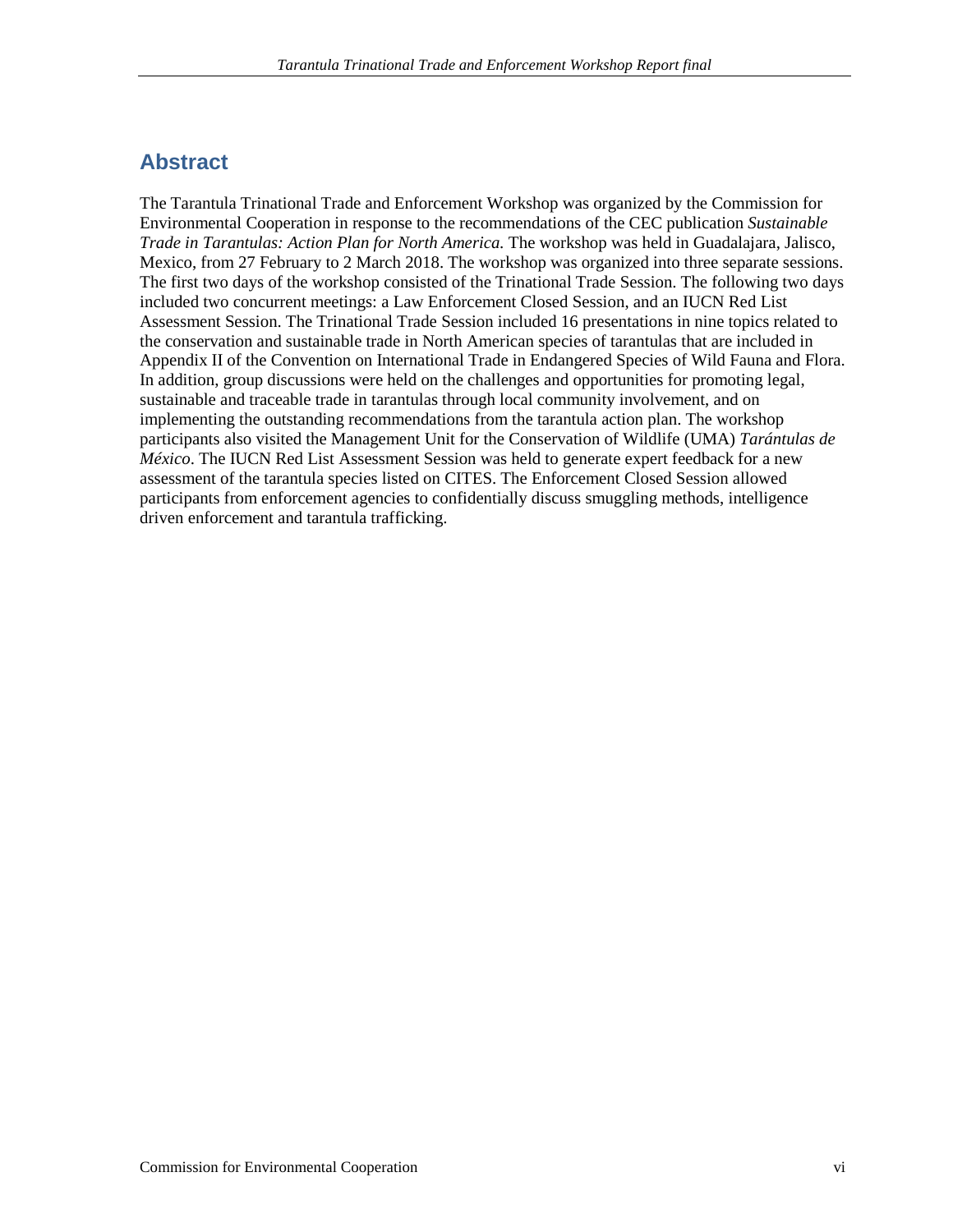## **Executive Summary**

In 2017, the Commission for Environmental Cooperation (CEC) published *Sustainable Trade in Tarantulas: Action Plan for North America*—an action plan for promoting legal, sustainable and traceable trade in North American tarantula species that are listed in Appendix II of the Convention on International Trade in Endangered Species of Wild Fauna and Flora (CITES). These species were referred to as the "priority tarantulas." The action plan concerned 16 species of tarantulas and proposed 18 recommendations for improving cooperation among North American stakeholders, government policies that promote captive-breeding and sustainable trade in Mexico, collection of biological and trade information, conservation and enforcement.

In 2017, the CEC and the project Steering Committee (comprised of representatives of the CITES Authorities and government experts of Canada, Mexico and the United States) prioritized the following recommendations from the action plan:

- Coordinate a workshop to assess the conservation status of priority tarantulas for inclusion in the International Union for Conservation of Nature (IUCN) Red List and provide information that can be used to update the Mexican Official Standard NOM-059-SEMARNAT-2010 (NOM-059) on Mexican species at risk.
- Coordinate a trinational workshop on the trade and identification of the priority tarantulas.
- Develop and distribute a guide to the identification of priority tarantula species.

The CEC and the Steering Committee decided to implement the first two recommendations via a single trinational workshop on tarantula trade.

The *Tarantula Trinational Trade and Enforcement Workshop* was held in Guadalajara, Jalisco, Mexico, from 27 February to 2 March 2018. The workshop was organized with the following objectives:

- Promote stakeholder participation in efforts to support legal, sustainable and traceable trade in North America, consistent with applicable CITES provisions related to trade in tarantulas.
- Identify knowledge gaps and challenges for the development of the IUCN Red List assessment.
- Identify opportunities to promote legal, sustainable and traceable trade in priority tarantulas through engagement with local communities.
- Provide feedback to the draft tarantula identification guide.
- Lay the foundations for intelligence and collaborative enforcement actions to combat tarantula trafficking.

The workshop was organized into three separate sessions: a Trinational Trade Session, a Law Enforcement Closed Session, and an IUCN Red List Assessment Session.[1](#page-6-0) The latter two sessions ran concurrently in the last two days of the workshop.

The Trinational Trade Session took up the first two days of the workshop. Forty-four people participated in the session, representing government, academic, civil society and business sectors, including 10 tarantula breeders/dealers from Canada, Mexico and the United States. On the first day of the Trinational Trade Session the participants were provided with a workshop discussion template to assist them in capturing and organizing their input into the group discussions.

 $\overline{a}$ 

<span id="page-6-0"></span><sup>&</sup>lt;sup>1</sup> Only law enforcement personnel could attend the Law Enforcement Closed Session.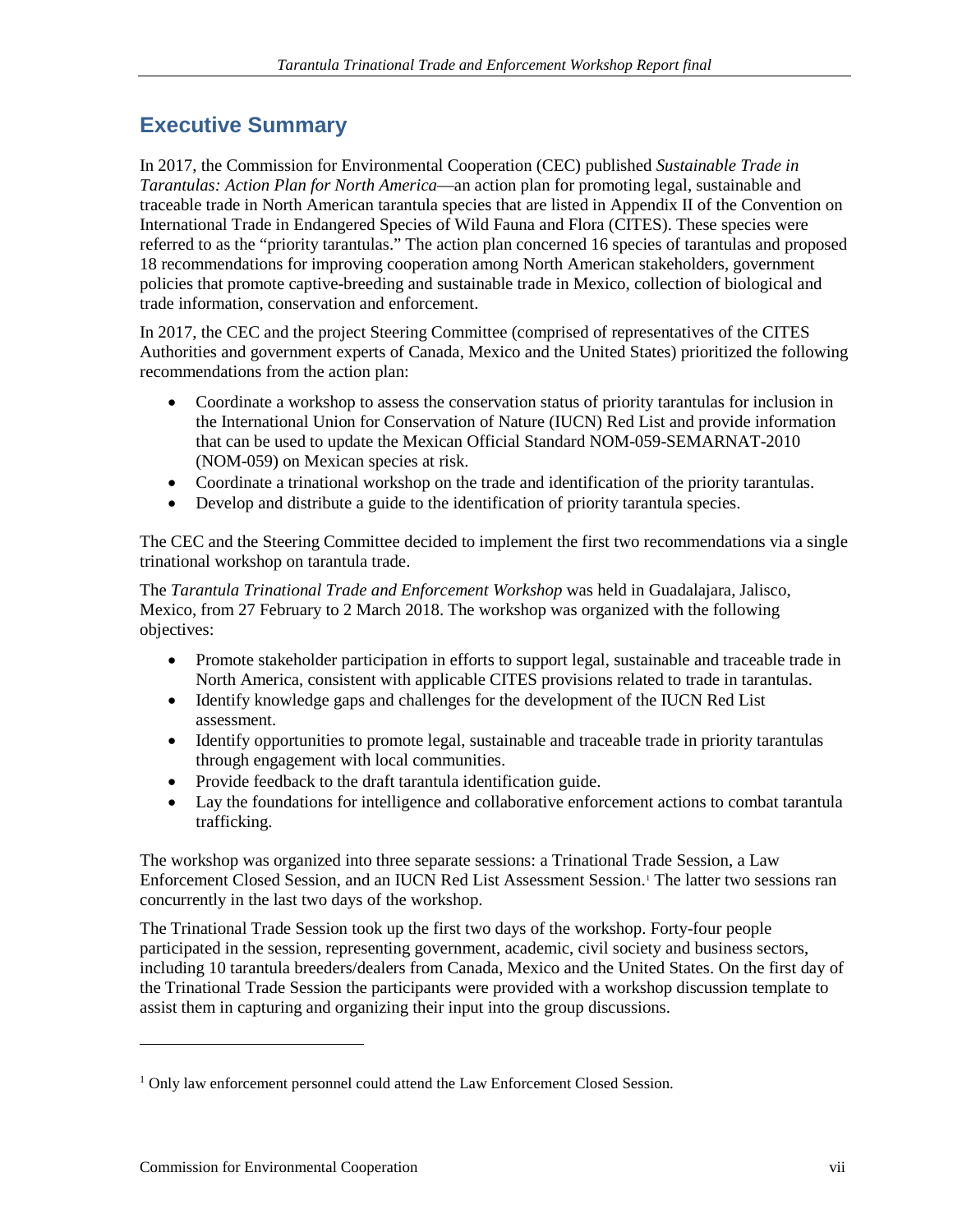Presentations during the Trinational Trade Session covered the following topics:

#### *Introduction to the priority tarantulas:*

- A review of the conclusions and recommendations from the 2017 CEC publication *Sustainable Trade in Tarantulas: Action Plan for North America*.
- The natural history of the tarantula species that are listed on CITES Appendix II, including the distinction between tarantulas and "true" spiders; the taxonomy, distribution, life histories and conservation status of *Brachypelma* tarantulas; and the different life stages of tarantulas.

#### *CITES and tarantulas:*

- The history of CITES, how it is structured and functions, the CITES Appendices, the requirements for trade in Appendix II species, sustainable use and conservation.
- An analysis of data compiled from the United Nations Environment Programme World Conservation Monitoring Centre (UNEP-WCMC) CITES Trade Database on the international trade in priority tarantula species in the years 2007–2016.
	- o Almost all tarantula specimens were captive-bred and traded for commercial purposes.
	- o The United States imported 66% of all specimens in trade.
	- o Mexico exported 34% of the specimens in trade. The European Union exported 44%, including most of the specimens traded since 2014.

#### *Trade and value chain:*

- An overview of the conservation and sustainable management schemes established in Mexico, such as the Management Units for the Conservation of Wildlife (*Unidades de Manejo para la Conservación de Vida Silvestre*—UMA) and the Property or Facility that Manages Wildlife in a confined way, outside their natural habitat (*Predio o Instalación que Maneja Vida Silvestre en forma confinada, fuera de su habitat natural*—PIMVS) with specification about how UMAs and PIMVS operate in accordance with a management plan approved by Semarnat, which describes and coordinates activities for the management of wildlife species and their habitats and establishes goals and indicators of success. In addition, Mexico explained the procedures to prove the legal origin of wildlife specimens, parts and derivatives of wildlife and the elements that allow the traceability of movement from the UMA to the final trader.
- A summary of the supply chain for the production and export of *Brachypelma* tarantulas produced via UMAs in Mexico.
- An overview of the global trade of live tarantulas and scorpions, the significant gaps in knowledge as to the extent and impact of this trade, and the impact of social media on legal and illegal wildlife trade.

#### *Presentations by breeders/traders/importers:*

- An overview of commercially trading *Brachypelma* tarantulas in Canada, including importing, breeding, marketing and selling tarantulas, opportunities and challenges, and discussion of the Canadian market demand for *Brachypelma* tarantulas.
- An overview of commercially breeding and trading *Brachypelma* tarantulas in Mexico. The reproductive biology of *Brachypelma* tarantulas was reviewed, noting that these species did not mature until they were six to ten years old, and that a female would be fertile for approximately eight years.
- An overview of commercially breeding and trading *Brachypelma* tarantulas in the United States. The US market was discussed, noting that the growing US market, and high demand, keeps the prices high, which also increases the incentive to illegally import specimens.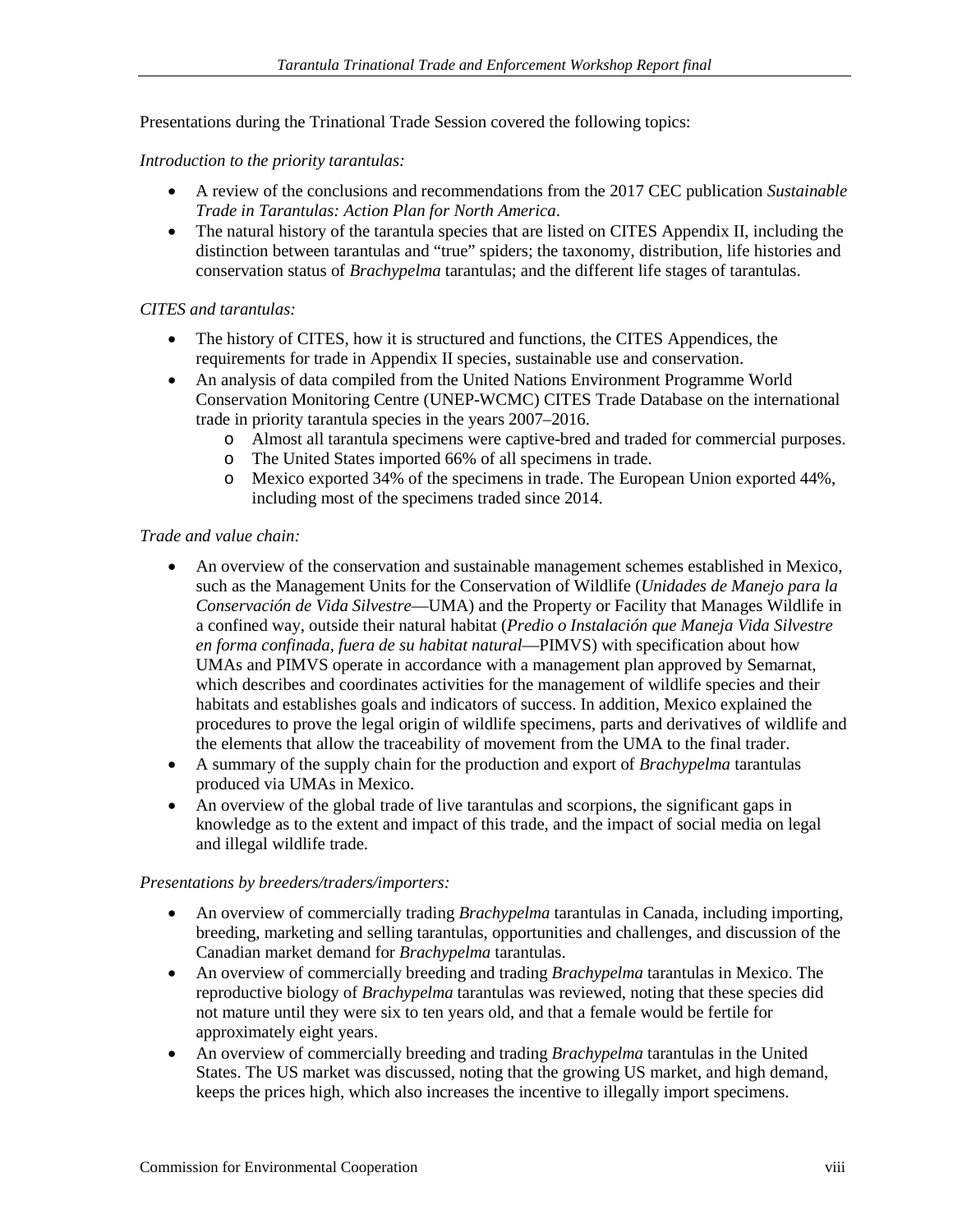#### *Sustainable use and community engagement:*

- Sustainable use principles were discussed using Mexico's pilot Morelet's crocodile (*Crocodylus moreletii*) ranching project as an example. The presentation covered the system for producing high-quality skins, how the project supports conservation of the species and its habitat, as well as sustainable, legal, traceable use, and the fair and equitable distribution of the benefits derived, particularly to local communities.
- An overview of the Aracne etarantula breeding center facility and operation, and a discussion of how the facility has engaged with local people, creating local jobs and encouraging the conservation of the local environment.

### *Tarantula identification*

- A review of the morphological characters that may be used to identify the priority tarantula species, the morphological terms used to describe spiders, the difference between *Aphonopelma* and *Brachypelma*, and the features used to forensically confirm a species identification.
- The plans for development of the CEC CITES-listed tarantula identification guide, including the overall concept, proposed organization and structure of the guide, design and production. The workshop participants were invited to provide feedback on the content and design of the identification guide.

During the Trinational Trade Session, the participants were divided into working groups to discuss topics related to the sustainable trade in priority tarantulas. The first topic was on promoting legal, sustainable and traceable trade in tarantulas through local community involvement. The participants came to the following recommendations:

- There is a need for government funding to support the UMAs.
- Some form of certification program for Mexican tarantula breeders would be valuable.
- Activities from existing Tarantula UMAs should be diversified to include management and use of other species.
- There is potential value to linking UMAs to ecotourism.
- Workshops for local communities should be initiated to stimulate interest in tarantula conservation and/or to provide training for locals to assist with tarantula population studies.
- Analyze and use available tools and procedures to revalue the price of tarantulas that are bred in their place of origin.
- Create an association of tarantula breeders in order to have greater control over the legal origin of the specimens.

The second discussion topic was focused on the collaboration and networking opportunities for meeting the outstanding recommendations in *Sustainable Trade in Tarantulas: Action Plan for North America*. This discussion resulted in 30 comments on, and recommendations for implementing nine action plan recommendations. After the Trinational Trade Session, the participants were taken on a tour of the UMA *Tarántulas de México* breeding facility.

The IUCN Red List Assessment Session was facilitated by the Chair of the IUCN Spider and Scorpion Specialist Group. Twenty-six people participated in the session. The purpose of the IUCN session was to generate expert feedback for a new assessment of the tarantula species listed on CITES.

On the first day of the session, the participants were presented with information about the IUCN Red List and the criteria used to assess the conservation status of species. As a group, the participants reviewed and commented on the draft assessment for each species. On the second day, the participants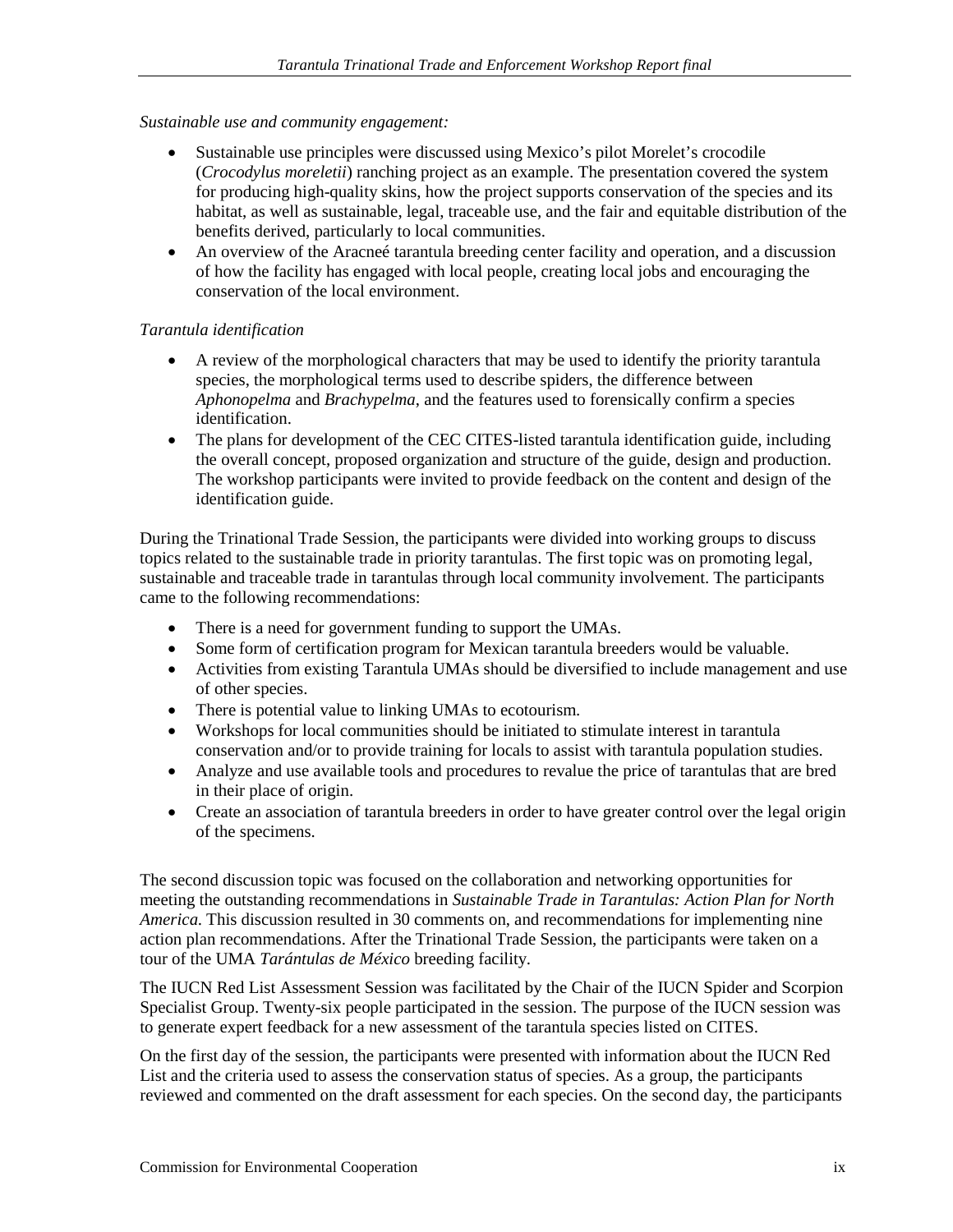were split into three working groups and asked to discuss the following topics: tarantula trade, conservation strategy and mapping.

#### *Tarantula trade working group*

The trade working group discussed the challenges and possible responses to legal and illegal tarantula trade. The group recorded 45 separate comments on the topic, which were collated into five topics: improving government policy, educating the public, supporting Mexican breeders (UMAs), understanding & combatting illegal trade and understanding legal trade dynamics.

#### *Conservation strategy working group*

The group agreed to the following draft vision:

"Support healthy wild populations and sustainable trade of tarantulas, living in suitable habitat across Mexico, with scientifically validated conservation measures and with strong public awareness and community support, making tarantulas a global example and one of the country's flagship species."

The group established four goals and 19 activities to support the draft vision, along with the responsible authorities, relevant stakeholders, required resources, an implementation schedule and the expected results.

#### *Mapping working group*

The mapping group worked on development of zoogeographic maps for the Mexican *Brachypelma* tarantulas. These maps will be included in the Red List assessments to provide a visual representation of each species' distribution and will identify threats and conservation priorities. The group discussed the information that would be valuable to include in the maps (e.g. soil type and agricultural use), and identified geographically significant threats to the individual species.

The Enforcement Closed Session of the workshop was open only to law enforcement personnel. Eight people participated, representing five agencies/departments from four countries (Canada, Mexico, United States and United Kingdom). The session included presentations about enforcement in the four countries, followed by group discussions about smuggling methods, intelligence driven enforcement and tarantula trafficking in the trinational environment.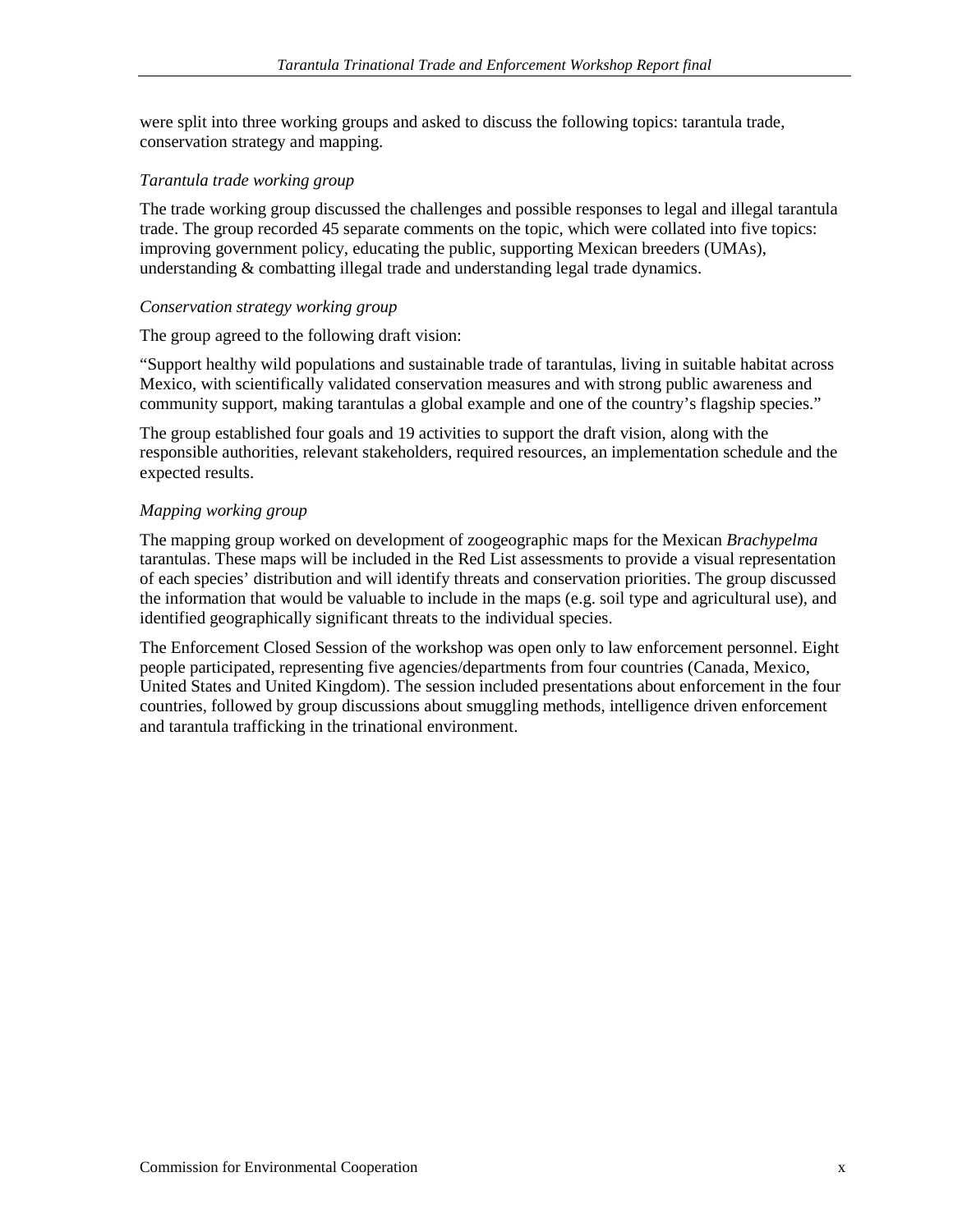# **Preface**

In 2017, the Commission for Environmental Cooperation (CEC) published five action plans for promoting legal, sustainable and traceable trade in selected North American species that are listed in Appendix II of the Convention on International Trade in Endangered Species of Wild Fauna and Flora (CITES). The five action plans were produced under the guidance of the CITES Authorities of Canada, Mexico and the United States.

One of those action plans, entitled *Sustainable Trade in Tarantulas: Action Plan for North America*, concerned 16 species of tarantulas and provided 18 recommendations for improving cooperation among North American stakeholders, government policies that promote captive-breeding and sustainable trade, biological and trade information, conservation and enforcement. The Tarantula Trinational Trade and Enforcement Workshop was held to implement key recommendations of the action plan. This report was supported by the CEC and under the guidance of the CITES Authorities of Canada, Mexico and the United States.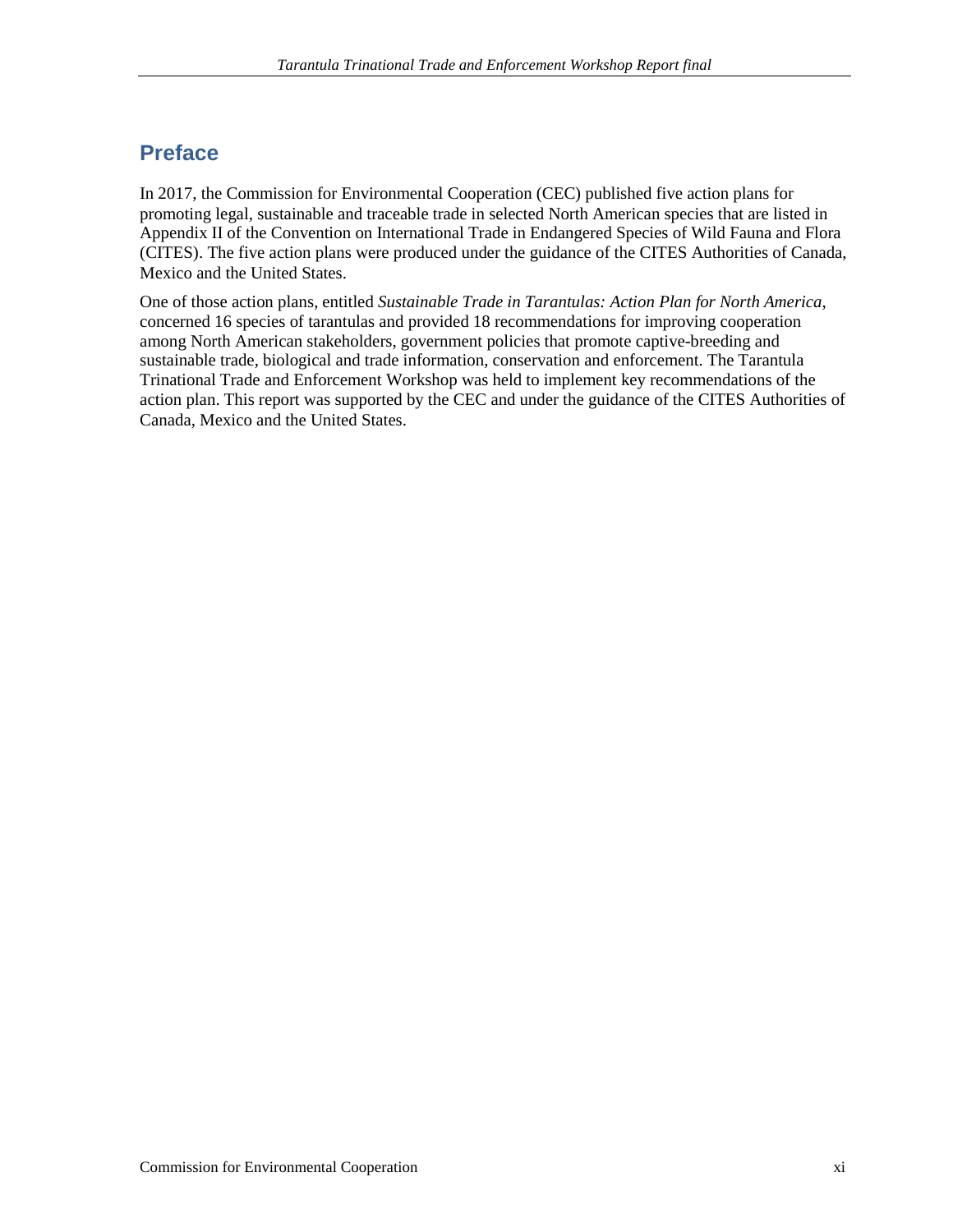# **Acknowledgments**

The author would like to express his gratitude to the people listed below for their support and input in developing this report:

| Adrian Reuter, WCS                                                                              | Matt Whiteman                                |
|-------------------------------------------------------------------------------------------------|----------------------------------------------|
| Adriana Suarez Blanch                                                                           | Richard West, ECEC                           |
| Jorge Iván Mendoza Marroquin, ECEC                                                              | Sarah Busch                                  |
| Participants in the workshop:                                                                   |                                              |
| Aaron Zuñiga Sanchez, PIMVS-Crisaor Exóticos                                                    | María Esther Quintero Rivero, Conabio        |
| Alonso Alejandro Tolentino, PIMVS-Mygalarachne                                                  | Maria Isabel Camarena, Conabio               |
| Ann Ainslie, United Kingdom Border Force                                                        | Martin Gamache, Tarantula Canada             |
| Antonio de Jesús García Bernal, DGVS-Semarnat                                                   | Matthew Bendele, USFWS                       |
| Caroline Fukushima, IUCN                                                                        | Oscar Orlando Escobedo Correa, Petco         |
| Craig Marder, Millipedes and More                                                               | Paola Mosig, Conabio                         |
| Daniel Dillon, ECCC                                                                             | Pedro Cardoso, IUCN                          |
| Emmanuel Rivera, UNAM/Conabio                                                                   | Robert Likins, PIJAC                         |
| Frida Beatriz Arriaga Cinta, PNUD/BIOFIN                                                        | Rodrigo Antonio Medellín Legorreta, UNAM     |
| Gumaro Gabriel Solano Cuéllar                                                                   | Rodrigo Orozco Torres, Tarántulas de Mexico  |
| Gerardo García Beltran, UMA Arachnofilia                                                        | Rosemarie Gnam, USFWS                        |
| Hernán José Jiménez, Profepa                                                                    | Ruth Ramírez Guzmán, Arachnida/Aracneé       |
| Hesiquio Benitz Diaz, Conabio                                                                   | Sergio Henriques, IUCN                       |
| Jorge Alberto Duque Sánchez, DGVS-Semarnat                                                      | Sol Guerrero, Conabio                        |
| Joseph Mugleston, Great Basin Serpentarium                                                      | Stuart J. Longhorn, Oxford Museum of Natural |
|                                                                                                 |                                              |
|                                                                                                 | History                                      |
|                                                                                                 | Yann Lucien Hénaut, Ecosur                   |
| Juan Sánchez Hinojosa, Aracneé<br>Leticia Albarran Mena, Sagarpa                                |                                              |
| Luis Guillermo Muñoz, Conabio                                                                   |                                              |
|                                                                                                 |                                              |
|                                                                                                 |                                              |
| <b>Steering Committee:</b>                                                                      |                                              |
| Carolina Cáceres, ECCC                                                                          | Thomas Leuteritz, USFWS                      |
| Charles-Antoine Sirois, ECCC                                                                    | Rosemarie Gnam, USFWS                        |
| Coral Deshield, ECCC                                                                            | Francisco Navarrete Estrada, Profepa         |
| Gina Schalk, ECCC                                                                               | José Luis Pedro Funes, DGVS-Semarnat         |
| Anne St. John, USFWS                                                                            | Maria Isabel Camarena, Conabio               |
| Laura Noguchi, USFWS                                                                            | Paola Mosig, Conabio                         |
| Neil Gardner, USFWS                                                                             |                                              |
|                                                                                                 |                                              |
|                                                                                                 |                                              |
| <b>CEC</b> Secretariat management team:<br>David Donaldson, Georgina O'Farrill, Ana Maria Gomez |                                              |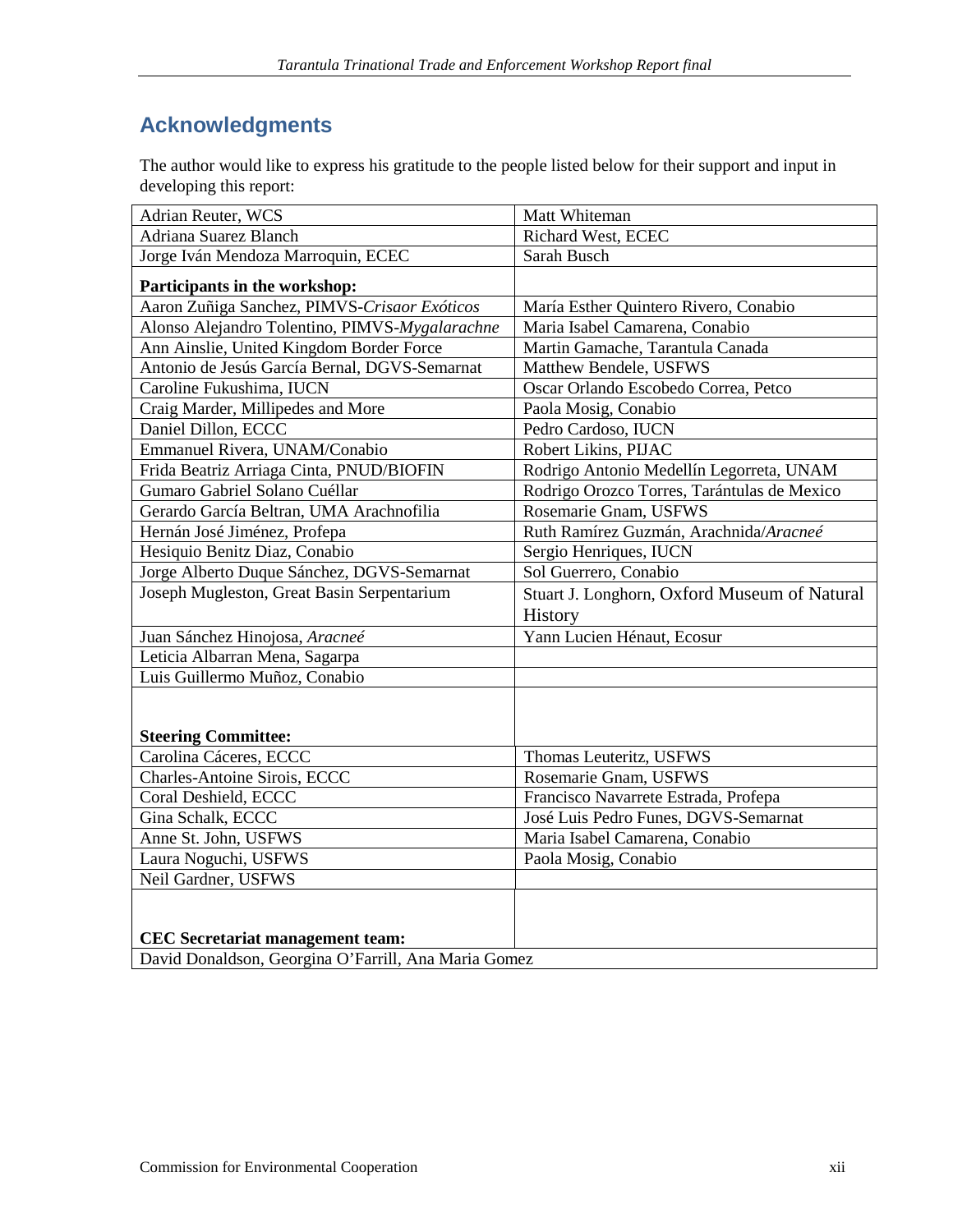# **1. Introduction**

In 2017, the Commission for Environmental Cooperation (CEC) published five action plans for promoting legal, sustainable and traceable trade in selected North American parrot, shark, tarantula, timber and turtle taxa that are listed in Appendix II of the Convention on International Trade in Endangered Species of Wild Fauna and Flora (CITES) (CEC, 2017a, b, c, d, e). The five action plans were produced under the guidance of a steering committee comprised of the CITES Authorities of Canada, Mexico and the United States.

The tarantula action plan (*Sustainable Trade in Tarantulas: Action Plan for North America*), discussed the impact of trade on tarantula conservation and human livelihoods; challenges to CITES implementation; and summarized information on the distribution, conservation status and trade in 16 tarantula species (referred to as the priority tarantulas). The action plan proposed 18 recommendations for improving cooperation among North American stakeholders, government policies that promote captivebreeding and sustainable trade in Mexico, collection of biological and trade information, conservation and enforcement (CEC, 2017c).

| Original species name   | Updated species name    | Common Name                       |
|-------------------------|-------------------------|-----------------------------------|
| Aphonopelma albiceps    | Brachypelma albiceps    | Golden redrump tarantula          |
| Aphonopelma pallidum    | Aphonopelma pallidum    | Mexican grey tarantula            |
| Brachypelma annitha     | Brachypelma smithi      | Mexican redknee tarantula         |
| Brachypelma auratum     | Brachypelma auratum     | Mexican flame-knee tarantula      |
| Brachypelma aureoceps   | Brachypelma aureoceps   | Florida golden chestnut tarantula |
| Brachypelma baumgarteni | Brachypelma baumgarteni | Mexican orange-beauty tarantula   |
| Brachypelma boehmei     | Brachypelma boehmei     | Mexican rustleg tarantula         |
| Brachypelma emilia      | Brachypelma emilia      | Mexican redleg tarantula          |
| Brachypelma epicureanum | Brachypelma epicureanum | Yucatan rustrump tarantula        |
| Brachypelma hamorii     | Brachypelma hamorii     | Mexican orangeknee tarantula      |
| Brachypelma kahlenbergi | Brachypelma kahlenbergi | New Mexican tarantula             |
| Brachypelma klaasi      | Brachypelma klaasi      | Mexican pink tarantula            |
| Brachypelma ruhnaui     | Brachypelma albiceps    | Golden redrump tarantula          |
| Brachypelma schroederi  | Brachypelma schroederi  | Mexican black velvet tarantula    |
| Brachypelma smithi      | Brachypelma smithi      | Mexican redknee tarantula         |
| Brachypelma vagans      | Brachypelma vagans      | Mexican redrump tarantula         |
| Brachypelma verdezi     | Brachypelma verdezi     | Mexican rose grey tarantula       |

#### **Table 1. Priority tarantula species**

*Sources:* (Anon., 2016); Breene (2003); Cheeseman (2016).

*Note:* The original species names listed in this table are those that were initially selected for this project. The updated species names reflect currently accepted nomenclature. Note that *Brachypelma annitha* is now considered to be synonymous with *Brachypelma smithi*.

In 2017, the CEC initiated a new project, entitled "Supporting Sustainable Trade of CITES Species," to implement the most trinationally relevant recommendations from the action plans. The following three recommendations from the tarantula action plan were prioritized (CEC, 2018):

• Coordination of a workshop to assess the priority tarantulas for inclusion in the International Union for Conservation of Nature (IUCN) Red List and provide information that can be used to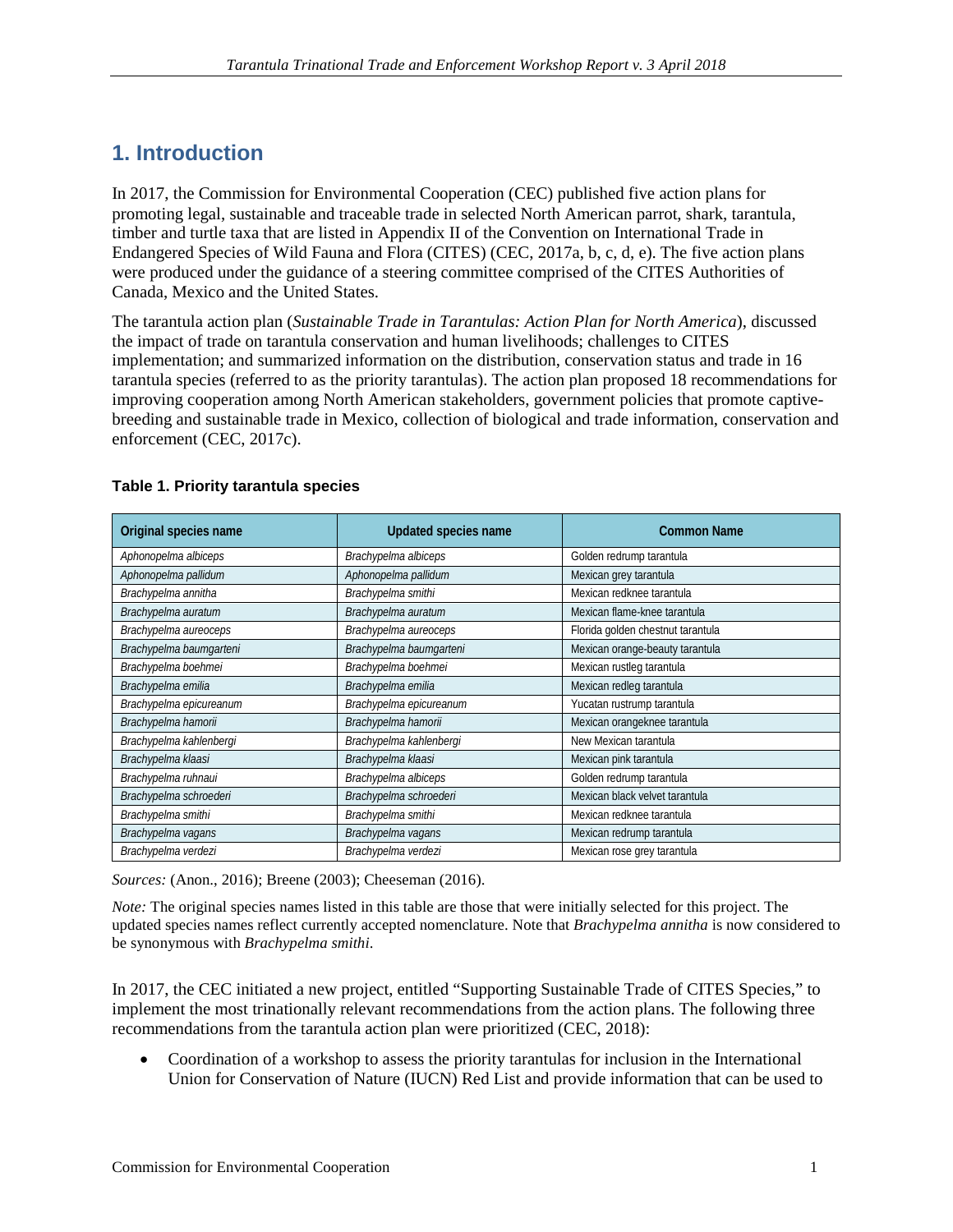update the Mexican Official Standard NOM-059-SEMARNAT-2010 (*NORMA Oficial Mexicana NOM-059-SEMARNAT-2010*—NOM-059) on Mexican species at risk.

- Coordination of a trinational workshop on the trade and identification of priority tarantulas.
- Development and distribution of a guide to the identification of priority tarantula species.

The CEC and the Steering Committee opted to implement the first two recommendations via a single trinational workshop on tarantula trade. It was further decided that the trinational workshop would be used to provide feedback for the development of the tarantula identification guide.

The *Tarantula Trinational Trade and Enforcement Workshop* was held in Guadalajara, Jalisco, Mexico, from 27 February to 2 March 2018.

The following objectives were established for the workshop:

- Promote stakeholder participation in efforts to support legal, sustainable and traceable trade in North America, consistent with applicable CITES provisions related to trade in tarantula species.
- Identify knowledge gaps and challenges for the development of the IUCN Red List assessment.
- Identify opportunities to promote legal, sustainable and traceable trade in priority tarantulas through engagement with local communities.
- Provide feedback to the draft tarantula identification guide.
- Lay the foundations for intelligence and collaborative enforcement actions to combat tarantula trafficking.

The workshop was organized into three separate sessions. The first two days of the workshop consisted of a Trinational Trade Session. The following two days included two concurrent meetings: a Law Enforcement Closed Session and an IUCN Red List Assessment Session to generate expert feedback for the assessment of tarantula species listed on CITES.

This report documents the activities and results of the *Tarantula Trinational Trade and Enforcement Workshop*. It is divided into four parts, with this introduction concluding Part 1. Parts 2–4 discuss the Trinational Trade Session, Law Enforcement Closed Session and IUCN Red List Assessment Session, respectively. Annex A provides the full agenda for the workshop and Annex B lists the participants of the workshop. Annex C provides the Community Involvement Working Group Responses.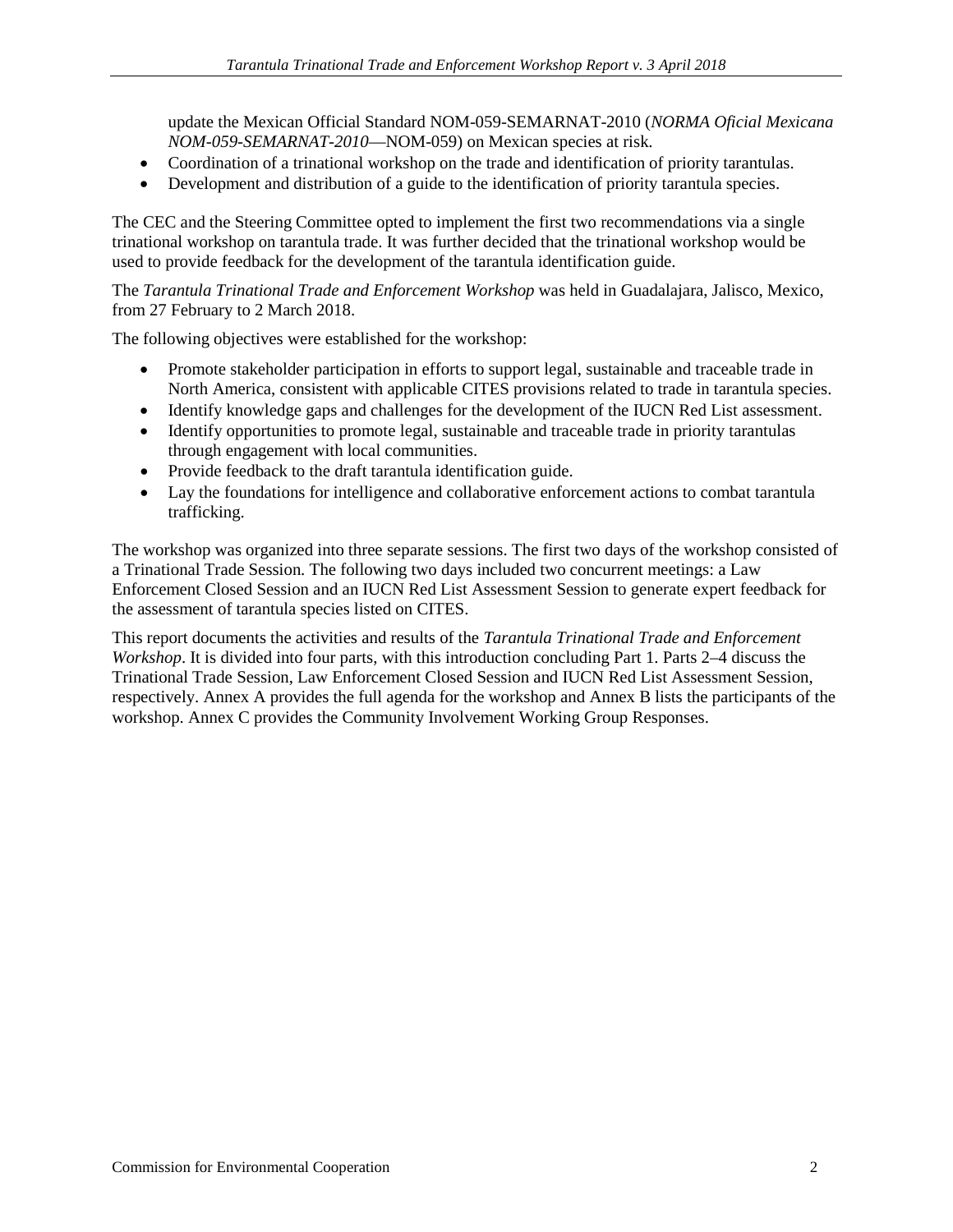# **2. Background**

## **2.1 IUCN**

The IUCN was created in 1948 and is composed of both government and non-governmental organizations (NGOs), linking 1,300 member organizations and approximately 10,000 experts. The mission of the IUCN is to "influence, encourage and assist societies throughout the world to conserve the integrity and diversity of nature and to ensure that any use of natural resources is equitable and ecologically sustainable" (IUCN, 2018a).

The IUCN Red List of Threatened Species is maintained by the IUCN Global Species Programme. The purpose of the IUCN Red List is to document and call attention to species that are at risk of global extinction. The IUCN Red List summarizes taxonomic and distribution information, and provides the conservation status of species of plants, fungi and animals. Species are evaluated using a comprehensive system of categories and criteria designed to determine their relative risk of extinction (IUCN, 2018b).

One species of North American tarantula (*Brachypelma smithi*) has been assessed on the IUCN Red List as Near Threatened (WCMC, 1996). However, that assessment was completed in 1996 and probably no longer accurately reflects the status of the species.

## **2.2 CITES**

 $\overline{a}$ 

CITES is an international treaty which was created to ensure that international trade in wild animals and plants does not threaten their survival (CITES, 2017b). As of 1 January 2018, 183 Parties had joined CITES (CITES, 2017a).[2](#page-14-0) Collectively, they are called the Conference of the Parties. CITES is administered by a Secretariat based in Geneva, Switzerland. The Secretariat's essential role is to help member nations implement CITES (CITES, 1973).

CITES works by regulating the international trade of animals and plants. CITES monitors and regulates international wildlife trade through an international permitting system. Countries grant permits only if particular conditions are met, and these permits must be presented before specimens of species subject to CITES may cross international borders (CITES, 1973).

Species of concern are listed in Appendices I, II and III, each of which sets different restrictions on the international trade in those species. The 16 priority tarantula species that were the subject of *Sustainable Trade in Tarantulas: Action Plan for North America* are listed in CITES Appendix II. Species in Appendix II are not necessarily threatened with extinction, but may become so if their trade is not regulated. Some common species are also listed on Appendix II because they closely resemble CITESlisted species and it is difficult for border control officers to distinguish one species from the other.

Trade in Appendix II specimens requires a CITES export permit issued by the exporting country. Export permits are granted only after the exporting country has made a number of determinations, including a finding that the export will not be detrimental to the survival of the species (a non-detriment finding), and that the specimen was not obtained in contravention of the laws established by that country for the protection of fauna and flora. In the event of re-export (export from a country in which the specimen did not originate), a CITES re-export permit is required. Specimens may be exported without export permits

<span id="page-14-0"></span><sup>&</sup>lt;sup>2</sup> The "Parties" are the members of CITES. Historically the Parties were individual States. However, in July 2015 the European Union (EU) became the first Regional Economic Integration Organization (REIO) to become a full member of the Convention (TRAFFIC, 2015).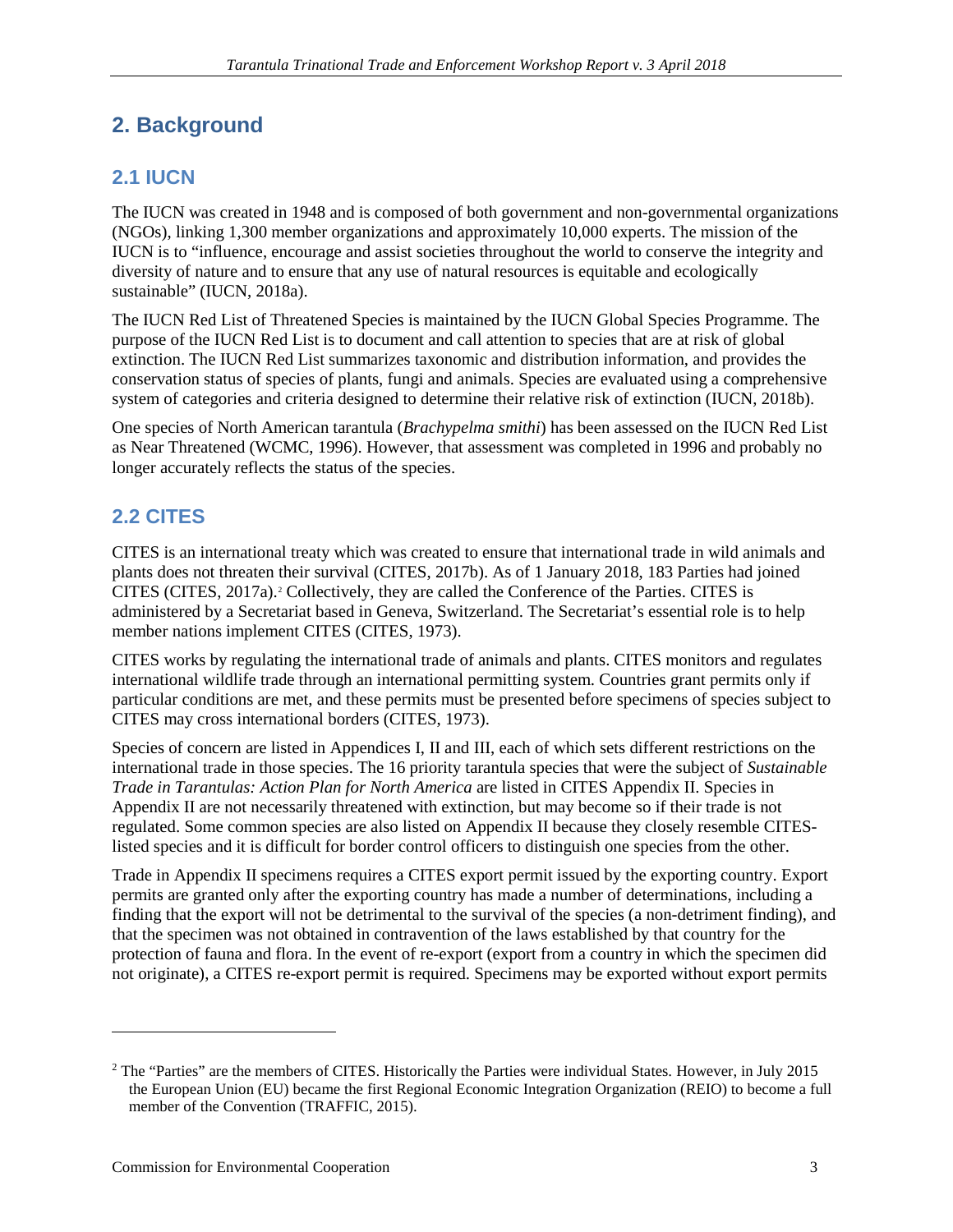if the exporting country certifies that the specimens were bred in captivity (CITES, 1973). The definition of "bred in captivity" is provided in Resolution Conf. 10.16 (Rev.) (CITES, 1997).

## **2.3 Relevant Mexican Acts and Regulations**

### *General Law of Wildlife*

The General Law of Wildlife (*Ley General de Vida Silvestre*—LGVS), enacted in 2000, regulates the sustainable use, conservation and management of native animals, plants and habitats, and the protection of species or populations that are at risk. The General Directorate on Wildlife (*Dirección General de Vida Silvestre*—DGVS) of the Secretariat of Environment and Natural Resources (*Secretaría de Medio Ambiente y Recursos Naturales*—Semarnat) is responsible for implementation of the LGVS (Camarena Osorno, in. litt.).

The LGVS establishes the national policy for wildlife conservation via protection and sustainable use so that both biodiversity and livelihoods are maintained and promoted, and implements CITES in Mexico (DOF, 2000). In addition, the LGVS regulates the incorporation of Management Units for the Conservation of Wildlife (*Unidades de Manejo para la Conservación de Vida Silvestre* —UMAs). The purpose of UMAs is the conservation of natural habitats, populations and species. They may have specific objectives of restoring, protecting, maintaining, recovering, reproducing, repopulating, reintroducing, rehabilitating, exhibiting, or promoting recreation, environmental education and sustainable use of wildlife (DOF, 2000).

### *Regulations for the General Law of Wildlife*

The Regulations for the LGVS (*Reglamento De La Ley General De Vida Silvestre*) enable and implement the LGVS and provide the essential requirements for establishing, managing and operating UMAs (DOF, 2014).

### *Mexican Official Standard NOM-059-SEMARNAT-2010*

The Mexican Official Standards are technical regulations that have been instituted by the Mexican government to establish rules, specifications, processes and activities for preserving the health of people, animals, plants, the environment and natural resources (DOF, 2010). NOM-059 provides the criteria for reviewing and categorizing the conservation status of native Mexican species of animals and plants (DOF, 2010). The management and use of species listed in NOM-059-SEMARNAT-2010 is allowed only under an UMA framework and with a management plan approved by Semarnat.

NOM-059 established four risk categories: Probably Extinct, Endangered, Threatened and Special Protection (DOF, 2010). As of July 2000, capture or sale of native wildlife was prohibited without permits under the LGVS (DOF, 2000, 2014). Three species of tarantula have been listed as Threatened Species: *Aphonopelma pallidum*, *Brachypelma emilia*, and *B. smithi* (DOF, 2010).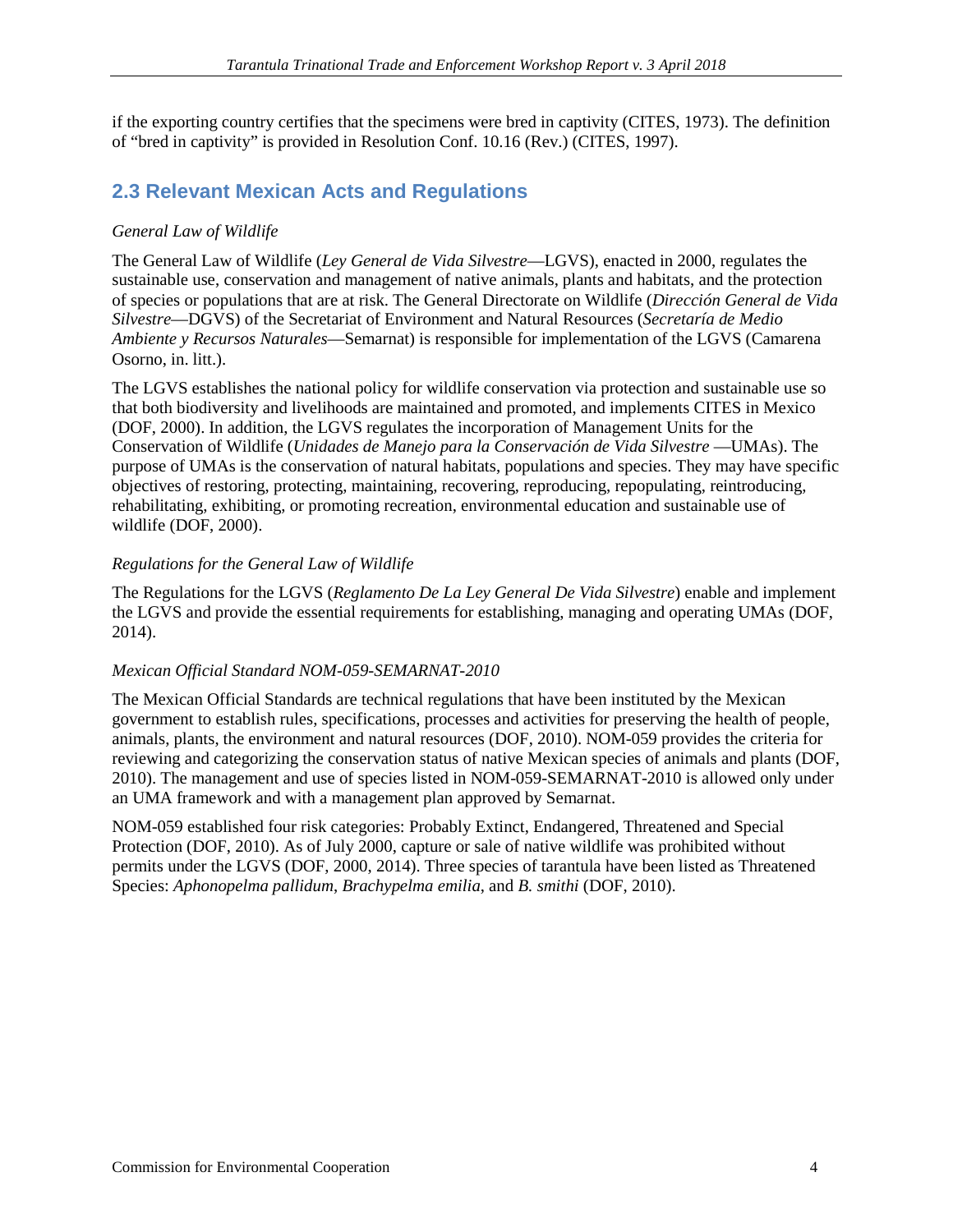# **3. Trinational Trade Session**

## **3.1. Overview**

The Trinational Trade Session took up the first two days of the workshop, and was mainly facilitated by Ernie Cooper of E. Cooper Environmental Consulting (ECEC).

Forty-four people participated in the Trinational Trade Session. Participants came from the government, academic, civil society and business sectors, and included 10 tarantula breeders/dealers from Canada, Mexico and the United States. Eight participants were from Canada, 26 were from Mexico, five were from the United States, and five were from the European Union (EU) (Annex B, Table 8).

Prior to arriving at the workshop venue each participant was sent (via email) copies of the following documents in English and Spanish:

- The workshop agenda (see Annex A of this report).
- A background document entitled "Trade and Conservation of Priority Tarantulas."
- The Field Site Visit Program for the visit to UMA *Tarántulas de México*.
- A list of the workshop participants.
- A summary of the workshop logistics.
- A workshop discussion template (to assist the participants in capturing and organizing their input into the group discussions).
- A copy of the IUCN Red List Categories and Criteria: Version 3.1, second edition (IUCN, 2012).

Day 1 of the session consisted of 16 presentations on the following nine topics:

- Workshop opening and introduction to the CEC.
- Welcome remarks.
- Introduction and presentation of the workshop agenda.
- CEC project "Supporting Sustainable Trade of CITES Species".
- Introduction to the priority tarantulas.
- CITES and tarantulas.
- Trade and value chain.
- Presentations by breeders/traders/importers.
- Sustainable use and community engagement.

In addition, Paola Mosig Reidl, Coordinator of the Mexican CITES Scientific Authority, National Commission for the Knowledge and Use of Biodiversity (*Comisión Nacional para el Conocimiento y Uso de la Biodiversidad*—Conabio), and María Isabel Camarena Osorno, *Especialista* CITES, Conabio, facilitated a group discussion on the challenges and opportunities for promoting legal, sustainable and traceable trade in tarantulas through local community involvement.

Day 2 of the session began with two presentations on tarantula identification, and was focused on the development of the tarantula identification guide and soliciting feedback from the participants. This was followed by a group discussion, led by Ernie Cooper, on implementing the outstanding recommendations from the *Sustainable Trade in Tarantulas: Action Plan for North America*. Once the Trinational Trade Session concluded, the participants then were taken on a tour of the UMA *Tarántulas de México* breeding facility.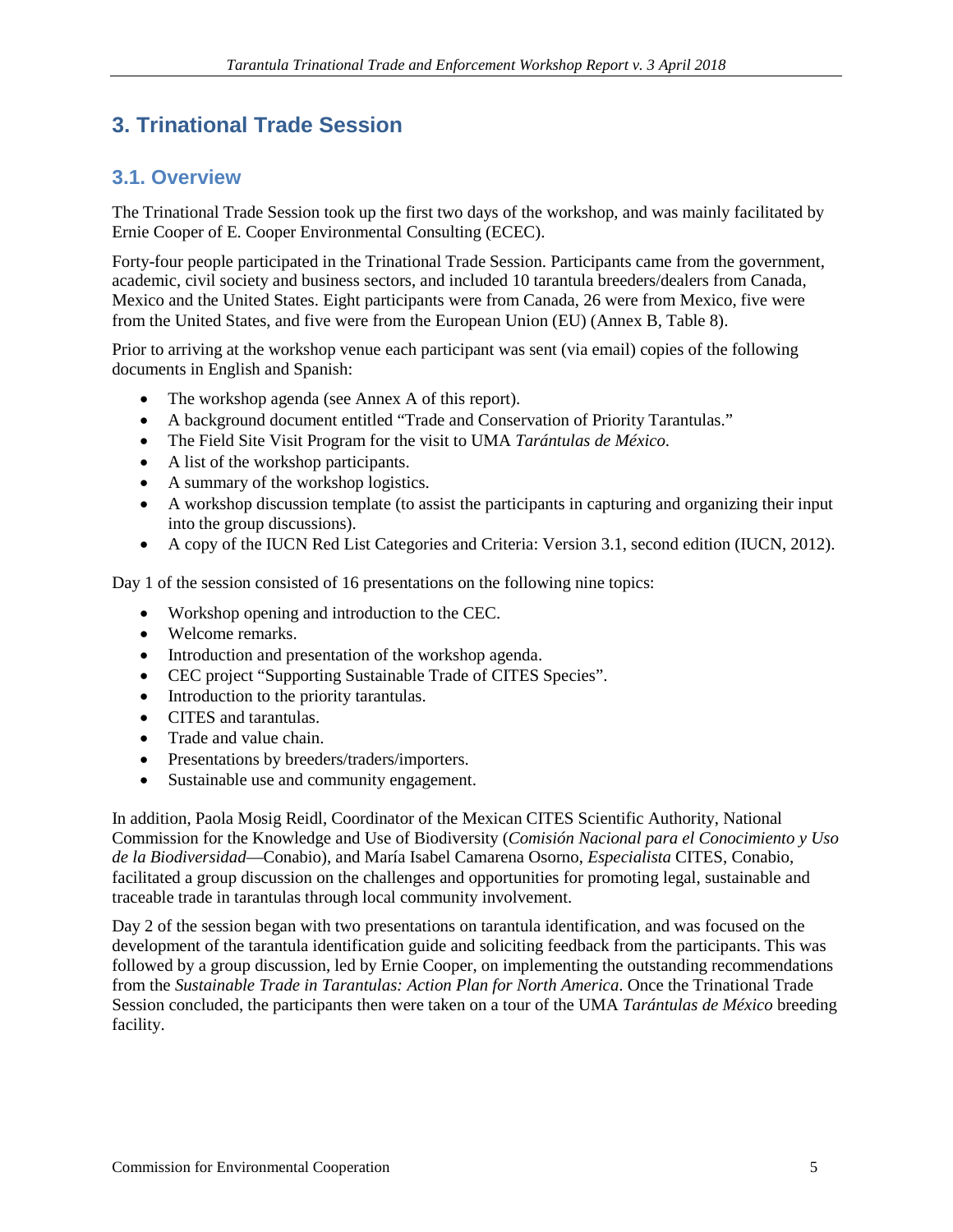## **3.2. Results**

### *Workshop opening and introduction to the CEC*

David Donaldson, Head of Unit, CEC officially opened the workshop, offered some introductory remarks and provided a brief introduction to the CEC: its history and mandate.

### *Welcome remarks*

Hesiquio Benítez, General Director of International Cooperation and Implementation, Conabio *(Director General de Cooperación Internacional e Implementación*), welcomed the workshop participants on behalf of Mexico, and discussed the importance of sustainable trade to both conservation and livelihoods.

### *Introduction and presentation of workshop agenda*

Ernie Cooper, the workshop facilitator, briefly reviewed the workshop agenda, facilitated roundtable introductions by the participants, discussed housekeeping issues and introduced the first presenter.

### *CEC project "Supporting Sustainable Trade of CITES Species"*

Georgina O'Farrill, CITES Project Lead, CEC, discussed the new CEC project entitled "Supporting Sustainable Trade of CITES Species," including the history behind the project and its goals and plans for upcoming activities.

### *Introduction to the priority tarantulas*

Rick West, arachnologist, reviewed the key findings and recommendations from the 2017 CEC publication "*Sustainable Trade in Tarantulas: Action Plan for North America*."

Jorge I. Mendoza Marroquín, *Instituto de Biología*, *Universidad Nacional Autónoma de México*  (UNAM), reviewed the natural history of the species of tarantulas that are listed on CITES Appendix II. Mr. Mendoza Marroquín discussed the distinction between tarantulas and "true" spiders; taxonomy, distribution, life histories and conservation status of tarantulas in the genus *Brachypelma*. He introduced the term "spiderling" which is commonly used by hobbyists and breeders to refer to early developmental stages of a tarantula. His presentation included photos of the different life stages of tarantulas, and different *Brachypelma* species in their natural habitat.

### *CITES and tarantulas*

Hesiquio Benítez reviewed the history of CITES; how CITES is structured and functions; and the CITES Appendices, emphasizing the requirements for trade in Appendix II species. Mr. Benítez discussed the opportunities for promoting sustainable use of wildlife within the CITES framework, and the benefits of including species in Appendix II of CITES.

Ernie Cooper presented an analysis of data compiled from the United Nations Environment Programme World Conservation Monitoring Centre (UNEP-WCMC) CITES Trade Database on the international trade in priority tarantula species in the years 2007–2016.

- A total of 39,597 specimens were traded. More than 99% were traded for commercial purposes, and 96% were captive-bred. Less than 1% were wild-caught.
- A total of 16 species were recorded in trade, including: *Aphonopelma albiceps* and 15 species of *Brachypelma*. No trade in *Aphonopelma pallidum* was recorded. *Brachypelma smithi* was the most commonly reported species, accounting for 46% of all specimens. Other species traded in significant numbers included *B. albopilosum*, *B. boehmei* and *B. emilia*.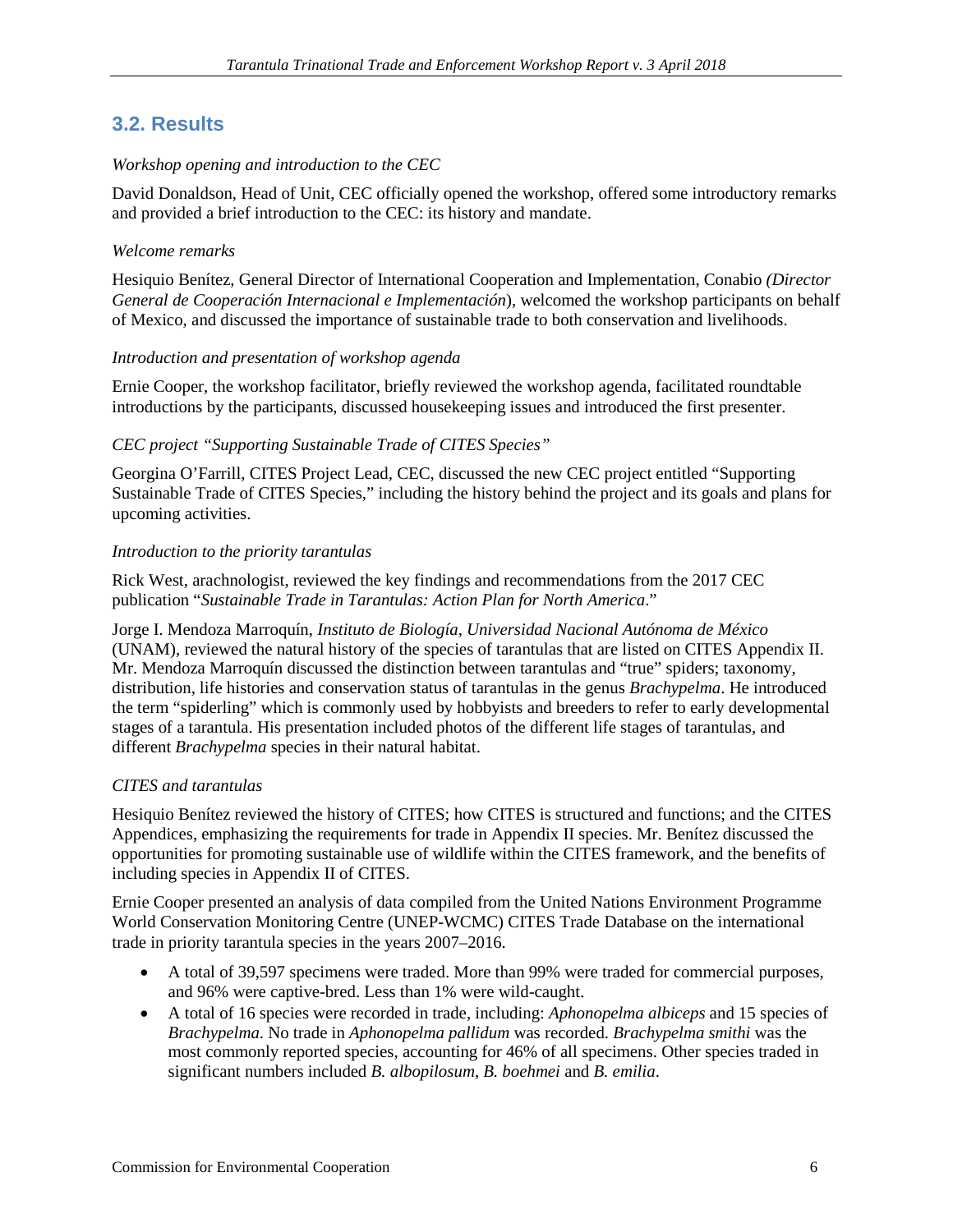- Based on reported imports, the United States imported 34,001 tarantulas, accounting for 66% of all specimens in trade. Canada imported 1%. Mexico did not import any specimens.
- Mexico exported 34% of all the specimens in trade. However, the majority of these animals were traded prior to 2014. The EU exported 44% of the specimens traded in 2007–2016, and most of the specimens in trade since 2014. Large numbers of *B. albopilosum* were exported from Nicaragua in 2015 and 2016.
- The United States exported 2% of the specimens traded in 2007–2016. Canada exported 5%, but exported more different species (12) than any other individual country.

### *Trade and value chain*

The *Deputy Director of Licensing, Registers and Intensive Use, Directorate of Wildlife* (Subdirector de Gestión de Licencias, Registros y Aprovechamiento Intensivo de la Dirección General de Vida Silvestre; DGVS- Semarnat), Antonio de Jesús García Bernal, presented the strategy to promote biodiversity conservation and wildlife sustainable management through UMAs and PIMVS in Mexico. Mr. Garcia Bernal provided detailed information on the following topics:

- The general and specific goals of the UMA scheme.
- The differences between UMAs that keep wildlife in captivity and those that manage specimens in the wild.
- A related scheme entitled Property or Facility that Manages Wildlife in a confined way, outside their natural habitat (*Predio o Instalación que Maneja Vida Silvestre en forma confinada, fuera de su habitat natural*—PIMVS), and the differences between an UMA and a PIMVS.
- The requirements for UMA and PIMVS management plans.
- Types of use (extractive and non-extractive).
- Documentation required to demonstrate the legal origin of wildlife specimens, parts and derivatives in Mexico.
- The different UMA and PIMVS projects that manage tarantula species.

Gerardo García Beltran, Owner, UMA *Aracnofilia*, gave a short presentation that summarized the supply chain for the production and export of *Brachypelma* tarantulas produced via UMAs in Mexico. Mr. Garcia Beltran discussed the required steps and bureaucratic requirements for legally producing and exporting tarantulas from Mexico.

Carol Fukushima, IUCN, University of Helsinki, discussed the global trade of live tarantulas and scorpions, and the significant gaps in knowledge as to the extent and impact of this trade. Dr. Fukushima reviewed the impact of social media on legal and illegal wildlife trade, and provided a detailed overview of a project being initiated at the Finnish Museum of Natural History, University of Helsinki, to survey the global trade of live tarantulas and scorpions through a comprehensive social media survey.

### *Presentations by breeders/traders/importers*

Martin Gamache, Owner of Tarantula Canada, discussed his experiences in commercially breeding and trading *Brachypelma* tarantulas in Canada. Mr. Gamache discussed the history and operation of his business and reviewed the Canadian market for tarantulas. He provided a detailed review of his sales, including the numbers of animals purchased and compared his in-store, show and internet sales results. He further discussed importing, breeding, marketing and selling tarantulas in Canada. Mr. Gamache noted that two species of *Brachypelma* (*B. albopilosum* and *B. cf. vagans*) were amongst his 20 best-selling tarantula species in 2017, and that *Brachypelma* comprised approximately 10% of all his tarantula sales in 2017. Mr. Gamache also showed a short video of his facility.

José Rodrigo Orozco Torres, Director of *Tarantulas de México*, discussed commercially breeding and trading *Brachypelma* tarantulas in Mexico. Mr. Orozco Torres discussed the reproductive biology of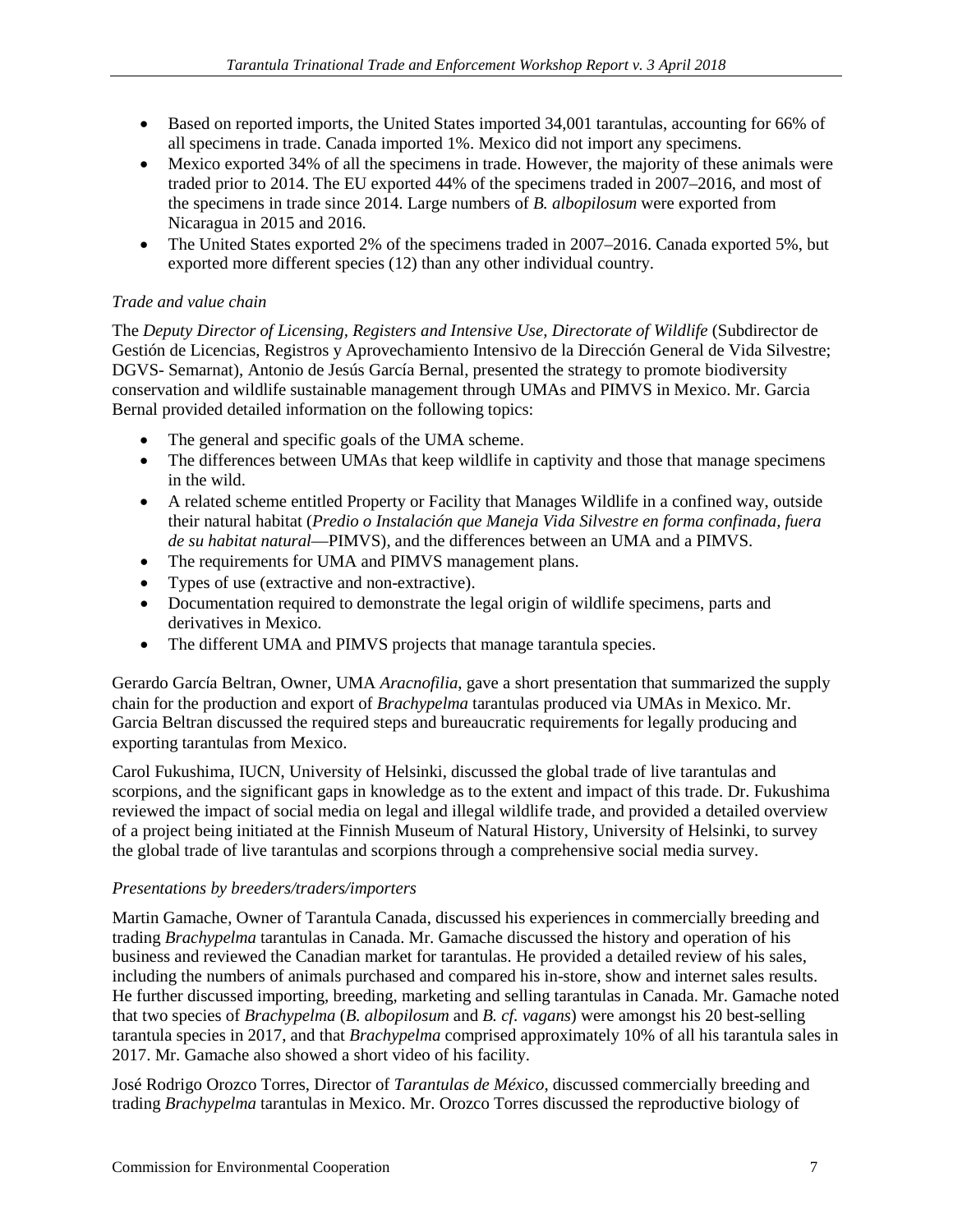*Brachypelma* tarantulas, noting that these species did not mature until they were six to ten years old, and that a female would only have approximately eight fertile years, producing eight egg sacs each containing 100 to 1,200 eggs. Mr. Orozco Torres reviewed the species that he houses at his facility and summarized his breeding and exporting experiences. He stressed his concern about the illegal collection and trade of Mexican tarantulas, noting that he founded his operation specifically to provide legal specimens to reduce the market for specimens taken from the wild.

Joey Mugleston, owner of the Great Basin Serpentarium in the United States, provided an overview of his facility and summarized his personal experience with breeding tarantulas. Dr. Mugleston noted that in 2018 he expects to produce 8,000–10,000 tarantulas of different genera (not just *Brachypelma*). He noted that the demand for tarantulas in the United States is greater than he can produce, and that he gets many requests for *Brachypelma* specimens. He explained that the growing US market, and high demand, keeps the prices high, which also increases the incentive to illegally import specimens. He further recommended that the process to obtain CITES permits in Mexico can be simplified to make it easier to import new bloodlines to ensure the longevity of breeding stock and to help reduce the incentive to illegally import *Brachypelma* from Mexico or Europe.

### *Sustainable use and community engagement*

Hesiquio Benítez discussed sustainable use principles using the Mexican Morelet's crocodile ranching project as an example. Mr. Benítez reviewed the concept of sustainable use as a conservation tool both from a general perspective, and its specific application to the Morelet's crocodile. He discussed in detail Mexico's pilot Morelet's crocodile ranching project which has established an integrated system for producing high-quality *C. moreletii* skins, and is supporting conservation of the species and its habitat, as well as sustainable, legal, traceable use. The project ensures fair and equitable distribution of the benefits derived from all actors in the productive chain, particularly the local communities.

Juan Sanchez Hinojosa, the CEO of the *Aracneé* tarantula breeding center, gave an overview of the facility and its operation, and discussed the advantages of hiring local people. He noted that by enlisting local help, he has personnel available seven days a week. During the tarantula mating season, workers go out at night to reassure their neighbors that the spiders are harmless and contribute to the local food chain. Plus, the workers are aware of the regulations enacted by the Federal Attorney for Environmental Protection (*La Procuraduría Federal de Protección al Ambiente*—Profepa) and Semarnat, and are familiar with the local authorities (police and military). The end result is that good safe jobs have been created for local people who are able to personally invest in the conservation of their local environment. Mr. Sanchez Hinojosa showed the participants an entertaining video of a school group visiting *Aracneé*.

### *Roundtable discussion on promotion of legal, sustainable and traceable trade in tarantulas through local community involvement*

The workshop participants were divided into three working groups and asked to consider the following two questions:

- Provide ideas or recommendations to encourage the participation of local communities in legal, sustainable and traceable tarantula trade.
- Provide ideas or recommendations on how to maximize both the conservation of wild populations of tarantulas and the associated benefits that local communities can obtain.

The reports from the working groups are provided in Annex C of this report.

Several topics were brought up by two or more working groups. Most notable was the repeated need for government funding to support the UMAs. The groups noted that it is important to invest money to create a profitable commercial tarantula breeding facility, and that economic support would ensure that the UMAs remained genetic reservoirs for future reintroduction projects. Different funding models were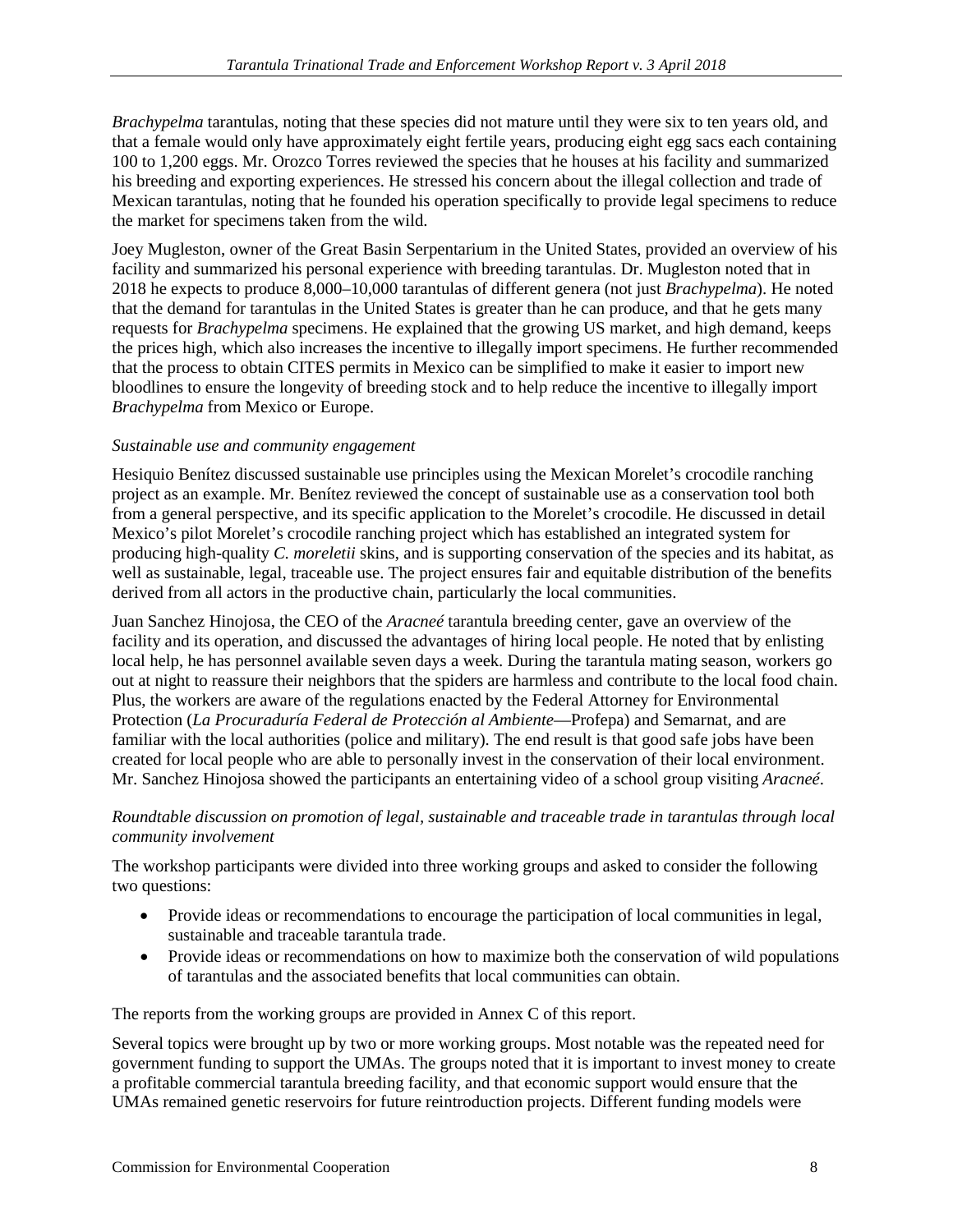suggested, including government subsidies, small business grants and/or grants similar to those provided by the United States Small Business Administration in the United States. Better funding for UMAs would allow them to hire local workers, and otherwise benefit local communities.

Each working group suggested some form of certification program, although the approaches put forward were somewhat different (and were short on details). The suggestions included creation of a "trusted trader" program, development of an online directory of responsible breeders, and something like a pedigree system to increase the value of specimens.

All three working groups also noted the potential value of linking UMAs to ecotourism.

Two groups recommended workshops for local communities, either in the interest of raising awareness of the ecological benefits of tarantulas and stimulating interest in their conservation; or to provide training so that local individuals could assist with tarantula population studies. This latter idea would generate links between communities and academic, civil and governmental sectors.

Finally, the value of a National Council or Committee of Mexican tarantula breeders was identified. The goals of this council or committee could incorporate integration with local communities as a part of its mandate. Apparently a similar association, focused on synergies between UMAs (not only tarantula breeders), is in the process of being developed.

### *Tarantula identification*

Jorge I. Mendoza Marroquín provided an overview of the morphological characters that may be used by non-specialists for identification of priority tarantula species. Illustration of these characters will form the backbone of the species descriptions to be provided in the CEC CITES-listed tarantula identification guide. In his presentation, Mr. Mendoza Marroquín included a review of the morphological terms used to describe spiders, the difference between *Aphonopelma* and *Brachypelma*, and a discussion of features used to forensically confirm a species identification.

Ernie Cooper discussed the plans for development of the CEC CITES-listed tarantula identification guide, including the overall concept, proposed organization and structure of the guide, design and production. He provided examples of design elements and explained the timeline for the project.

The workshop participants were invited to provide feedback on the content and design of the identification guide. Many good comments were provided, and the design of the guide was subsequently revised to incorporate suggestions. Printed copies of different versions of the identification guide's front cover were made available. The participants were invited to review them and initial their favorite. This feedback will be used to help determine the final cover design.

### *Roundtable discussion on collaboration and networking opportunities for meeting the outstanding recommendations in "Sustainable Trade in Tarantulas: Action Plan for North America"*

Ernie Cooper reviewed the outstanding recommendations from the CEC tarantulas action plan—those recommendations for which CEC funding was not available. The participants were divided into three working groups and presented with a series of 10 bullets that summarized the outstanding recommendations. They were then asked to discuss collaboration and networking opportunities for implementing these recommendations. The participants were invited to choose which recommendations they wished to discuss, and the approach they wished to take. Working group feedback was received on nine recommendations (Table 2).

### *Workshop conclusions*

Ernie Cooper reviewed the key discussion points of the workshop. He noted that it was worrisome that Mexican *Brachypelma* populations continued to decline despite UMAs supplying captive-bred tarantulas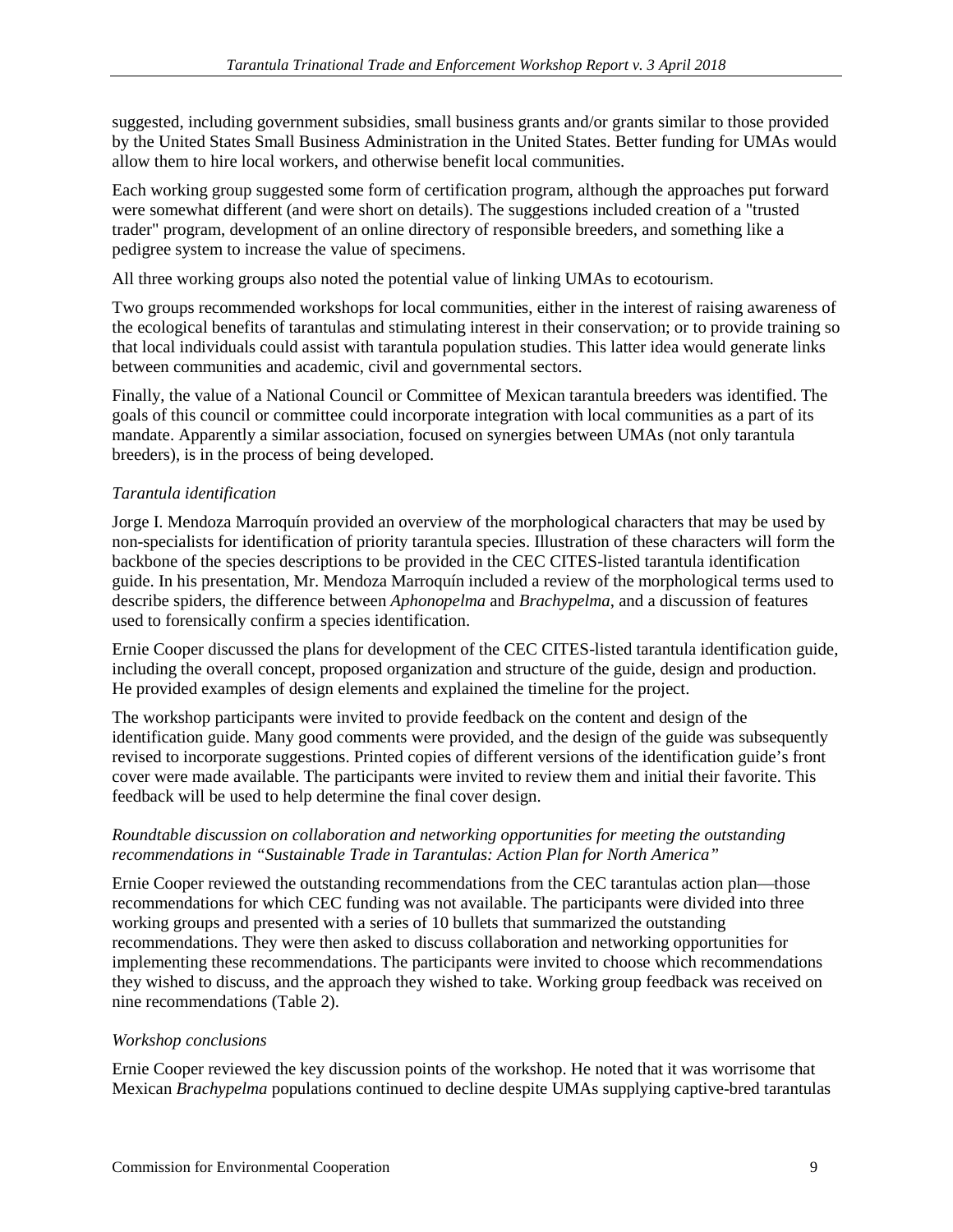to the North American market. He suggested that in-situ conservation activities must be prioritized if these species are to be conserved.

Ernie Cooper turned the facilitation of the workshop back to David Donaldson. The participants were shown a new CEC video that had been produced to promote the "Supporting Sustainable Trade of CITES Species" project. The video uses tarantula trade to highlight the problem of illegal trade on wild populations, and the role of CITES and sustainable trade in conserving species. The video was very well received and initiated a rousing round of applause. The video can be found at [www.cec.org/trinational\\_cites.](http://www.cec.org/trinational_cites) Mr. Donaldson offered some final words and brought the Trinational Trade Session of the workshop to a close.

| <b>Action plan recommendation</b>                      |                                                                                                                                                                                          | <b>Working group comments</b> |                                                                                                                                                                                                                                                  |  |
|--------------------------------------------------------|------------------------------------------------------------------------------------------------------------------------------------------------------------------------------------------|-------------------------------|--------------------------------------------------------------------------------------------------------------------------------------------------------------------------------------------------------------------------------------------------|--|
| 1. Support research on the populations,<br>tarantulas. | habitats, distribution and biology of priority                                                                                                                                           |                               | a. There is a lack of program funding; there are few tarantula experts in academia<br>and few opportunities for graduate students to join University staff.                                                                                      |  |
|                                                        |                                                                                                                                                                                          |                               | b. Conabio could look for opportunities to fund research on tarantula taxa in order<br>to strengthen CITES implementation.                                                                                                                       |  |
|                                                        |                                                                                                                                                                                          |                               | c. Strengthen the link between academia and local communities. Local people<br>could be trained to monitor tarantula populations. Local communities could also<br>provide accommodation and other assistance to researchers.                     |  |
|                                                        |                                                                                                                                                                                          |                               | d. Non-governmental organizations, businesses and private individuals interested<br>in the conservation of wild species should be approached for funding support.                                                                                |  |
|                                                        |                                                                                                                                                                                          |                               | e. The USFWS International Affairs' Program could be approached for funding<br>(current emphasis is combating wildlife trafficking).                                                                                                             |  |
|                                                        |                                                                                                                                                                                          | f.                            | UNAM should host an international meeting on tarantula biology in 2-3 years.                                                                                                                                                                     |  |
|                                                        | 2. Prioritize environmental impact studies on<br>the Mexican Pacific coast and institute<br>infrastructure and road construction projects<br>that minimize habitat loss and degradation. | a.                            | Roads have been developed without consideration of the danger traffic poses<br>to migrating male tarantulas. During hurricanes and floods females also<br>migrate and are at risk from traffic. Mitigation or adaptation projects are<br>needed. |  |
|                                                        |                                                                                                                                                                                          |                               | b. Wildlife bridges and/or corridors and implementing regulations could be<br>established to reduce tarantula deaths due to traffic.                                                                                                             |  |
|                                                        |                                                                                                                                                                                          | C.                            | Demographic studies are required to identify critical migration routes.                                                                                                                                                                          |  |
|                                                        |                                                                                                                                                                                          |                               | d. Construction projects should be designed with consideration of tarantula<br>behavior.                                                                                                                                                         |  |
|                                                        |                                                                                                                                                                                          | е.                            | Establish protected natural areas that include tarantulas.                                                                                                                                                                                       |  |
|                                                        |                                                                                                                                                                                          | f.                            | Use tarantulas as a flagship species. Establish a marketing approach for<br>tarantulas, starting in Mexico City and Guadalajara.                                                                                                                 |  |
|                                                        | 3. Mexico should promote domestic and<br>international trade by streamlining                                                                                                             |                               | a. Improve the response times by Mexico's CITES authorities to requests for<br>export permits.                                                                                                                                                   |  |
|                                                        | administrative processing times and<br>respecting the permit issuance times<br>prescribed by law.                                                                                        |                               | b. Develop and distribute a guide with information on the procedures for<br>registering an UMA or PIMVS, and on applying for usage authorization and<br>permits for import, export and re-export.                                                |  |
|                                                        |                                                                                                                                                                                          |                               | c. Establish a working group that includes government agency officials, breeders,<br>exporters and importers to develop protocols or guidelines for acquiring<br>permits and streamline processing.                                              |  |
|                                                        |                                                                                                                                                                                          |                               | d. Organizing a workshop in Mexico supported by PIJAC to address permit<br>streamline in Mexico                                                                                                                                                  |  |
|                                                        |                                                                                                                                                                                          |                               | e. The Mexican government should conduct a review of the applicable legislation<br>and processes, capacity, and issuance times to identify areas for improvement.                                                                                |  |
|                                                        | 4. The Government of Mexico should<br>collaborate with tarantula breeders to                                                                                                             |                               | a. Breeders and other experts should develop the specific criteria for evaluating<br>and gaining certification.                                                                                                                                  |  |
|                                                        | develop a system for certifying the origin of<br>specimens used in UMA breeding<br>programs.                                                                                             | b.                            | Once standards have been developed, a third-party certification scheme could<br>be developed.                                                                                                                                                    |  |

### **Table 2. Participant comments on action plan outstanding recommendations**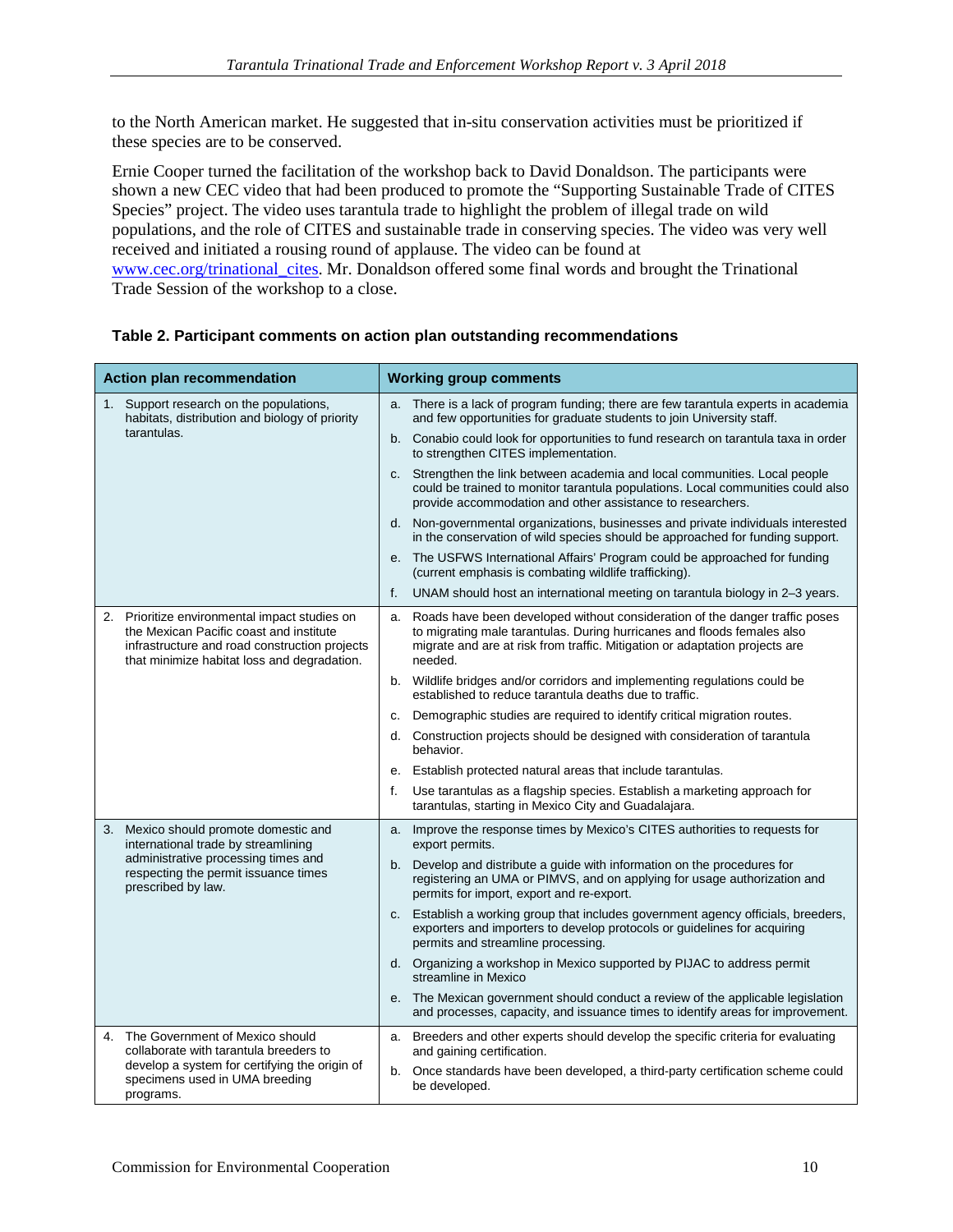| 5.<br>Mexican breeders, in collaboration with the<br>government of Mexico, academia and<br>NGOs, should develop management<br>quidelines for intensive and semi-intensive<br>commercial production of tarantulas.            | a. Breeders could form a tarantula breeders association, which could develop<br>husbandry, handling and transporting guidelines.                                                                                                  |
|------------------------------------------------------------------------------------------------------------------------------------------------------------------------------------------------------------------------------|-----------------------------------------------------------------------------------------------------------------------------------------------------------------------------------------------------------------------------------|
|                                                                                                                                                                                                                              |                                                                                                                                                                                                                                   |
| Tarantula researchers, in collaboration with<br>6.<br>the Government of Mexico, NGOs and local                                                                                                                               | Need to generate information that guides decision-making and public policies<br>a.<br>regarding in-situ conservation of tarantula populations.                                                                                    |
| communities, should develop and<br>implement standardized field protocols for<br>monitoring tarantula populations, and<br>establish a database for sharing data.                                                             | b. Population studies should be funded/coordinated by Conabio and linked to<br>NOM-059 evaluations.                                                                                                                               |
|                                                                                                                                                                                                                              | Population studies are long-term projects. For example, a study of B. hamorii<br>$C_{r}$<br>would take at least 3 to 5 years.                                                                                                     |
|                                                                                                                                                                                                                              | Academics should develop a protocol for evaluating tarantula populations.<br>d.                                                                                                                                                   |
| 7.<br>Mexico, academia and NGOs should<br>support studies designed to determine the<br>feasibility and impact of introducing captive-<br>bred tarantulas into the wild.                                                      | Develop non-binding guidelines and protocols for reintroduction of tarantulas<br>а.<br>by UMAs.                                                                                                                                   |
| Tarantula researchers and breeders should<br>8.                                                                                                                                                                              | Guidelines exist for the collection of parental material.<br>a.                                                                                                                                                                   |
| develop and follow guidelines for the<br>capture, handling and transportation of wild<br>tarantulas, so as to reduce unnecessary<br>injury and death to wild tarantulas when<br>being taken or studied in their environment. | Standardized protocols for handling specimens need to be developed.<br>b.                                                                                                                                                         |
| 9. Develop and maintain a shared database of<br>domestic and international experts who may<br>be contacted to assist enforcement officers                                                                                    | a. Create an online forum of tarantula experts that Profepa and Customs officers<br>can send photos of specimens to and seek identification and other assistance.<br>This should include a telephone directory for quick contact. |
| to identify tarantula specimens and respond<br>to illegal trade.                                                                                                                                                             | b. Authorities of Canada, Mexico and the United States, and diverse experts<br>could provide support in different sub fora, some of which could be restricted to<br>law enforcement personnel.                                    |
|                                                                                                                                                                                                                              | This forum could be hosted on the CEC website.<br>C <sub>1</sub>                                                                                                                                                                  |
|                                                                                                                                                                                                                              | d. Authorities need access to experts that have no conflict of interest (i.e. are not<br>involved in commercial trade).                                                                                                           |

Note: The text in this table is as received with some minor edits for clarity, where needed.

#### *Site visit to the UMA Tarántulas de México*

The workshop participants visited the site of *Tarantulas de México*, the first UMA established to breed native tarantula species. The UMA was established in 2002 to provide a legal source of Mexican tarantulas as an alternative to smuggling and illegal trade. *Tarantulas de México* is located on private property in Guadalajara, very close to the *Bosque de la Primavera* Biological Reserve.

J. Rodrigo Orozco Torres, the owner of *Tarantulas de México*, welcomed the workshop participants and explained the history and operation of the facility.

*Tarantulas de México* consists of a single building, with three separate rooms. One room houses the adult specimens (mainly *Brachypelma*) that are used for breeding. The second room houses the juvenile tarantulas that are produced. Each juvenile is kept in a separate container that is labeled with the species and UMA registration number. The third room is used for culturing different insects that are fed to the tarantulas housed in the facility.

Mr. Orozco Torres personally toured the workshop participants through the facility, introduced the different species and explained in detail his methods for keeping and breeding tarantulas. In the adult specimen room he showed the participants how to safely pick-up and hold a tarantula. Participants were invited to hold a very docile specimen of *Brachypelma smithi*.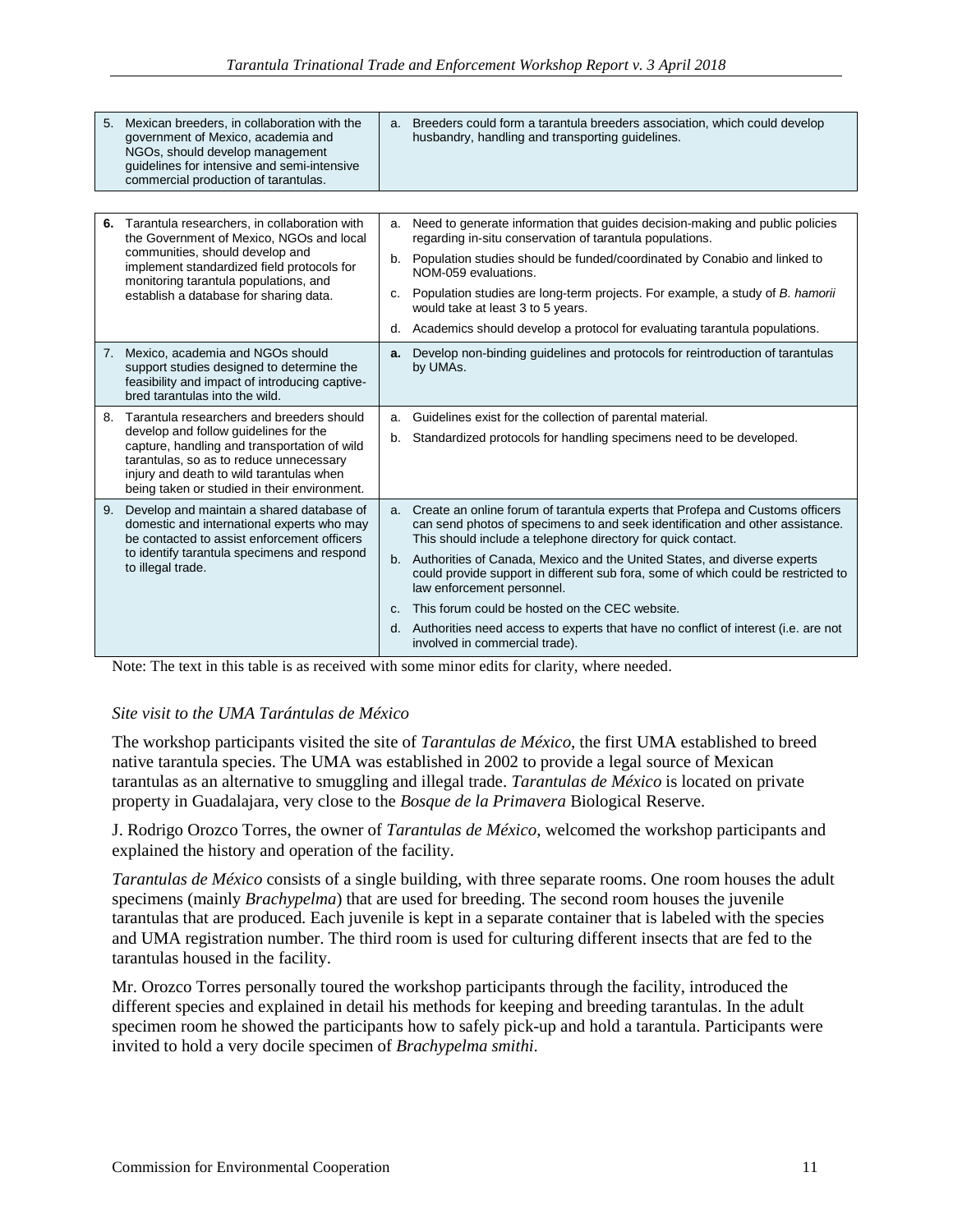# **4. IUCN Red List Assessment Session**

## **4.1. Overview**

The IUCN Red List Assessment Session started on day three of the workshop and was facilitated by Pedro Cardoso, Chair of the IUCN Spider and Scorpion Specialist Group.

Twenty-six people participated in the IUCN Red List Assessment Session, including four representatives of the IUCN Spider and Scorpion Specialist Group. Seventeen participants were from Mexico and four were from each of Canada, the United States, and the EU (Annex B, Table 7). The preliminary IUCN assessment results are provided in Table 3.

| <b>IUCN Assessment</b>      | Justification*                                                                                                                                                                                                                                     | <b>Species</b>            |
|-----------------------------|----------------------------------------------------------------------------------------------------------------------------------------------------------------------------------------------------------------------------------------------------|---------------------------|
| Data Deficient (DD)         |                                                                                                                                                                                                                                                    | Brachypelma andrewi       |
|                             |                                                                                                                                                                                                                                                    | Brachypelma aureoceps     |
|                             | There is inadequate information to make a direct or indirect assessment<br>of its risk of extinction based on its distribution and/or population status.                                                                                           | Brachypelma sabulosum     |
|                             |                                                                                                                                                                                                                                                    | Sericopelma angustum      |
|                             |                                                                                                                                                                                                                                                    | Sericopelma embrithes     |
|                             |                                                                                                                                                                                                                                                    | Aphonopelma pallidum      |
|                             |                                                                                                                                                                                                                                                    | Brachypelma albiceps      |
|                             |                                                                                                                                                                                                                                                    | Brachypelma albopilosum   |
|                             | Has been evaluated against the criteria and does not qualify as Critically<br>Endangered, Endangered, Vulnerable or Near Threatened.                                                                                                               | Brachypelma emilia        |
| Least Concern (LC)          |                                                                                                                                                                                                                                                    | Brachypelma epicureanum   |
|                             |                                                                                                                                                                                                                                                    | Brachypelma fossorium     |
|                             |                                                                                                                                                                                                                                                    | Brachypelma kahlenbergi   |
|                             |                                                                                                                                                                                                                                                    | Brachypelma vagans        |
|                             |                                                                                                                                                                                                                                                    | Brachypelma auratum       |
| <b>Near Threatened (NT)</b> | Has been evaluated against the criteria and does not qualify as Critically<br>Endangered, Endangered or Vulnerable—but is close to qualifying for or                                                                                               | Brachypelma klaasi        |
|                             | is likely to qualify for a threatened category in the near future.                                                                                                                                                                                 | <b>Brachypelma smithi</b> |
|                             |                                                                                                                                                                                                                                                    | Brachypelma verdezi       |
| Vulnerable (VU)             | Meets any of five established criteria and is facing a high risk of<br>extinction in the wild. The criteria for Vulnerable are based on population<br>size, geographic ranges and/or at least a 10% probability of extinction<br>within 100 years. | Brachypelma hamorii       |
|                             | Meets any of five established criteria and is facing a very high risk of                                                                                                                                                                           | Brachypelma baumgarteni   |
| Endangered (EN)             | extinction in the wild. The criteria for Endangered are based on<br>population size, geographic ranges and/or at least a 20% probability of                                                                                                        | Brachypelma boehmei       |
|                             | extinction within 20 years or five generations.                                                                                                                                                                                                    | Brachypelma schroederi    |

\*Text adapted from the IUCN Red List Categories and Criteria version 3.1 (IUCN, 2012).

## **4.2. Results**

The first morning of the IUCN Red List Assessment Session was held in plenary to allow law enforcement staff to attend before they moved to the Enforcement Closed Session (the two sessions subsequently ran concurrently). The following presentations were given:

• Pedro Cardoso, Chair, Spider and Scorpion Specialist Group, University of Helsinki, discussed the IUCN Red List and introduced the criteria used to ensure the comparability of assessments across regions and taxa, and how they are applied (focusing on invertebrates).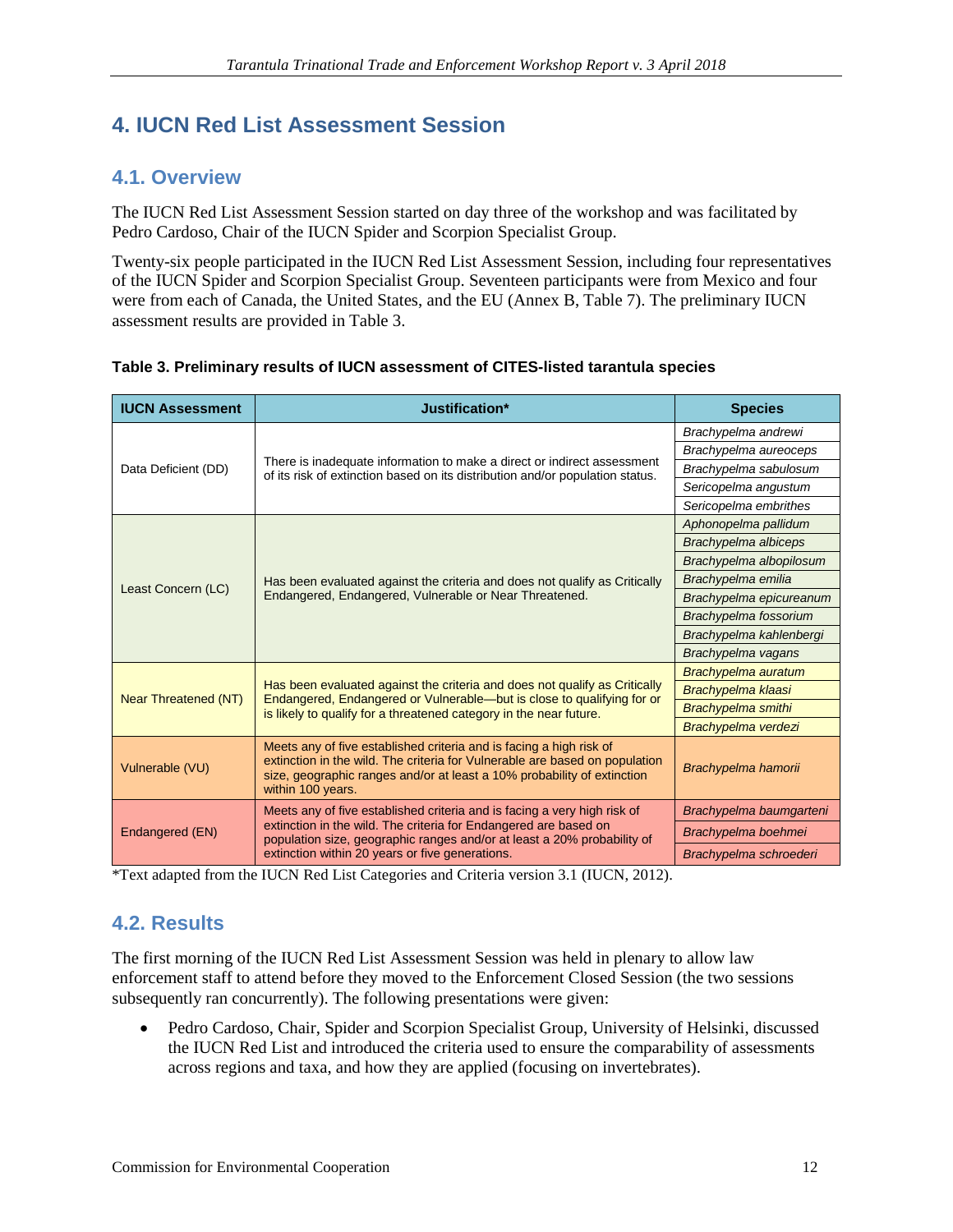• Pedro Cardoso and Carol Fukushima presented an IUCN Short Course on Red List Assessment, providing instruction on the IUCN Red List assessment process and how to prepare high-quality Red List assessments.

In the afternoon of the second day, Carol Fukushima presented the draft assessment for each species, and invited roundtable feedback from the participants. This process took the rest of the day and initiated considerable discussion and much new information was compiled for the assessment.

On the second day of the IUCN Red List Assessment Session, the participants were split into three working groups and asked to discuss the following topics: tarantula trade, conservation strategy and mapping.

### *Tarantula trade working group*

The trade working group discussed the challenges and possible responses to legal and illegal tarantula trade. The group recorded 45 separate comments on the topic, which were collated into five topics: improving government policy, educating the public, supporting Mexican breeders (UMAs), understanding & combatting illegal trade and understanding legal trade dynamics (Table 4).

### **Table 4. Tarantula trade working group discussion points**

| <b>Topic</b>                                 | <b>Comments</b>                                                                                                                                                                                                                                                                                                                                                                                                                                      |
|----------------------------------------------|------------------------------------------------------------------------------------------------------------------------------------------------------------------------------------------------------------------------------------------------------------------------------------------------------------------------------------------------------------------------------------------------------------------------------------------------------|
| Improving government<br>policy               | Delays in processing applications for CITES permits is a problem in Mexico. It is necessary to speed up<br>this time and identify possible ways to do it.                                                                                                                                                                                                                                                                                            |
|                                              | Explore the relevance of improving or updating the protocols and guidelines for exporting and importing<br>tarantulas (protocol that guides what needs to be done) [This already exists].                                                                                                                                                                                                                                                            |
|                                              | Mexican producers first need authorization to sell, and then a CITES permit to export. It is necessary to<br>identify possible strategies to expedite these procedures.                                                                                                                                                                                                                                                                              |
|                                              | A workshop on permit issuance is needed to allow countries to share experiences that could be used to<br>streamline Mexican permit processing times. In the United States, "master permitting files" are<br>established for certain captive-bred species and streamlines permit issuance for producers of those<br>species. This approach meets the requirements of CITES Resolution Conf. 10.16.                                                    |
|                                              | Communication between Semarnat, Secretariat of Agriculture, Livestock, Rural Development, Fisheries<br>and Food (Secretaria de Agricultura, Ganadería, Desarrollo Rural, Pesca y Alimentacion-Sagarpa),<br>National Service of Health, Safety and Agroalimentary Quality (Servicio Nacional de Sanidad, Inocuidad<br>y Calidad Agroalimentaria-Senasica), Profepa (and in relevant cases, Conabio), with a shared<br>database to speed up the times. |
|                                              | There are three verification offices for tarantula exportation in Mexico (Cancun, Mexico City and<br>Guadalajara). It is necessary to review if this is adequate or f it is necessary to make changes.                                                                                                                                                                                                                                               |
|                                              | Animal health certificates are valid for one month (some exceptions apply based on the requirements of<br>the country importing the specimens). It is necessary to take this in consideration during the<br>development of protocols to import and export tarantulas.                                                                                                                                                                                |
|                                              | Find ways for researchers to help authorities speed up permit processing times.                                                                                                                                                                                                                                                                                                                                                                      |
|                                              | Senasica and Profepa have meetings the first Tuesday of each month; producers/academics could be<br>invited to seek opportunities for improvement.                                                                                                                                                                                                                                                                                                   |
|                                              | Verification between available procedure and law requirements is necessary.                                                                                                                                                                                                                                                                                                                                                                          |
|                                              | Consider that since 2008, Mexican foreign trade has been the responsibility of the Secretariat of<br>Economy (Secretaría de Economía).                                                                                                                                                                                                                                                                                                               |
| <b>Educating the public</b>                  | In the arachnid expos, include public education about what is legal and sustainable and what is illegal<br>and unsustainable.                                                                                                                                                                                                                                                                                                                        |
| <b>Supporting Mexican</b><br>breeders (UMAs) | We need to promote production in Mexico so that the demand for tarantulas is met and illegal trade is<br>avoided.                                                                                                                                                                                                                                                                                                                                    |
|                                              | Necessary to "educate" buyers/consumers (e.g. the "buyer beware" campaign in airplanes), to look for<br>legal options. Especially new buyers, who do not care where the specimens are coming from.                                                                                                                                                                                                                                                   |
|                                              | Some simple certification scheme to ensure the legal origin of specimens could be implemented.                                                                                                                                                                                                                                                                                                                                                       |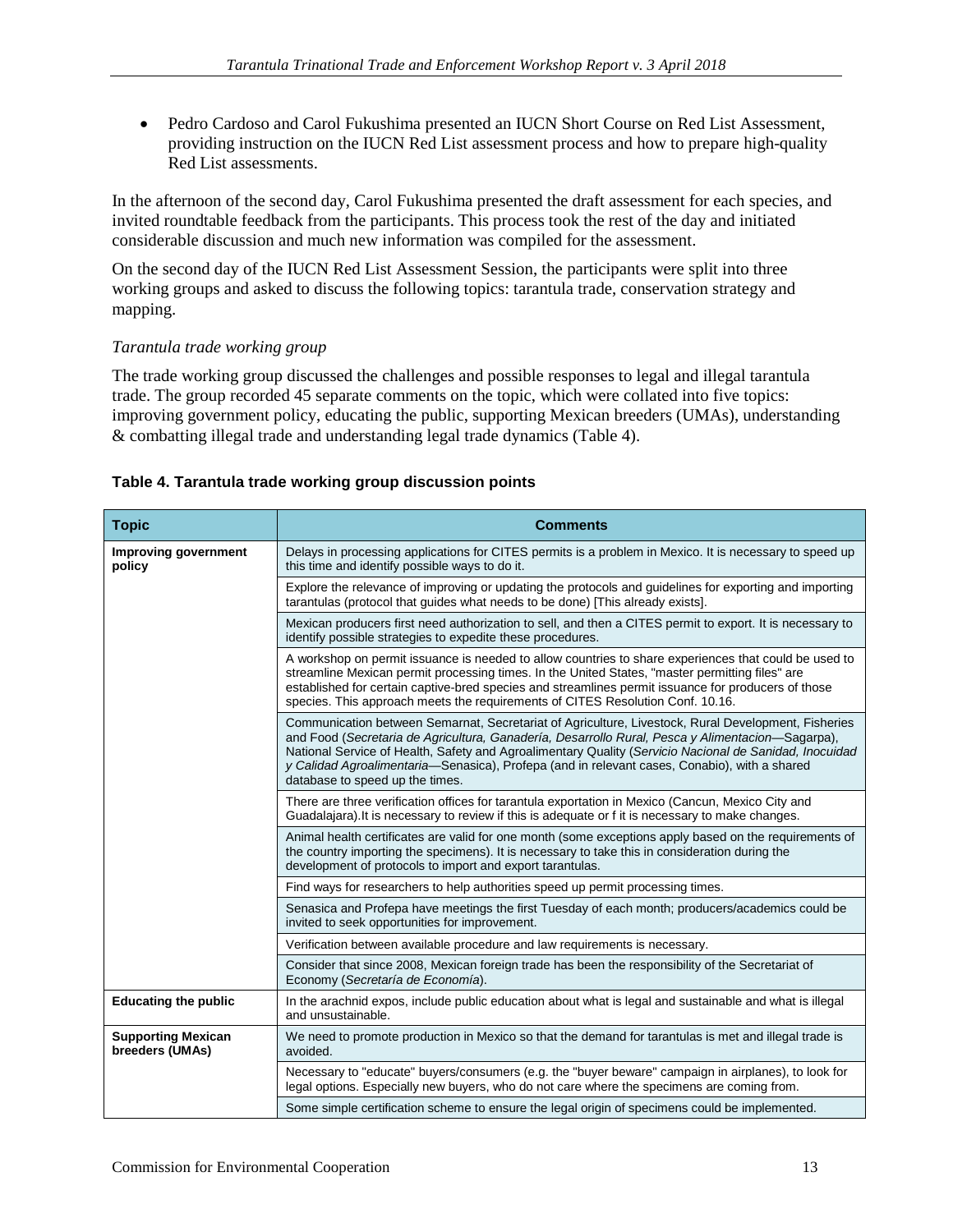|                                              | Prepare a database with species that are currently in the legal market (including legal producers).                                                                                                                                                                                                                                                                |
|----------------------------------------------|--------------------------------------------------------------------------------------------------------------------------------------------------------------------------------------------------------------------------------------------------------------------------------------------------------------------------------------------------------------------|
|                                              | It would be helpful if the invoice or sales receipt for tarantula specimens specified the development<br>stage of the animal (so that it is not used more than once by illegal traders).                                                                                                                                                                           |
|                                              | UMAs could "certify" the specimens they produce as captive-bred.                                                                                                                                                                                                                                                                                                   |
|                                              | Explore the possibility of a certification scheme for tarantula producers, with the aim of streamlining<br>Semarnat, Profepa and Sagarpa procedures. Tarantulas could serve as a pilot project to improve<br>management.                                                                                                                                           |
|                                              | Explore the possibility of support/promotion of intensive UMAs and PIMVS.                                                                                                                                                                                                                                                                                          |
|                                              | Law enforcement authorities have to collaborate more closely and share information about reputable<br>producers/exporters.                                                                                                                                                                                                                                         |
|                                              | Mexican authorities could report to foreign CITES authorities how many spiderlings will be exported<br>each year; this information can be used to determine when additional specimens are illegally exported.                                                                                                                                                      |
|                                              | Law enforcement authorities should take into account that egg sacs, spiderlings but mostly adult<br>tarantulas can be illegally extracted from their habitat for exportation. However, it should be noted that<br>Semarnat verifies the legal origin of the adult tarantulas that are used for breeding purposes in UMAs<br>and PIMVS (A. Bernal, in.litt).        |
|                                              | The largest illegal trade is through the mail or through online sites. Some companies have specific rules<br>for packaging and shipping animals. It is necessary to collaborate with these companies, if needed, to<br>prevent illegal trade.                                                                                                                      |
| <b>Understanding &amp;</b>                   | Identify illegal trade on social media and classified sites for spiders/tarantulas. For example, if they are<br>selling specimens for unusually low prices or the sale of endemic species from countries that do not<br>allow exports from the wild (e.g. Brazil, Australia,).                                                                                     |
| combatting illegal trade                     | Illegal traffickers are not specialized in a particular taxonomic groups, but rather they go to the tarantula<br>habitat and take everything they find that is of interest in the market-mammal, reptile or arachnid.                                                                                                                                              |
|                                              | Focus should be on new species, newly described, difficult to find, rare or endemic, and species that<br>are difficult to reproduce. These are highly coveted in the market and are the most expensive.                                                                                                                                                            |
|                                              | Breeders could coordinate their prices to be lower than those of the black market (which is not easy).                                                                                                                                                                                                                                                             |
|                                              | Reports of illegal trade over social networks should be documented on the CITES website.                                                                                                                                                                                                                                                                           |
|                                              | There are no significant penalties or fines for traffickers in Mexico. The penalties provided in the laws<br>should be imposed and jail time should be considered for traffickers (depending on species and<br>conservation status).                                                                                                                               |
|                                              | Advise Customs about what is permitted and what is not. For example: in one occasion tarantulas were<br>found in a suitcase, but Customs officers did not asked for permits because they did not knew that they<br>were needed. Assistance is also necessary to identify different species in trade.                                                               |
|                                              | Increase attentiveness to strategies used to smuggle: illegal animals are put in boxes first and covered<br>up by the legal animals.                                                                                                                                                                                                                               |
|                                              | Very difficult when dealing with spiderlings to identify the species and determine whether or not a<br>CITES permit is required. For this reason, it is necessary to consider additional information other than<br>the origin.                                                                                                                                     |
| <b>Understanding legal trade</b><br>dynamics | An association could be formed to ensure legal origin and transportation of specimens (e.g. the Marine<br>Aquarium Council). This is because there are countries where tarantula specimens are obtained<br>illegally, but upon arrival in those countries, they become "legal" and can now follow their marketing<br>chain (e.g. Czech Republic, Germany, Poland). |
|                                              | Evaluate the price differences for tarantulas in the market (e.g. US \$7 dollars for European spiderlings<br>in comparison to US \$4 dollars for spiderlings coming from Mexico                                                                                                                                                                                    |
|                                              | The market is very dynamic and changes seasonally; buyers previously wanted spiderlings, now they<br>prefer to acquire adults. In Mexico, buyers prefer adult specimens; not so in the US.                                                                                                                                                                         |

Note: The text in this table is as received with edits for clarity, where needed.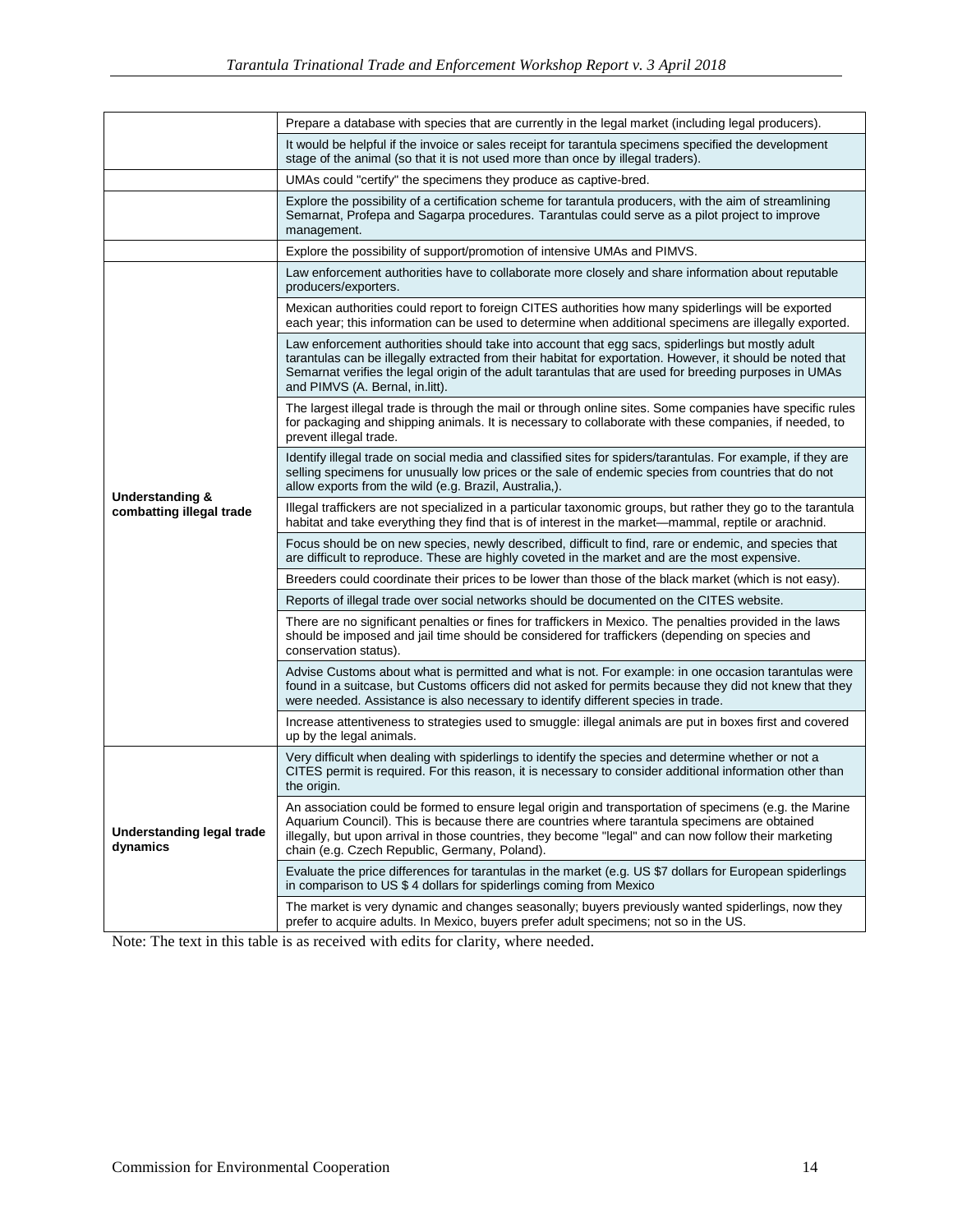#### *Conservation strategy working group*

The Conservation strategy group was tasked with developing the draft structure of a conservation strategy for the Mexican species of tarantulas that are listed on CITES Appendix II. The group agreed to the following draft vision:

"Support healthy wild populations and sustainable trade of tarantulas, living in suitable habitat across Mexico, with scientifically validated conservation measures and with strong public awareness and community support, making tarantulas a global example and one of the country's flagship species."

The group established four goals and 19 activities that could form the backbone of the conservation strategy (Table 5). Each activity was discussed to determine, where possible, the responsible authorities, relevant stakeholders, required resources, an implementation schedule and the expected results.

| Goals                       | <b>Activities</b>                                                                                                                                 |
|-----------------------------|---------------------------------------------------------------------------------------------------------------------------------------------------|
| In-situ conservation        | Define areas with conservation interest                                                                                                           |
|                             | Support habitat restoration and reforestation                                                                                                     |
|                             | Establish ecological corridors                                                                                                                    |
|                             | Reduce road mortality through creation of fauna tunnels                                                                                           |
| <b>Ex-situ conservation</b> | Maintain and support or establish a traceable captive population                                                                                  |
|                             | Develop and execute a release plan                                                                                                                |
|                             | Initiate a standardized population monitoring plan                                                                                                |
|                             | Conduct local market surveys                                                                                                                      |
|                             | Conduct online market surveys                                                                                                                     |
| <b>Research</b>             | Analyze the genetic structure of sub-populations and viable specimen release sites                                                                |
|                             | Obtain knowledge on habitat preferences                                                                                                           |
|                             | Study the potential consequences of climate change                                                                                                |
|                             | Conduct in-situ reforestation experiments on the effects of critical habitat                                                                      |
|                             | Monitor the effectiveness and success of fauna passages and road tunnels                                                                          |
|                             | Increase general awareness about tarantulas, their habitats and conservation problems                                                             |
|                             | Inform farmers on how to coexist with spiders and change their agricultural practices to<br>be biodiversity friendly                              |
| <b>Public outreach</b>      | Reduce illegal trade by disseminating public information on how vulnerable the species<br>are, how long they take to grow, and how rare they are. |
|                             | Produce and distribute posters with a free phone number to report to Profepa anyone<br>collecting or trafficking                                  |
|                             | Gather more interest from university students                                                                                                     |

#### **Table 5. Draft goals and activities for a tarantula conservation strategy**

#### *Mapping working group*

The mapping group worked on development of zoogeographic maps for the Mexican *Brachypelma* tarantulas. These maps will be included in the Red List assessments to provide a visual representation of each species' distribution, and will identify threats and conservation priorities. The group discussed the information that would be valuable to include in the maps (e.g. soil type and agricultural use), and identified geographically significant threats to the individual species.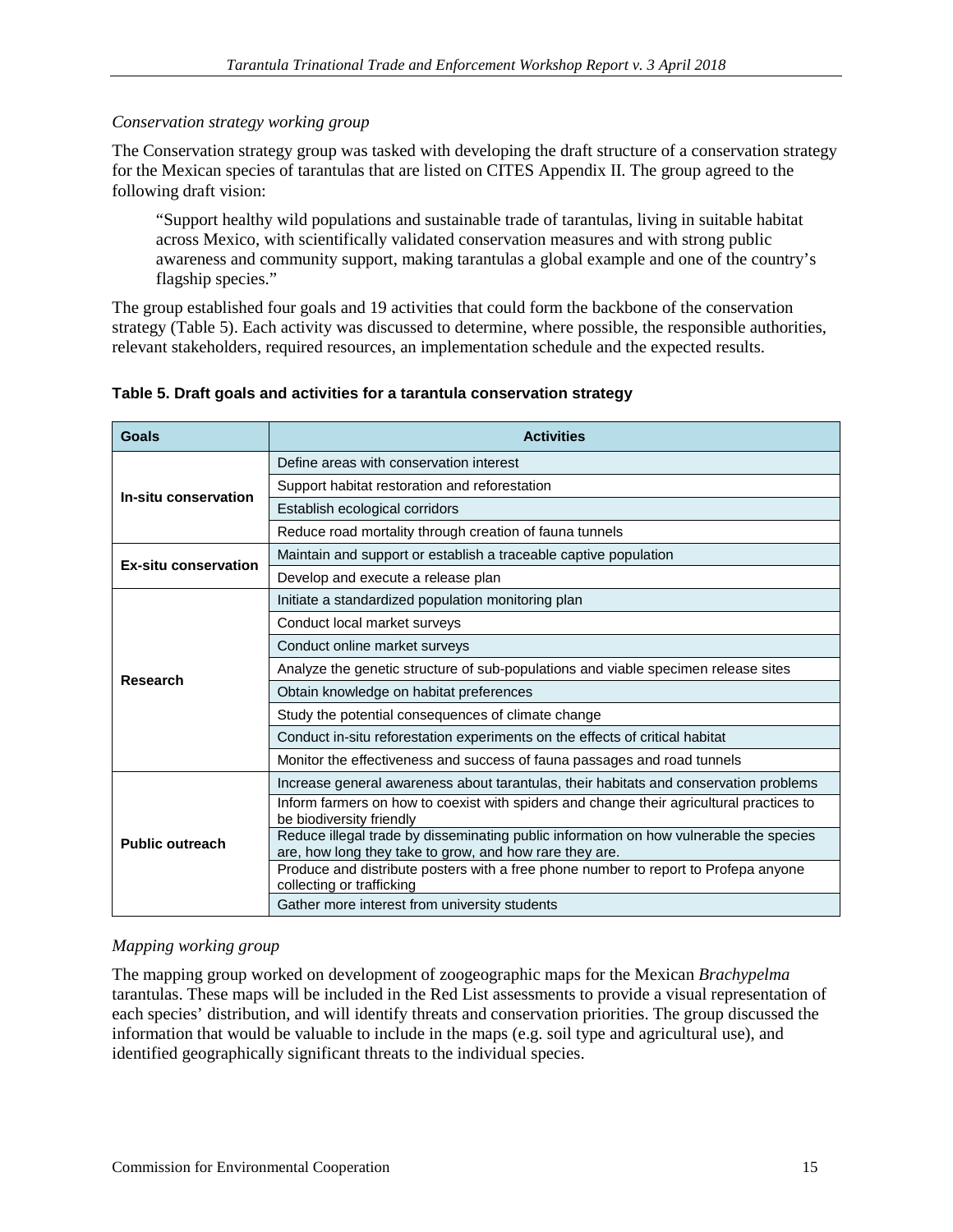## **5. Enforcement Closed Session**

## **5.1. Overview**

The Enforcement Closed Session was open only to law enforcement personnel from the attending countries. Eight people participated, representing five agencies/departments from four countries (Annex B, Table 8).

The agenda for the Enforcement Closed Session included presentations about enforcement in the four countries, followed by group discussions about smuggling methods, intelligence-driven enforcement and tarantula trafficking in the trinational environment.

The session did not start until after lunch on the third day of the workshop to allow the law enforcement staff to attend the first two presentations of the IUCN Red List Assessment Session. Afterwards, the Enforcement Closed Session and IUCN Red List Assessment Session ran concurrently. The enforcement session was expected to continue through the final day of the workshop. However, the participants were able to cover their respective materials in an expeditious manner and joined the IUCN session on the morning of day four.

### **5.2. Results**

After meeting and sharing information on 1 March 2018, the enforcement representatives from Canada, Mexico, the United Kingdom and the United States reported that they had agreed that trafficking of tarantulas (and other species) would be reduced if countries:

- "Strengthen the exchange of information within the North American region, and including the United Kingdom, in order to improve the monitoring and control mechanisms and subsequently identify points of common interest with the EU, considering the limitations of the national laws on protection of personnel data and information.
- Strengthen the mechanisms of official notification in case of detected illegalities.
- Explore the possibility of creating a secure intelligence exchange platform or gateway to identify hotspot points of entry or priority targets or shipments.
- It is necessary to promote the development of intelligence units for data analysis, which is going to allow its exchange, creation of scenarios and planning of joint actions, with the purpose of preventing illicit acts and efficiently dealing with detected cases.
- Promote the coordination between competent authorities to fight against illegal international trafficking and organized crime, such as INTERPOL [International Criminal Police Organization], to fully utilize the potential of its global notification mechanisms (Factsheets and Ecomessages) and facilitate that information among the authorities responsible for preventing and combating smuggling like the customs authorities.
- Generate more practical training, focused on knowing the mode of operation of illicit activities, identification of value chains, contraband methods and intermediaries; also involving packing/delivery companies and airline companies."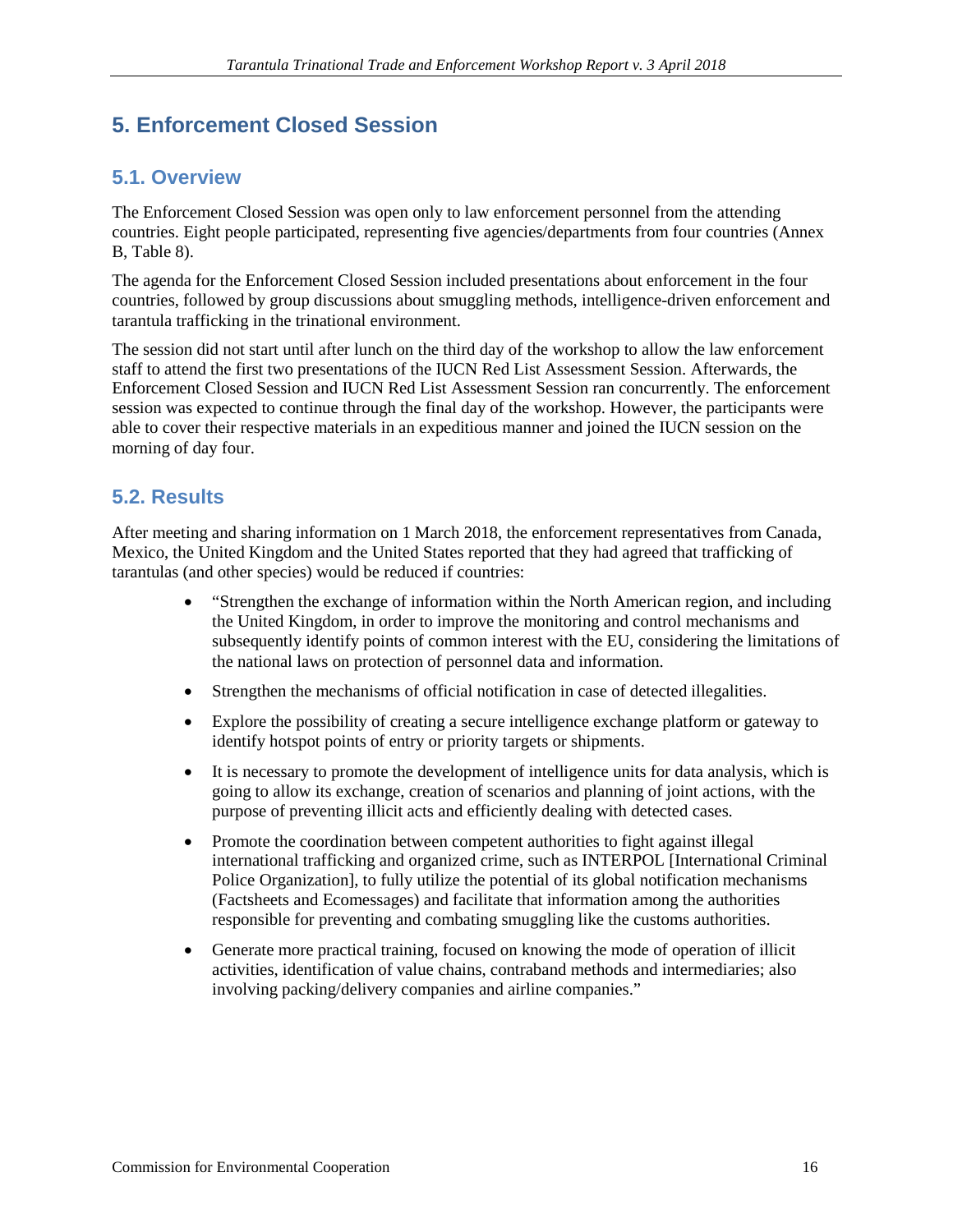## **Bibliography**

Anon. 2016. Latin to Common. *Arachnidaddiction.<https://arachnidaddiction.com/latin-to-common/>*.

Breene R.G. 2003. Common Names of Arachnids. *American Tarantula Society,* S. Padre Isl, Texas. CEC. 2017a. Sustainable Trade in Parrots: Action Plan for North America. *Commission for Environmental Cooperation.* Montreal, Canada. 52 pp.

[http://www3.cec.org/islandora/en/item/11696-sustainable-trade-in-parrots-action-plan-north](http://www3.cec.org/islandora/en/item/11696-sustainable-trade-in-parrots-action-plan-north-america-en.pdf)[america-en.pdf.](http://www3.cec.org/islandora/en/item/11696-sustainable-trade-in-parrots-action-plan-north-america-en.pdf) 

- CEC. 2017b. Sustainable Trade in Sharks: Action Plan for North America. *Commission for Environmental Cooperation.* Montreal, Canada. 56 pp. [http://www3.cec.org/islandora/en/item/11714-sustainable-trade-in-sharks-action-plan-north](http://www3.cec.org/islandora/en/item/11714-sustainable-trade-in-sharks-action-plan-north-america-en.pdf)[america-en.pdf.](http://www3.cec.org/islandora/en/item/11714-sustainable-trade-in-sharks-action-plan-north-america-en.pdf)
- CEC. 2017c. Sustainable Trade in Tarantulas: Action Plan for North America. *Commission for Environmental Cooperation.* Montreal, Canada. 52 pp. [http://www3.cec.org/islandora/en/item/11697-sustainable-trade-in-tarantulas-action-plan-north](http://www3.cec.org/islandora/en/item/11697-sustainable-trade-in-tarantulas-action-plan-north-america-en.pdf)[america-en.pdf.](http://www3.cec.org/islandora/en/item/11697-sustainable-trade-in-tarantulas-action-plan-north-america-en.pdf)
- CEC. 2017d. Sustainable Trade in Timber: Action Plan for North America. *Commission for Environmental Cooperation.* Montreal, Canada. 48 pp. [http://www3.cec.org/islandora/es/item/11701-sustainable-trade-in-timber-action-plan-north](http://www3.cec.org/islandora/es/item/11701-sustainable-trade-in-timber-action-plan-north-america-en.pdf)[america-en.pdf.](http://www3.cec.org/islandora/es/item/11701-sustainable-trade-in-timber-action-plan-north-america-en.pdf)
- CEC. 2017e. Sustainable Trade in Turtles and Tortoises: Action Plan for North America. *Commission for Environmental Cooperation.* Montreal, Canada. 60 pp. [http://www3.cec.org/islandora/fr/item/11699-sustainable-trade-in-turtles-and-tortoises-action](http://www3.cec.org/islandora/fr/item/11699-sustainable-trade-in-turtles-and-tortoises-action-plan-north-america-en.pdf)[plan-north-america-en.pdf.](http://www3.cec.org/islandora/fr/item/11699-sustainable-trade-in-turtles-and-tortoises-action-plan-north-america-en.pdf)
- CEC. 2018. Supporting Sustainable Trade of CITES Species. *Presentation at the Tarantula Trinational Trade and Enforcement Workshop, Guadalajara, Jalisco, Mexico, February 27-March 2, 2018*.
- Cheeseman V. 2016. Scientific Spider Names. *[http://www.virginiacheeseman.co.uk/scientific-spider](http://www.virginiacheeseman.co.uk/scientific-spider-names)[names](http://www.virginiacheeseman.co.uk/scientific-spider-names)*.
- CITES. 1973. Convention on International Trade in Endangered Species of Wild Fauna and Flora. *CITES Secretariat*, Geneva.
- CITES. 1997. Resolution Conf. 10.16 (Rev.): Specimens of animal species bred in captivity. *CITES Secretariat*, Geneva.
- CITES. 2017a. List of Contracting Parties. *CITES Secretariat*, Geneva. [https://goo.gl/khHMt8.](https://goo.gl/khHMt8)
- CITES. 2017b. What is CITES? *CITES Secretariat*, Geneva. [https://www.cites.org/eng/disc/what.php.](https://www.cites.org/eng/disc/what.php)
- DOF. 2000. Ley general de viva silvestre. *Diario Oficial de la Federación 3 de julio de 2000. [http://www.diputados.gob.mx/LeyesBiblio/ref/lgvs/LGVS\\_orig\\_03jul00.pdf](http://www.diputados.gob.mx/LeyesBiblio/ref/lgvs/LGVS_orig_03jul00.pdf)*.
- DOF. 2010. Norma Oficial Mexicana NOM-059-SEMARNAT-2010, Protección ambiental-Especies nativas de México de flora y fauna silvestres-Categorías de riesgo y especificaciones para su inclusión, exclusión o cambio-Lista de especies en riesgo. *Diario Oficial de la Federación 30 dic. 2012*.
- DOF. 2014. Reglamento de la ley general de viva silvestre. *Diario Oficial de la Federación 19 de marzo de 2014.* Mexico, D.F.
- IUCN. 2012. IUCN Red List Categories and Criteria: Version 3.1. Second edition. *International Union for Conservation of Nature.* Gland, Switzerland and Cambridge, UK. iv + 32pp.
- IUCN. 2018a. About. *International Union for Conservation of Nature*, Gland [https://www.iucn.org/about.](https://www.iucn.org/about)
- IUCN. 2018b. IUCN Red List of Threatened Species™. *International Union for Conservation of Nature*, Gland. [http://www.iucnredlist.org/#.](http://www.iucnredlist.org/)
- TRAFFIC. 2015. EU sets precedent: first REIO to join CITES. *TRAFFIC, Cambridge. <http://www.traffic.org/home/2015/7/8/eu-sets-precedent-first-reio-to-join-cites.html>*.
- WCMC. 1996. *Brachypelma smithi*. *The IUCN Red List of Threatened Species.* World Conservation Monitoring Centre.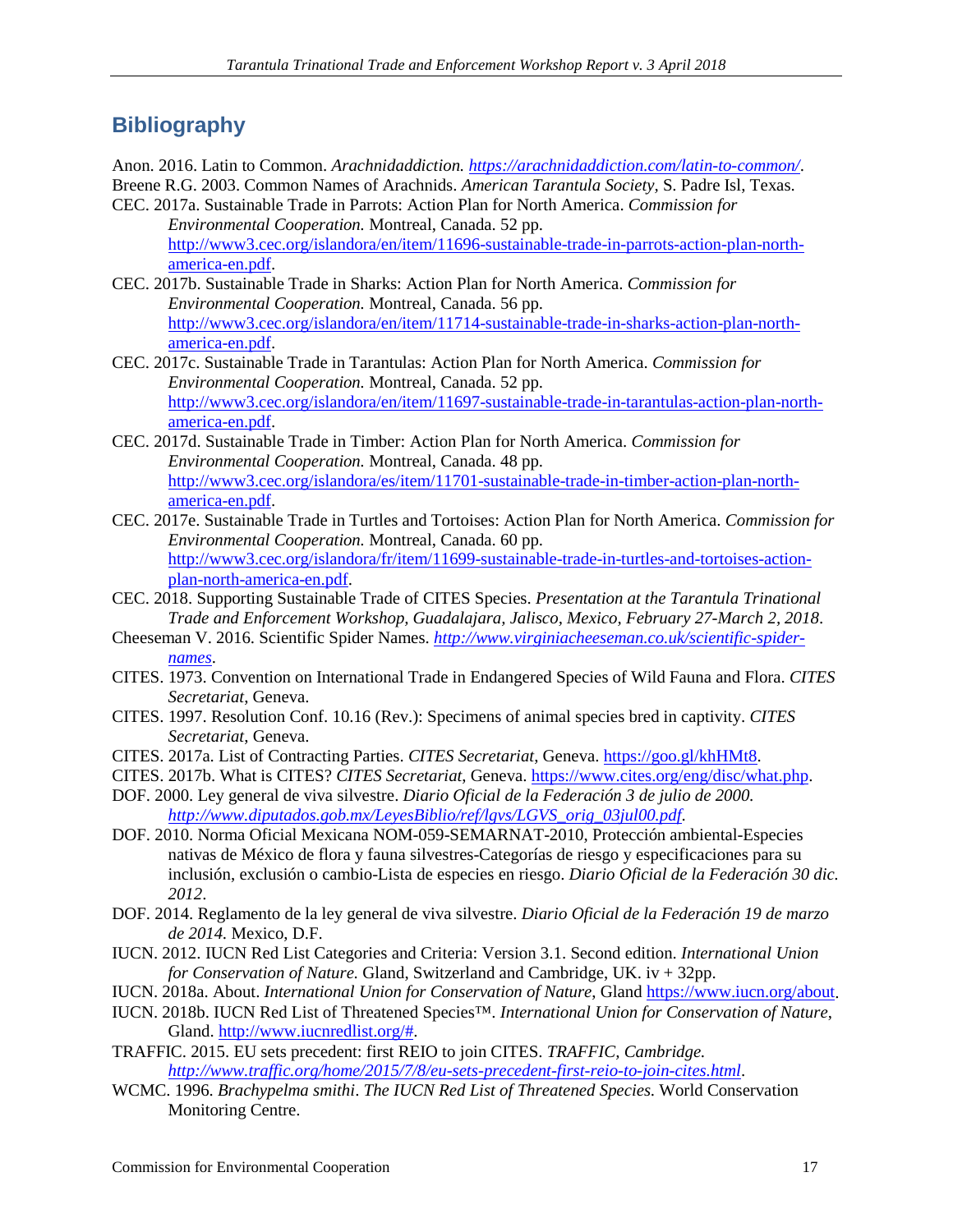# **Annex A: Workshop Agenda**

#### **Tarantula Trinational Trade and Enforcement Workshop Supporting Sustainable Trade of CITES Species**

The Westin Guadalajara, Avenida de Las Rosas 2911, 44530 Guadalajara, Jalisco, Mexico

#### **Agenda**

As part of the Commission for Environmental Cooperation's (CEC) project Supporting Sustainable Trade of CITES Species, this workshop will gather key stakeholders, IUCN Red list assessment experts, and regulators and law enforcement officers from Canada, Mexico and the United States to strengthen the collaboration for the support of sustainable trade of 16 trinationally agreed tarantula species.

**Objectives** of the workshop are as follows:

- 1. Promote stakeholder participation in efforts to support legal, sustainable and traceable trade in North America, consistent with applicable CITES provisions related to trade in tarantula species;
- 2. Identify knowledge gaps and challenges for the development of the IUCN Red List assessment;
- 3. Identify opportunities to promote legal, sustainable and traceable trade in priority tarantulas through engagement with local communities;
- 4. Provide feedback to the draft Tarantula ID guide, and
- 5. Lay the foundations for intelligence and collaborative enforcement actions to combat tarantula trafficking.

|       | <b>Morning</b>                              |                                                        | <b>Afternoon</b>                                                                                                                         |                                                     |
|-------|---------------------------------------------|--------------------------------------------------------|------------------------------------------------------------------------------------------------------------------------------------------|-----------------------------------------------------|
| Day 1 | <b>Trinational Trade Session</b>            |                                                        | <b>Trinational Trade Session</b>                                                                                                         |                                                     |
| Day 2 | <b>Trinational Trade Session</b>            |                                                        | Visit to an Unidad de Manejo para la<br>Conservación de la Vida Silvestre - UMA<br>(Management Unit for the Conservation<br>of Wildlife) |                                                     |
|       | <b>IUCN Red List Assessment</b><br>Overview |                                                        |                                                                                                                                          | Concurrent sessions                                 |
| Day 3 |                                             |                                                        | Law<br>Enforcement<br>closed session                                                                                                     | <b>IUCN Red List assessment</b><br>feedback session |
|       | Concurrent sessions                         |                                                        |                                                                                                                                          | Concurrent sessions                                 |
| Day 4 | Law<br>Enforcement<br>closed session        | <b>IUCN Red List</b><br>assessment<br>feedback session | Law<br>Enforcement<br>closed session                                                                                                     | <b>IUCN</b> Red List assessment                     |

#### **Workshop format:**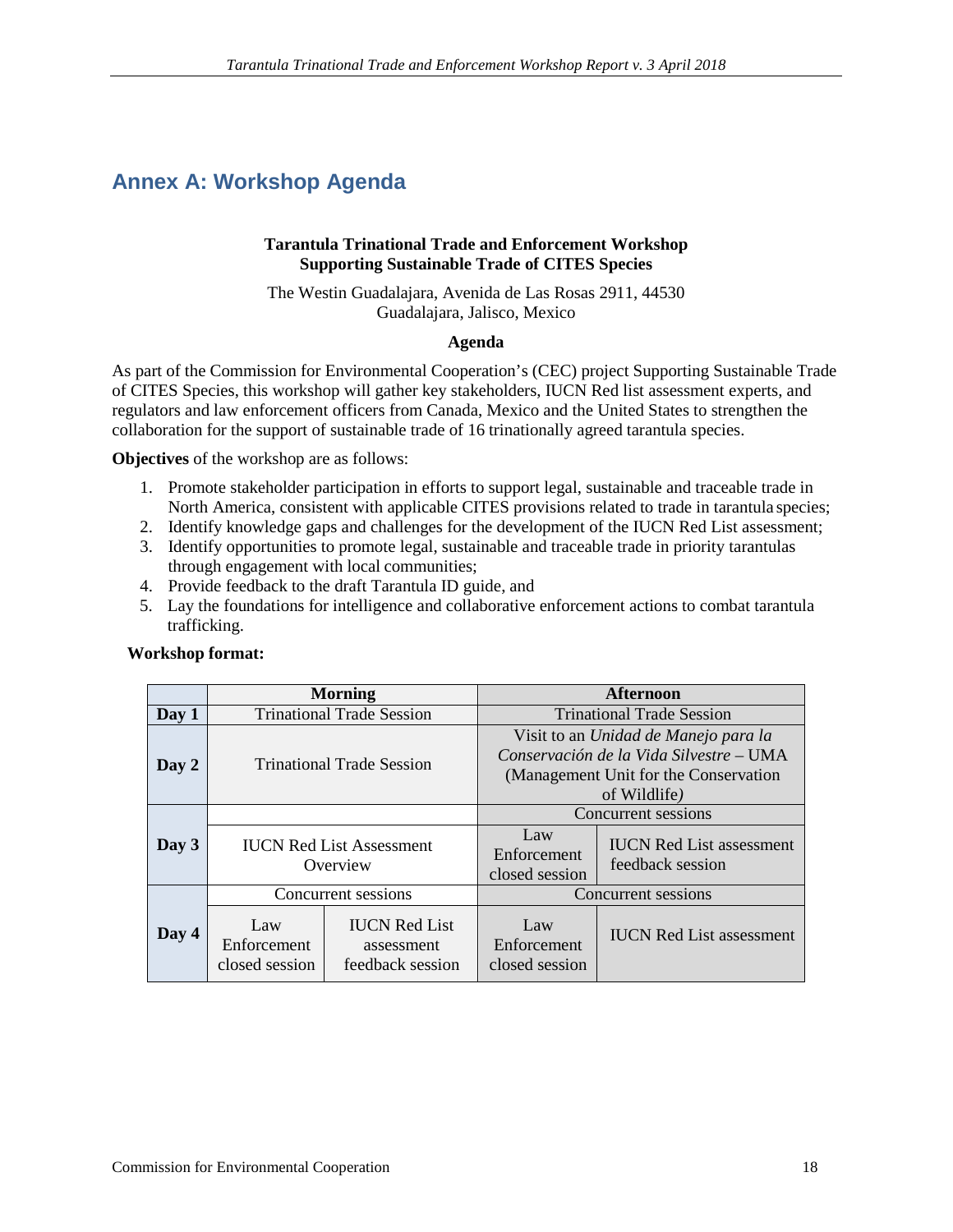|              | <b>Monday 26 February 2018</b><br><b>Travel day</b>                                                                                                                                                                                                                                      |  |  |
|--------------|------------------------------------------------------------------------------------------------------------------------------------------------------------------------------------------------------------------------------------------------------------------------------------------|--|--|
| Day 1        | <b>Tuesday 27 February 2018</b><br><b>Trinational Tarantula Trade Session</b>                                                                                                                                                                                                            |  |  |
|              | The Westin Guadalajara (Salón Agave)<br>Avenida de Las Rosas 2911, Guadalajara, Jalisco, Mexico                                                                                                                                                                                          |  |  |
| 8:45-09:00   | Coffee and registration                                                                                                                                                                                                                                                                  |  |  |
|              | Workshop opening and introduction to CEC $(5 min.)$                                                                                                                                                                                                                                      |  |  |
| 9:00-9:55    | 1. David Donaldson, Head of Unit, Commission for Environmental Cooperation                                                                                                                                                                                                               |  |  |
|              | Welcome remarks $(15 min.)$                                                                                                                                                                                                                                                              |  |  |
|              | 2. Hesiquio Benítez, Director General de Cooperación Internacional e<br>Implementación, Conabio                                                                                                                                                                                          |  |  |
|              | Introduction and presentation of workshop agenda (20 min.)                                                                                                                                                                                                                               |  |  |
|              | 3. Ernie Cooper, Workshop Facilitator                                                                                                                                                                                                                                                    |  |  |
|              | CEC project "Supporting Sustainable Trade of CITES Species" (15 min.)                                                                                                                                                                                                                    |  |  |
|              | 4. Georgina O'Farrill, CITES Project Lead, Commission for Environmental<br>Cooperation                                                                                                                                                                                                   |  |  |
|              | Introduction to the priority tarantulas $(40 \text{ min.})$                                                                                                                                                                                                                              |  |  |
| $9:55-10:35$ | • Rick West, arachnologist: Key points from the tarantula action plan (20 min. including<br>question period).                                                                                                                                                                            |  |  |
|              | • Jorge Mendoza, Director General Arachnida Colección Nacional de Arácnidos,<br>Instituto de Biología UNAM: Natural history of priority tarantula species (20 min.<br>including questions).                                                                                              |  |  |
| 10:35-10:50  | Coffee Break                                                                                                                                                                                                                                                                             |  |  |
|              | CITES and tarantulas $(40 \text{ min.})$                                                                                                                                                                                                                                                 |  |  |
| 10:50-11:30  | • Hesiquio Benitez: Introduction to CITES including Appendix II provisions (20min.<br>including question period).                                                                                                                                                                        |  |  |
|              | <i>Ernie Cooper:</i> Statistics and trends in international tarantula trade for priority species<br>$(20 \text{ min.}$ including question period).                                                                                                                                       |  |  |
|              | Trade and value chain (60 min.)                                                                                                                                                                                                                                                          |  |  |
| 11:30-12:30  | • Antonio de Jesús García Bernal, Subdirector de Gestión de Licencias, Registros y<br>Aprovechamiento Intensivo, Semarnat: Sustainable management units (Unidades de<br>Manejo y Aprovechamiento-UMAs): their concept and legal framework (20 min.<br><i>including question period).</i> |  |  |
|              | • Gerardo García Beltrán, Owner, UMA Aracnofilia: Overview of supply chain for<br>priority tarantula species (20 min. including question period).                                                                                                                                        |  |  |
|              | • Carol Fukushima, IUCN, University of Helsinki: Global trade of live tarantulas and<br>scorpions: analysis through social media of its impact on wild populations of<br>endangered species (20 min. including question period).                                                         |  |  |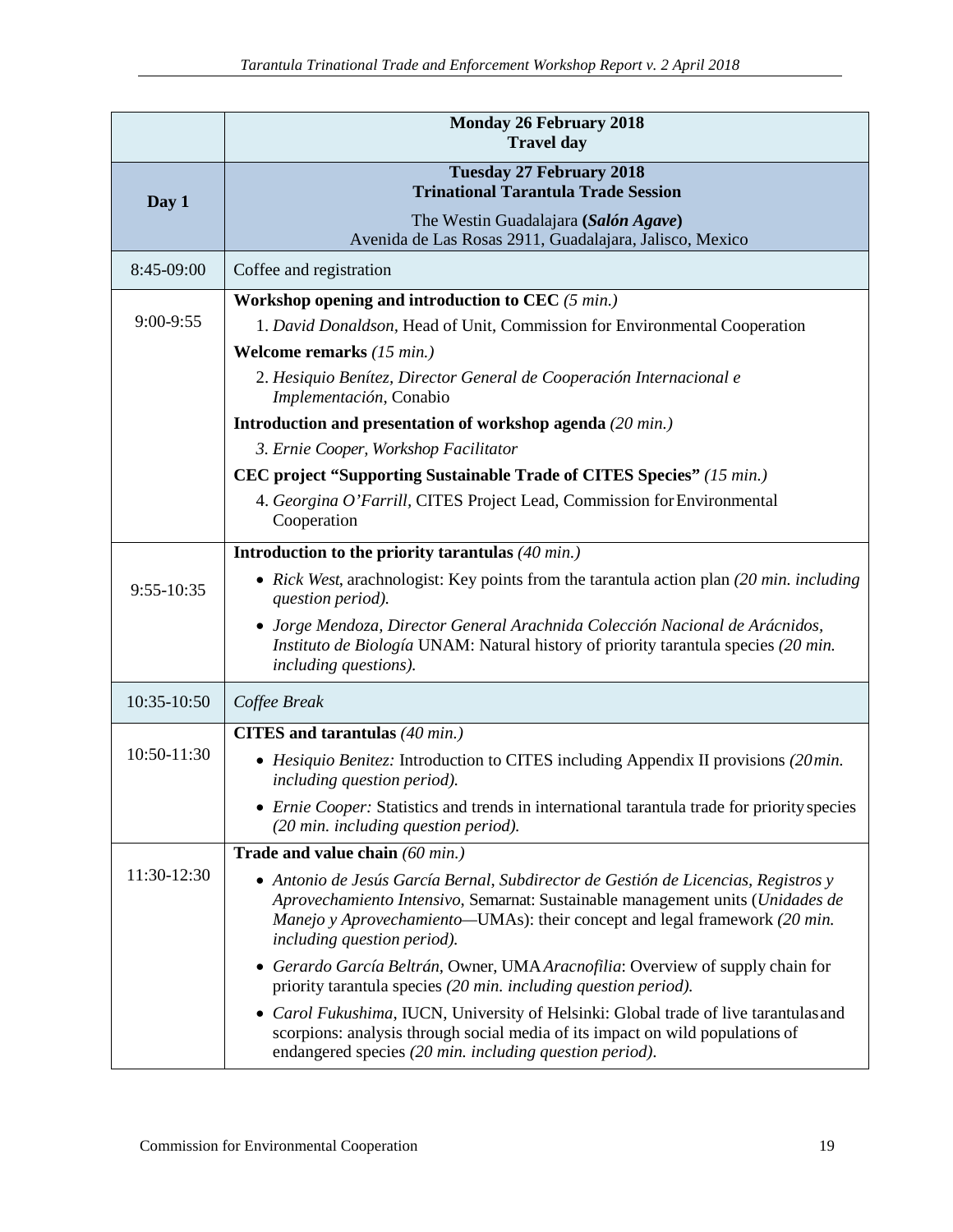|                                                                                        | Presentations by breeders/traders/importers (60 min.)                                                                                                                        |  |  |  |
|----------------------------------------------------------------------------------------|------------------------------------------------------------------------------------------------------------------------------------------------------------------------------|--|--|--|
| 12:30-13:30                                                                            | • Martin Gamache, Owner, Tarantula Canada: Commercially breeding and trading<br>tarantulas in Canada (20 min. including question period).                                    |  |  |  |
|                                                                                        | • José Rodrigo Orozco Torres, Director, Tarántulas de México: Commercially breeding<br>and trading tarantulas in Mexico (20 min. including question period).                 |  |  |  |
|                                                                                        | • Joey Mugleston, Owner, Great Basin Serpentarium: Commercially breeding and<br>trading tarantulas in the USA (20 min. including question period).                           |  |  |  |
| 13:30-15:00                                                                            | Lunch: Salón Rosedal                                                                                                                                                         |  |  |  |
|                                                                                        | Sustainable use and community engagement presentations $(40 \text{ min.})$                                                                                                   |  |  |  |
| 15:00-15:40                                                                            | • Hesiquio Benítez: Sustainable use principles using Morelet's crocodile ranching<br>project as an example (20 min. including question period).                              |  |  |  |
|                                                                                        | Juan Sanchez Hinojosa, CEO Aracneé: Local community involvement in the Aracneé<br>$\bullet$<br>tarantula breeding facility (20 min. including question period).              |  |  |  |
|                                                                                        | Roundtable discussion on promotion of legal, sustainable and traceable trade in                                                                                              |  |  |  |
| 15:40-16:40                                                                            | tarantulas through local community involvement (facilitated discussion; 60 min.)<br>• Paola Mosig Reidl, Coordinadora de la Autoridad Científica CITES, Conabio, and         |  |  |  |
|                                                                                        | María Isabel Camarena Osorno, Especialista CITES, Conabio: Facilitators.                                                                                                     |  |  |  |
|                                                                                        |                                                                                                                                                                              |  |  |  |
| 16:40-16:55                                                                            | Coffee Break                                                                                                                                                                 |  |  |  |
| 16:55-17:30                                                                            | <b>Roundtable discussion continued</b> (35 min.)                                                                                                                             |  |  |  |
|                                                                                        | Wrap up Day $1/30$ min.)                                                                                                                                                     |  |  |  |
| 17:30-18:00<br>• Ernie Cooper: Key discussion points and presentation of Day 2 agenda. |                                                                                                                                                                              |  |  |  |
|                                                                                        | <b>Wednesday 28 February 2018</b>                                                                                                                                            |  |  |  |
| Day 2                                                                                  | <b>Trinational Tarantula Trade Session</b>                                                                                                                                   |  |  |  |
|                                                                                        | The Westin Guadalajara (Salón Agave)                                                                                                                                         |  |  |  |
|                                                                                        | Avenida de Las Rosas 2911, Guadalajara, Jalisco, Mexico                                                                                                                      |  |  |  |
| 08:45-09:00                                                                            | Coffee and light breakfast                                                                                                                                                   |  |  |  |
|                                                                                        | Tarantula identification presentations (75 min.)                                                                                                                             |  |  |  |
| 09:00-10:15                                                                            | • Jorge Mendoza: Overview of the diagnostic characters for identification of priority<br>tarantula species by non-specialists $(30 \text{ min.}$ including question period). |  |  |  |
|                                                                                        |                                                                                                                                                                              |  |  |  |
|                                                                                        | • Ernie Cooper: Outline of the tarantula identification guide (20 min. including<br>question period).                                                                        |  |  |  |
|                                                                                        | • Discussion: Feedback to strengthen the ID guide $(25 \text{ min.})$ .                                                                                                      |  |  |  |
| 10:15-10:30                                                                            | Coffee break                                                                                                                                                                 |  |  |  |
|                                                                                        | Roundtable discussion: facilitated by Ernie Cooper (90 min.)                                                                                                                 |  |  |  |
| 10:30-12:00                                                                            | • Collaboration and networking opportunities for meeting the outstanding                                                                                                     |  |  |  |
|                                                                                        | recommendations in "Sustainable Trade in Tarantulas: Action Plan for North                                                                                                   |  |  |  |
|                                                                                        | America" (60 min.).<br>• Recommendations $(30 \text{ min.})$ .                                                                                                               |  |  |  |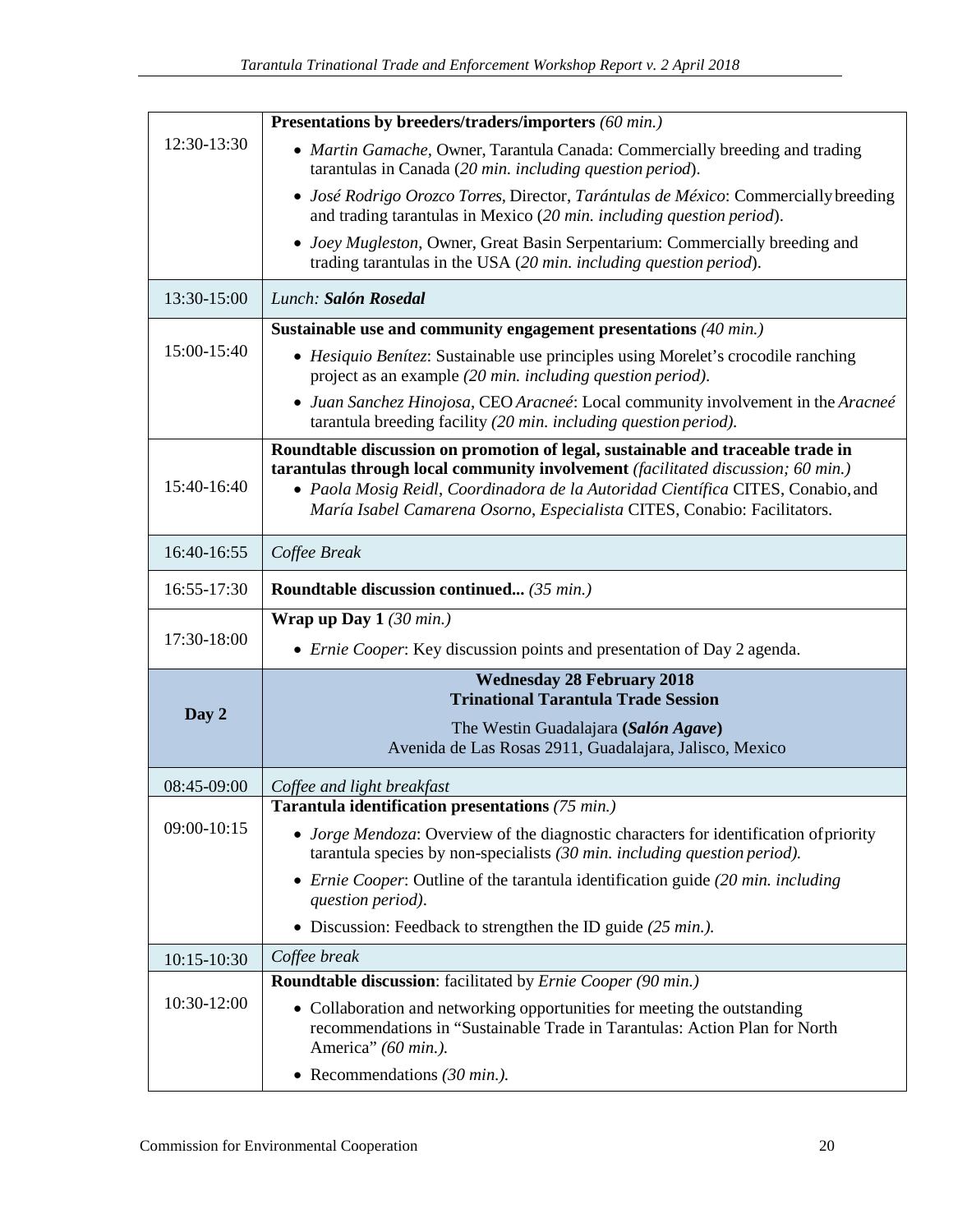|                 | Workshop conclusions (30 min.)                                                                                                                                                                                                           |                                                                                                                                                                                                                                                                 |  |  |
|-----------------|------------------------------------------------------------------------------------------------------------------------------------------------------------------------------------------------------------------------------------------|-----------------------------------------------------------------------------------------------------------------------------------------------------------------------------------------------------------------------------------------------------------------|--|--|
| 12:00-12:30     | • <i>Ernie Cooper</i> : Summary of results, discussion of next steps (25 min.).                                                                                                                                                          |                                                                                                                                                                                                                                                                 |  |  |
|                 | • David Donaldson: Last words (5 min.).                                                                                                                                                                                                  |                                                                                                                                                                                                                                                                 |  |  |
|                 |                                                                                                                                                                                                                                          |                                                                                                                                                                                                                                                                 |  |  |
| 12:30-18:00     | Field trip to the UMA Tarántulas de México (boxed lunch)                                                                                                                                                                                 |                                                                                                                                                                                                                                                                 |  |  |
| 19:00-21:00     | Group dinner at the Westin Guadalajara hotel (Lobby Bar and Terrace)                                                                                                                                                                     |                                                                                                                                                                                                                                                                 |  |  |
| Day 3           | <b>Thursday 1 March 2018</b><br>The Westin Guadalajara (Salón Agave)<br>Avenida de Las Rosas 2911, Guadalajara, Jalisco, Mexico                                                                                                          |                                                                                                                                                                                                                                                                 |  |  |
| 08:45-09:00     | Coffee and light breakfast                                                                                                                                                                                                               |                                                                                                                                                                                                                                                                 |  |  |
|                 | <b>IUCN Red List Assessment overview (60 min.)</b>                                                                                                                                                                                       |                                                                                                                                                                                                                                                                 |  |  |
| 09:00-10:00     | • Introductions $(20 \text{ min.})$                                                                                                                                                                                                      |                                                                                                                                                                                                                                                                 |  |  |
|                 | • Pedro Cardoso, Chair, Spider and Scorpion Specialist Group, University of Helsinki:<br>IUCN Red List Assessment experts (40 min. including question period).                                                                           |                                                                                                                                                                                                                                                                 |  |  |
| $10:00 - 10:15$ | Coffee break                                                                                                                                                                                                                             |                                                                                                                                                                                                                                                                 |  |  |
|                 | <b>IUCN Short Course</b> (1 hr. 45 min.)                                                                                                                                                                                                 |                                                                                                                                                                                                                                                                 |  |  |
| $10:15-12:00$   | • Pedro Cardoso and Carol Fukushima: IUCN Short course on Red List Assessment<br>$(60 \, min.)$                                                                                                                                          |                                                                                                                                                                                                                                                                 |  |  |
|                 | • Discussion and question period $(45 \text{ min.})$                                                                                                                                                                                     |                                                                                                                                                                                                                                                                 |  |  |
| 12:00-13:30     | Lunch: Salón Sabila-Maguey                                                                                                                                                                                                               |                                                                                                                                                                                                                                                                 |  |  |
|                 | <b>Concurrent sessions</b>                                                                                                                                                                                                               |                                                                                                                                                                                                                                                                 |  |  |
|                 | Law enforcement closed meeting<br>Salón Arrayan                                                                                                                                                                                          | <b>IUCN Red List Assessment session</b><br><b>Salón Agave</b>                                                                                                                                                                                                   |  |  |
| 13:30-15:00     | <b>Country enforcement overview</b><br>presentations w/discussion and<br>question/answer $(90 \text{ min.})$<br>• Canada, Mexico, United States (30<br>min. each)                                                                        | <b>IUCN Red List Assessment (90min)</b><br>• Presentation IUCN Red List Pre-<br>Assessment of 16 priority tarantula<br>species $(30 \text{ min.}$ including question<br><i>period</i> )<br>• Discussion on development of<br>assessment and data gaps (60 min.) |  |  |
| 15:00-15:30     | Coffee break                                                                                                                                                                                                                             |                                                                                                                                                                                                                                                                 |  |  |
| 15:30-17:00     | Country enforcement overviews cont.<br>$(90 \, min.)$<br>• Presentation: Ann Ainslie; Border<br>Force Higher Officer. CITES Team,<br>Outdoor Division Border Force,<br>Heathrow $(15 \text{ min.})$ .<br>Discussions $(75 \text{ min.})$ | <b>IUCN Red List Assessment</b> (90 min)<br>• Facilitated discussion to provide<br>feedback on tarantula draft Red<br>List assessment; Facilitator:<br>Pedro Cardoso                                                                                            |  |  |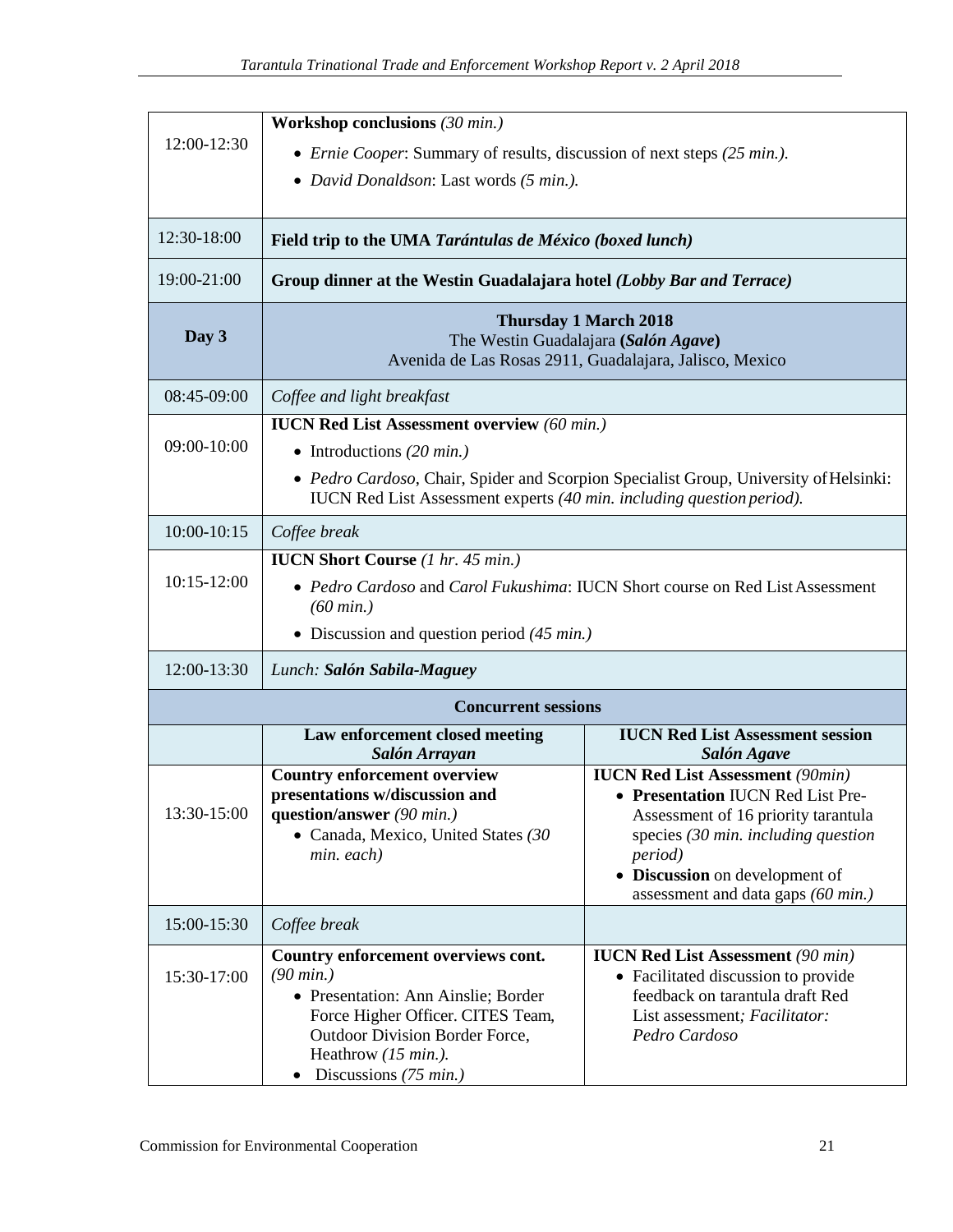| 17:00-17:30   | Wrap up enforcement closed session Day<br>1(30min.)                                                                                                                                                                                                              | <b>Wrap up IUCN Red List Assessment</b><br>Day $1(30min.)$                                                                                                                                                                                       |  |
|---------------|------------------------------------------------------------------------------------------------------------------------------------------------------------------------------------------------------------------------------------------------------------------|--------------------------------------------------------------------------------------------------------------------------------------------------------------------------------------------------------------------------------------------------|--|
| Day 4         | <b>Friday 2 March 2018</b><br>The Westin Guadalajara (Salones Arrayan y Agave)<br>Avenida de Las Rosas 2911, Guadalajara, Jalisco, Mexico                                                                                                                        |                                                                                                                                                                                                                                                  |  |
|               | Law enforcement closed meeting<br>Salón Arrayan                                                                                                                                                                                                                  | <b>IUCN Red List Assessment session</b><br>Salón Agave                                                                                                                                                                                           |  |
| 08:45-09:00   | Coffee and light breakfast                                                                                                                                                                                                                                       |                                                                                                                                                                                                                                                  |  |
| $9:00-11:00$  | <b>Investigative/enforcement case</b><br>presentations (Mexico, U.S. and Canada)<br>$(120 \, min.)$<br>· Focus: tarantula trafficking<br>investigations and unique smuggling<br>methods                                                                          | <b>IUCN Red List Assessment</b> (120 min)<br>• Facilitated discussion to provide<br>feedback on tarantula draft Red List<br>assessment; Facilitator: Pedro<br>Cardoso                                                                            |  |
| $11:00-11:15$ | Coffee break                                                                                                                                                                                                                                                     |                                                                                                                                                                                                                                                  |  |
| 11:15-13:00   | <b>Investigative/Enforcement Case</b><br>Presentations (Mexico, U.S. and Canada)<br>$(120 \, min.)$<br>• Discussions points:<br>- Intelligence driven enforcement in<br>the trinational environment<br>- Tarantula trafficking in the trinational<br>environment | <b>IUCN Red List Assessment</b> (1 hr. 45 min)<br>Facilitated discussion to provide<br>feedback on tarantula draft Red List<br>assessment; Facilitator: Pedro Cardoso                                                                            |  |
| 13:00-14:30   | Lunch: Salón Rosedal                                                                                                                                                                                                                                             |                                                                                                                                                                                                                                                  |  |
| 14:30-16:30   | Discussion (120 min.)<br>Tarantula trafficking in the<br>$\bullet$<br>trinational environment (90 min.)<br>Wrap up Enforcement closed<br>$\bullet$<br>session $(30 \text{ min.})$                                                                                | <b>IUCN Red List Assessment</b> (120 min)<br>Facilitated discussion to provide<br>feedback on tarantula draft Red List<br>assessment; Facilitator: Pedro<br>Cardoso (90 min.)<br>Wrap up IUCN Red List Assessment<br>session $(30 \text{ min.})$ |  |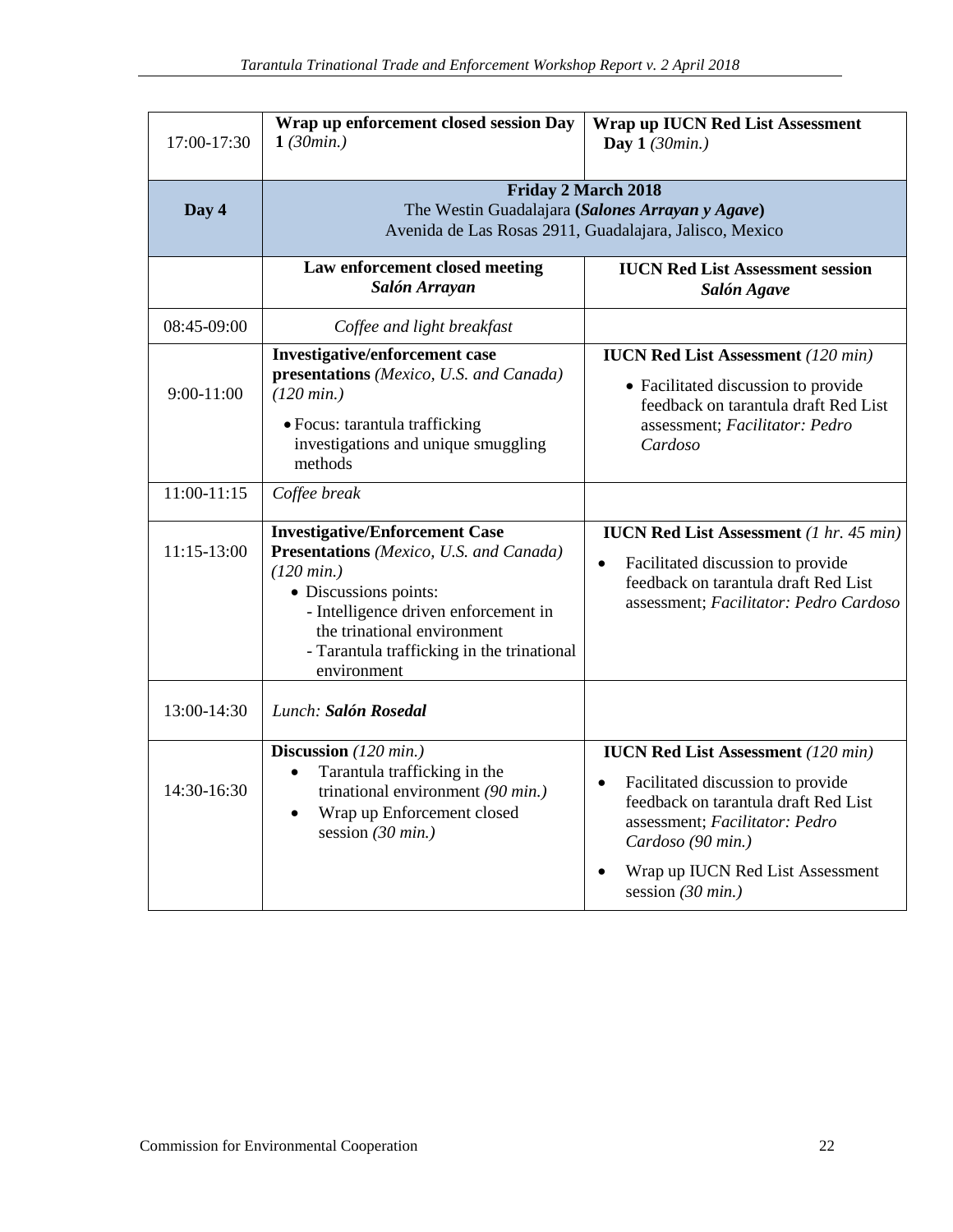# **Annex B: Workshop Participants**

| <b>Country</b>       | <b>Name</b>                                         | <b>Affiliation/Expertise</b>                                                                                                          |  |  |
|----------------------|-----------------------------------------------------|---------------------------------------------------------------------------------------------------------------------------------------|--|--|
|                      | <b>Daniel Dillon</b>                                | Intelligence Analyst, Wildlife Enforcement Directorate (WED),<br>Environment and Climate Change Canada (ECCC)                         |  |  |
|                      | David Donaldson                                     | Head of Unit. CEC                                                                                                                     |  |  |
|                      | Erika Vanessa Silva                                 | Assistant, CEC                                                                                                                        |  |  |
| Canada               | <b>Ernest Cooper</b>                                | Consultant/expert, ECEC                                                                                                               |  |  |
|                      | Georgina O'Farrill                                  | Project Lead, CEC                                                                                                                     |  |  |
|                      | Marie Claude Rouillard                              | Communications Coordinator, CEC                                                                                                       |  |  |
|                      | Martin Gamache                                      | Tarantula Canada; tarantula breeder                                                                                                   |  |  |
|                      | <b>Richard West</b>                                 | Consultant/expert, ECEC                                                                                                               |  |  |
|                      | Aaron Zuñiga Sanchez                                | PIMVS Crisaor Exóticos, tarantula expert/breeder                                                                                      |  |  |
|                      | Alonso Alejandro Tolentino                          | PIMVS Mygalarachne, tarantula expert/breeder                                                                                          |  |  |
|                      | Antonio de Jesús García Bernal                      | <b>DGVS-Semarnat</b>                                                                                                                  |  |  |
|                      | Carolina Citlalli Carrillo                          | Profepa                                                                                                                               |  |  |
|                      | Eliz Regina Martinez Lopez                          | Profepa                                                                                                                               |  |  |
|                      | <b>Emmanuel Rivera Tellez</b>                       | Conabio                                                                                                                               |  |  |
|                      | Francisco J. Navarrete Estrada                      | Profepa                                                                                                                               |  |  |
|                      | Frida Beatriz Arriaga Cinta                         | Analista, PNUD/BIOFIN México, NGO                                                                                                     |  |  |
|                      | Gerardo García Beltran                              | Biologist/breeder/dealer, UMA Arachnofilia                                                                                            |  |  |
|                      | Gumaro Gabriel Solano Cuéllar                       | Private tarantula expert/breeder                                                                                                      |  |  |
|                      | Hernan José Jimenez                                 | Profepa                                                                                                                               |  |  |
|                      | Hesiquio Benítez                                    | Conabio                                                                                                                               |  |  |
| <b>Mexico</b>        | <b>DGVS-Semarnat</b><br>Jorge Alberto Duque Sánchez |                                                                                                                                       |  |  |
|                      | Jorge Iván Mendoza Marroquin                        | Consultant/expert, UNAM and ECEC                                                                                                      |  |  |
|                      | Juan Sánchez Hinojosa                               | Aracneé, tarantula expert/breeder                                                                                                     |  |  |
|                      | Leticia Albarran Mena                               | Sagarpa                                                                                                                               |  |  |
|                      | Luis Guillermo Muñoz                                | Conabio                                                                                                                               |  |  |
|                      | María Esther Quintero Rivero                        | Conabio                                                                                                                               |  |  |
|                      | María Isabel Camarena Osorno                        | Conabio                                                                                                                               |  |  |
|                      | Oscar Orlando Escobedo Correa                       | Petco, Private sector                                                                                                                 |  |  |
|                      | Paola Mosig                                         | Conabio                                                                                                                               |  |  |
|                      | Rodrigo Antonio Medellín Legorreta                  | Instituto de Ecología, UNAM                                                                                                           |  |  |
|                      | Rodrigo Orozco Torres                               | Breeder/dealer, Tarantulas de Mexico                                                                                                  |  |  |
|                      | Ruth Ramírez Guzmán                                 | Arachnida/Aracneé, tarantula expert/breeder                                                                                           |  |  |
|                      | Sol Guerrero                                        | Conabio                                                                                                                               |  |  |
|                      | Yann Lucien Hénaut                                  | El Colegio de la Frontera Sur (Ecosur)                                                                                                |  |  |
|                      | Craig Marder                                        | Millipedes and More, breeder/importer                                                                                                 |  |  |
|                      | Joseph Mugleston<br><b>Robert Likins</b>            | Utah Valley University & Great Basin Serpentarium, breeder/importer<br>Pet Industry Joint Advisory Council (PIJAC), Vice President of |  |  |
| <b>United States</b> |                                                     | <b>Government Affairs</b>                                                                                                             |  |  |
|                      | Rosemarie Gnam                                      | Division of Scientific Authority, USFWS                                                                                               |  |  |
|                      | <b>Matthew Bendele</b>                              | Office of Law Enforcement, USFWS, Attaché to U.S. Embassy in                                                                          |  |  |
|                      |                                                     | <b>Mexico City</b>                                                                                                                    |  |  |
|                      | Ann Ainslie                                         | Border Force Higher Officer, CITES Team, Outdoor Division-Border                                                                      |  |  |
|                      |                                                     | Force, Heathrow                                                                                                                       |  |  |
|                      | Caroline Fukushima                                  | <b>IUCN Spider and Scorpion Specialist Group</b>                                                                                      |  |  |
| International        | Pedro Cardoso                                       | Chair, IUCN Spider and Scorpion Specialist Group                                                                                      |  |  |
|                      | Sergio Henriques                                    | <b>IUCN Spider and Scorpion Specialist Group</b>                                                                                      |  |  |
|                      | Stuart J. Longhorn                                  | Hon. Assoc. Researcher, Oxford University Museum of Natural History                                                                   |  |  |
|                      |                                                     | (OUMNH)                                                                                                                               |  |  |

### **Table 6. Participants in the Trinational Trade Session**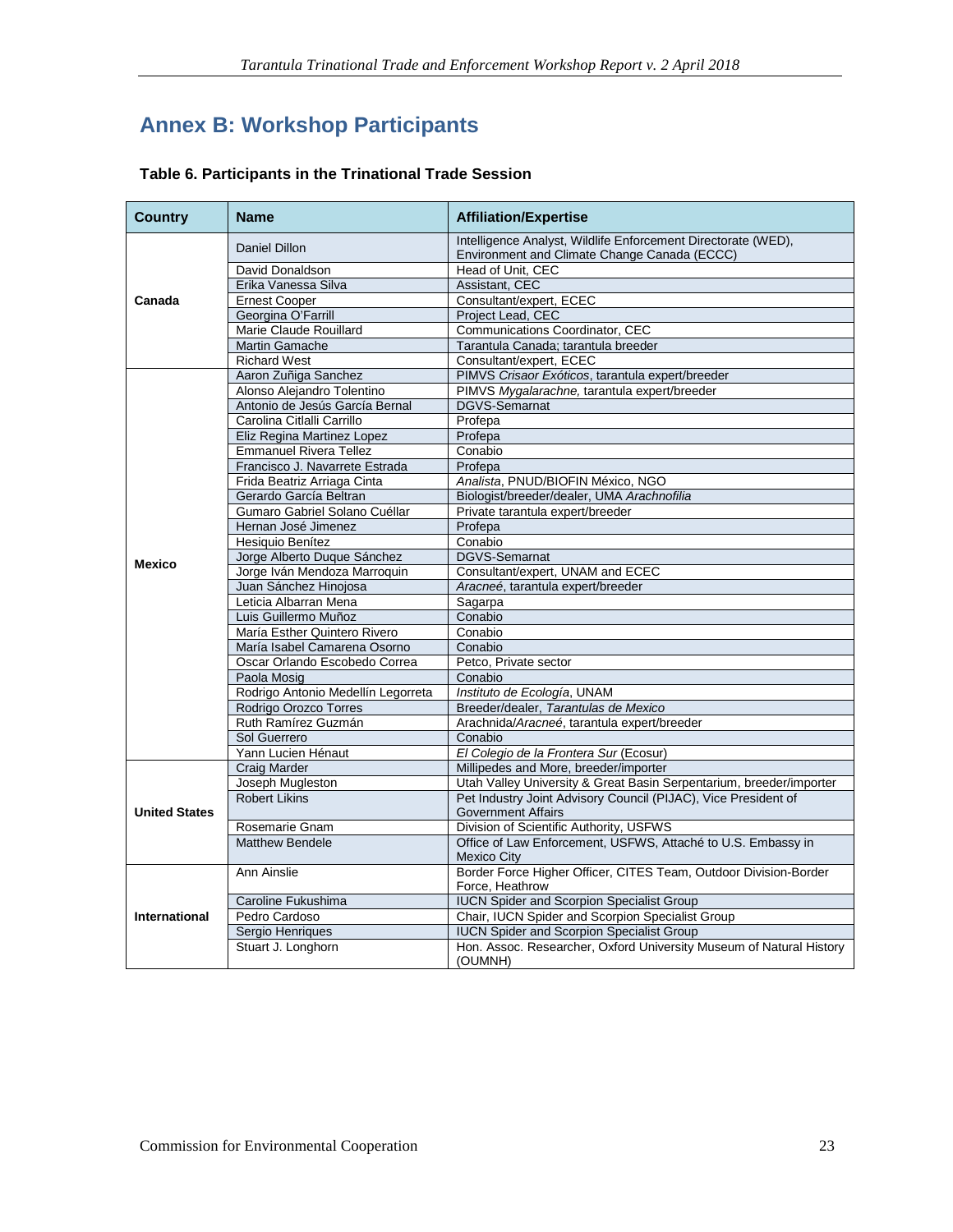| <b>Country</b>       | <b>Name</b>                        | <b>Affiliation/Expertise</b>                                         |
|----------------------|------------------------------------|----------------------------------------------------------------------|
| Canada               | David Donaldson                    | Head of Unit, CEC                                                    |
|                      | <b>Ernest Cooper</b>               | Consultant/expert, ECEC                                              |
|                      | Georgina O'Farrill                 | Project Lead, CEC                                                    |
|                      | <b>Richard West</b>                | Consultant/expert, ECEC                                              |
|                      | Aaron Zuñiga Sanchez               | PIMVS Crisaor Exóticos, tarantula expert/breeder                     |
|                      | <b>Emmanuel Rivera Tellez</b>      | Conabio                                                              |
|                      | Frida Beatriz Arriaga Cinta        | Analista, PNUD/ BIOFIN México, NGO                                   |
|                      | Gerardo García Beltran             | Biologist/breeder/dealer, UMA Arachnofilia                           |
|                      | Hesiquio Benítez                   | Conabio                                                              |
|                      | Jorge Iván Mendoza Marroquin       | Consultant/expert, UNAM and ECEC                                     |
|                      | Juan Sánchez Hinojosa              | Aracneé, tarantula expert/breeder                                    |
|                      | Leticia Albarran Mena              | Sagarpa                                                              |
| <b>Mexico</b>        | Luis Guillermo Muñoz               | Conabio                                                              |
|                      | María Isabel Camarena Osorno       | Conabio                                                              |
|                      | Oscar Orlando Escobedo Correa      | Petco. Private sector                                                |
|                      | Paola Mosig                        | Conabio                                                              |
|                      | Rodrigo Antonio Medellín Legorreta | Instituto de Ecología, UNAM                                          |
|                      | Rodrigo Orozco Torres              | Breeder/dealer, Tarantulas de Mexico                                 |
|                      | Ruth Ramírez Guzmán                | Arachnida/Aracneé, tarantula expert/breeder                          |
|                      | Sol Guerrero                       | Conabio                                                              |
|                      | Yann Lucien Hénaut                 | Ecosur                                                               |
|                      | Craig Marder                       | Millipedes and More, breeder/importer                                |
| <b>United States</b> | Joseph Mugleston                   | Utah Valley University, & Great Basin Serpentarium, breeder/importer |
|                      | <b>Robert Likins</b>               | <b>PIJAC.</b> Vice President of Government Affairs                   |
|                      | Rosemarie Gnam                     | Division of Scientific Authority, USFWS                              |
|                      | Caroline Fukushima                 | <b>IUCN Spider and Scorpion Specialist Group</b>                     |
| International        | Pedro Cardoso                      | Chair, IUCN Spider and Scorpion Specialist Group                     |
|                      | Sergio Henriques                   | <b>IUCN Spider and Scorpion Specialist Group</b>                     |
|                      | Stuart J. Longhorn                 | Hon. Assoc. Researcher. OUMNH                                        |

|  |  | Table 7. Participants in the IUCN Red List Assessment Session |  |
|--|--|---------------------------------------------------------------|--|
|  |  |                                                               |  |

### **Table 8. Participants in the Enforcement Closed Session**

| <b>Country</b>       | <b>Name</b>                    | <b>Affiliation/Expertise</b>                                     |
|----------------------|--------------------------------|------------------------------------------------------------------|
| Canada               | Daniel Dillon                  | Intelligence Analyst, WED, ECCC                                  |
|                      | Antonio de Jesús García Bernal | DGVS-Semarnat                                                    |
|                      | Carolina Citlalli Carrillo     | Profepa                                                          |
| <b>Mexico</b>        | Eliz Regina Martinez Lopez     | Profepa                                                          |
|                      | Francisco J. Navarrete Estrada | Profepa                                                          |
|                      | Hernan José Jimenez            | Profepa                                                          |
| <b>United States</b> | <b>Matthew Bendele</b>         | Office of Law Enforcement, USFWS, Attaché to U.S. Embassy in     |
|                      |                                | <b>Mexico City</b>                                               |
| International        | Ann Ainslie                    | Border Force Higher Officer, CITES Team, Outdoor Division-Border |
|                      |                                | Force, United Kingdom                                            |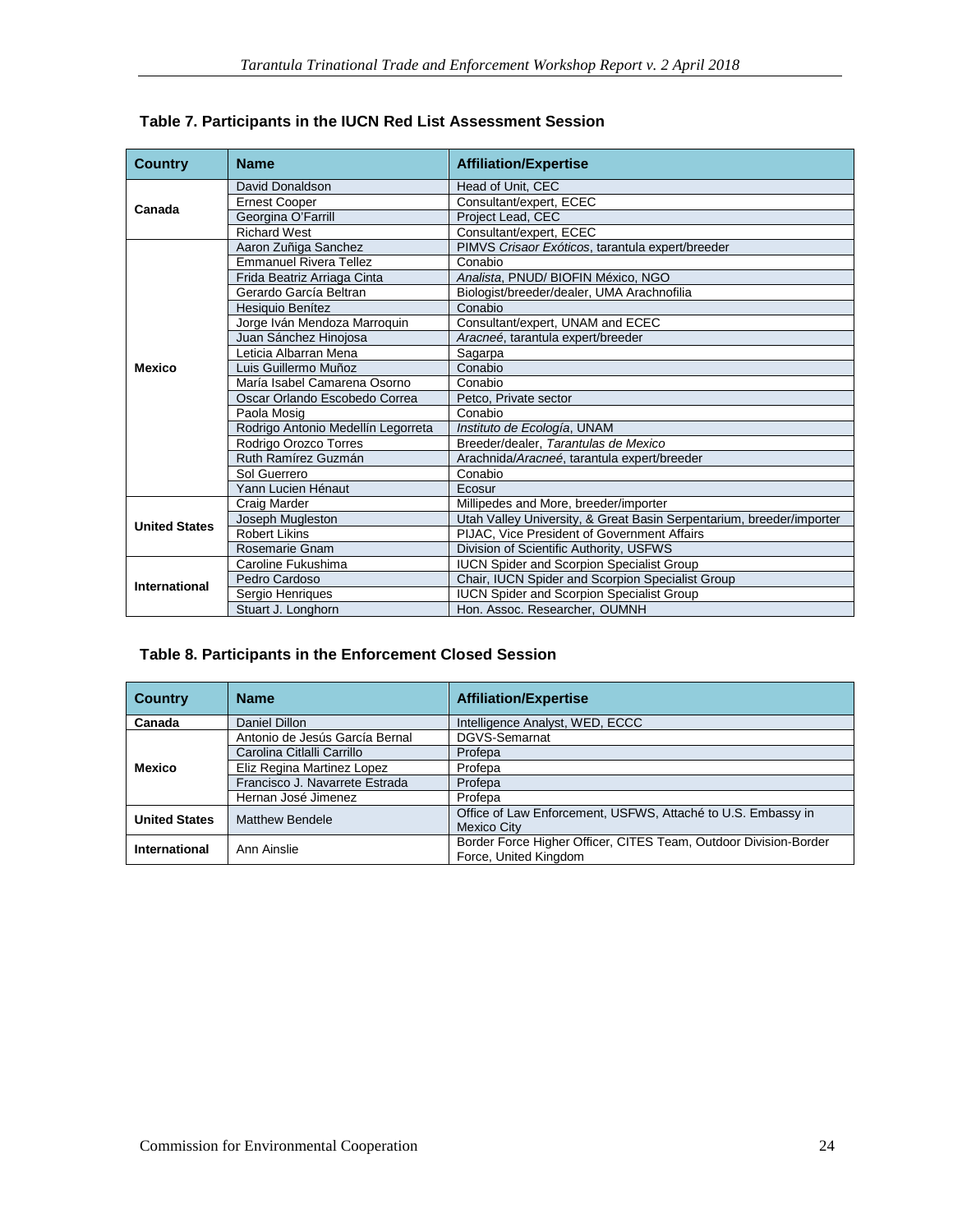## **Annex C: Community Involvement Working Group Responses**

The following responses were provided by the three working groups that were invited to discuss the challenges and opportunities for promoting legal, sustainable and traceable trade in tarantulas through local community involvement. The text is as received, translated from Spanish (in the case of working groups 2 and 3) and with some minor edits for clarity, where needed.

### **Working Group 1:**

Challenges include:

- Multicultural communities with different attitudes.
- When engaging with indigenous peoples and local communities, a liaison must approach the authorities of the group and get his/her approval first.
- Need to establish a starting point/baseline for traditional knowledge and use of tarantulas in the community in order to set a path forward to a sustainable use of tarantula species.
- Need for government financial incentive and training to set up a breeding facility.
- Need for security and supervision of employees.
- Need for random or 'short notice' UMA inspections to ensure compliance, the well-being of the specimens managed at the UMA, and that the standards set by Semarnat/Profepa are met.

### *Ideas and recommendations to encourage the participation of local communities in licit, sustainable and traceable tarantula trade:*

- Promote production and ecotourism (mixed systems). Involve and target different taxa (not only tarantulas), and multi-activities.
	- o Involve local communities.
	- o Support habitat conservation.
	- o Release species where necessary, with clear objectives and procedures.
- Social media can provoke a snowball effect, including self-promotion and encouraging government support.
- Identify communities willing to participate in pilot projects involving egg sac ranching (similar to the Morelet's crocodile project).

Ideas and recommendations on how to maximize both the conservation of wild populations of *tarantulas and the associated benefits that local communities can obtain:*

- Promote ecotourism, e.g. photography, trekking, camping; improve infrastructure.
- Develop an information tool kit to share with interested communities—specific to breeding and exporting tarantulas.
- Encourage raising and selling older specimens instead of spiderlings.
- Explore certification systems to increase the value of specimens.
- Promote information on trade to let people know that they are participating in local conservation and sustainable commerce.

### **Working Group 2:**

*Ideas and recommendations to encourage the participation of local communities in licit, sustainable and traceable tarantula trade*:

• Workshops on benefits, environmental education with the aim of socializing the benefits of tarantulas.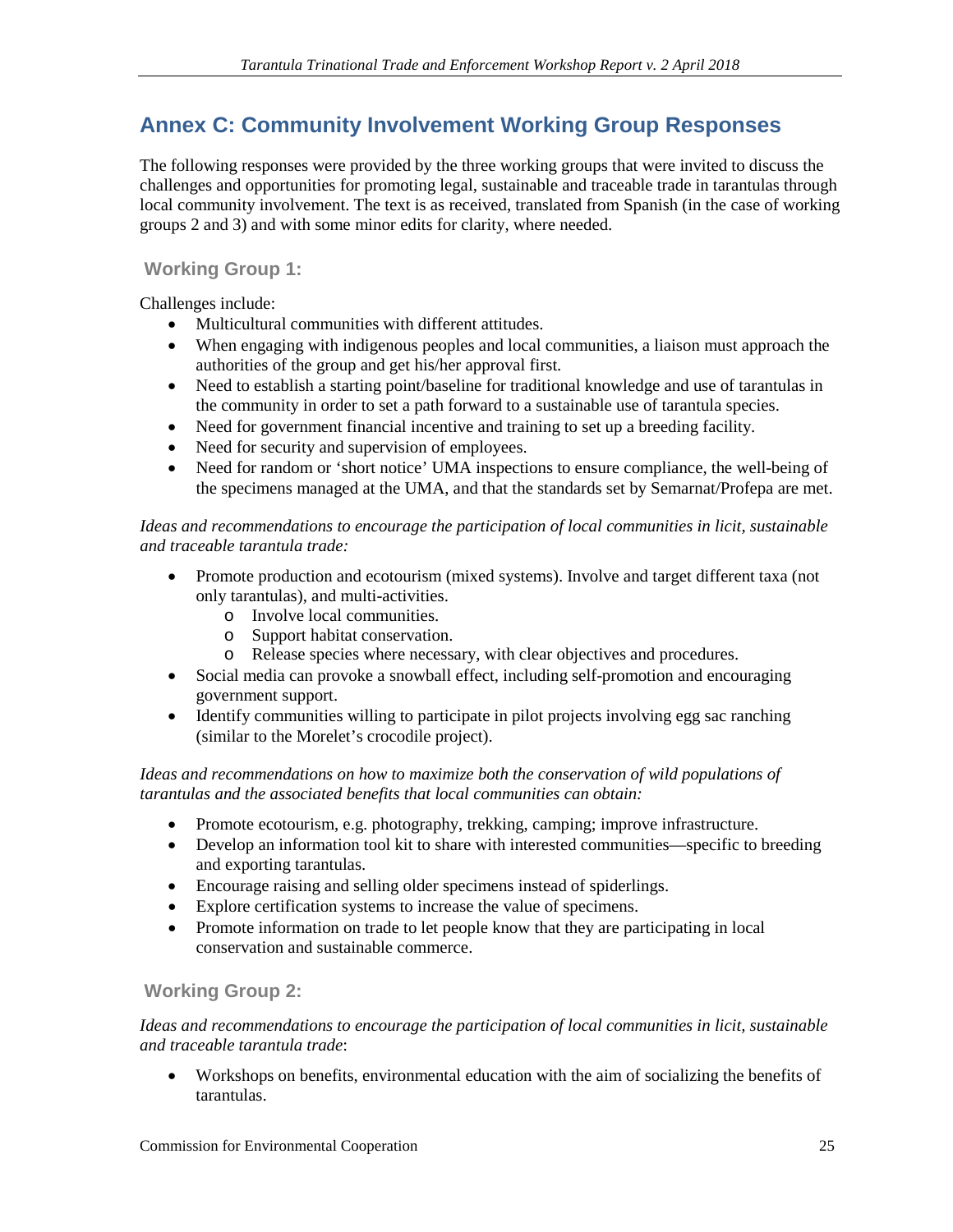- o Demystify.
- o Generate empathy with natural resources.
- o Integration of fauna within society.
- o Ecological benefits associated with the conservation of tarantulas.
- o Empowerment.
- o Empathy with the communities themselves, and a genuine interest in the conservation of a certain species is developed.
- Ecotourism.
- Economic support for the promotion of UMAs since these will be the genetic reservoirs for future reintroduction projects.
- Turn illegal commerce into legal practices led by local communities.
- Replicate models that have proven to be successful in UMAs. For example, *B. auratum* reproduction is very complicated.
- In the aquarium trade it has been shown that exporters benefit if they are environmentally aware.
- Provision of grants similar to the protocols of the USFWS for the establishment of UMAs.

#### Ideas and recommendations on how to maximize both the conservation of wild populations of *tarantulas and the associated benefits that local communities can obtain*:

- It is essential to invest enough resources in order to have commercial tarantula production that is profitable and supports UMAs that are currently working. For example, through government incentives such as subsidies to promote UMAs.
- Dissemination of responsible producers (directory): promote the UMAs on the CEC project website so that they are already certified producers.
- Based on robust parental stocks, there is potential to supply demand in North America, Europe and Asia.
- Since United States is the main importer, Mexico's production can be strengthened to avoid imports from Europe and using in-situ conservation as an added value and to lower production costs.
- It is necessary to create a National Committee of tarantula producers in Mexico, and to incorporate issues of integration of local communities. A Civil Association is in the process of being developed looking also for synergies with other UMAs (fauna and/or flora).
- Consider establishment of a trust fund to support sustainable wildlife production (seed money).
- Small business grants for UMAs' hatcheries, particularly those that have demonstrated the commitment and potential to reproduce tarantulas.
- Found an NGO dedicated to tarantula conservation, properly registered in the Federal Register of Civil Society Organizations (*La Clave Única de Inscripción*—Cluni) and in accordance with legal requirements [such as, the "Foundation for the protection and conservation of the Mexican tarantula" which is led by Juan Sánchez Hinojosa, a participant in the workshop].
- Promote implementation of resolution of ex situ/in situ parental stock with breeders in Europe in compliance with the provisions of CITES. Res. Conf. 13.9 (Promotion of cooperation between Parties with ex situ breeding operations and Parties with in situ conservation programs). Associate it with the IUCN evaluations that derive from the workshop (talk with Germany).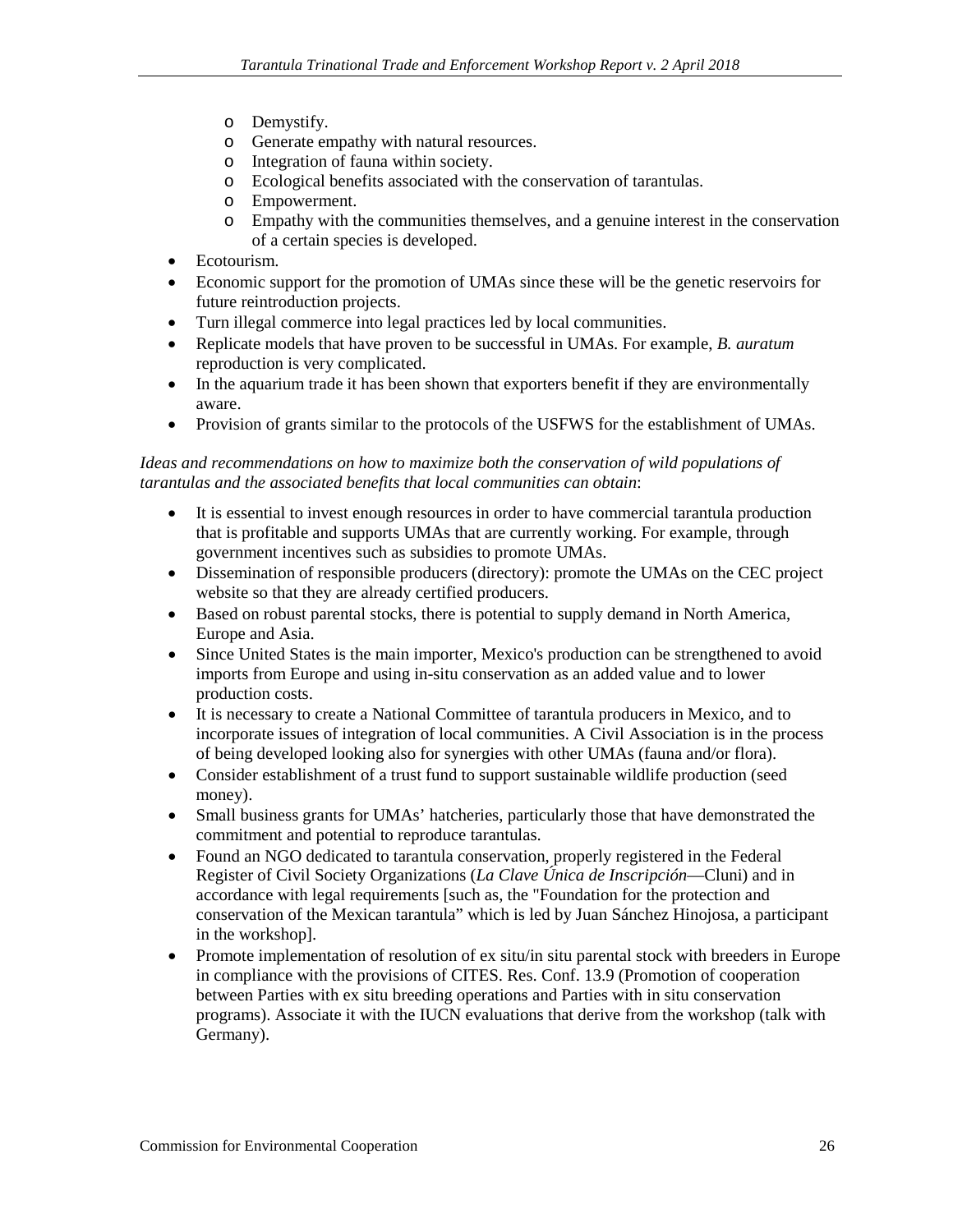**Working Group 3:**

- Engagement of local communities in UMAs with programs of work on a variety of management regimes (wildlife and closed cycle facilities) and species.
- Promote "Responsible ranching": including taking specimens from the wild, reproducing them, obtaining genetic tests, and releasing offspring into the wild.
- Create a "trusted trader" program.
- Conduct population studies; promote collaboration between communities and academic, private, civil and governmental sectors (include training for communities).
- Diversify UMA activities (e.g. linking to ecotourism) and promote the use of more tarantula species other than *Brachypelma*.
- Give added value to specimens by providing certificates of origin.